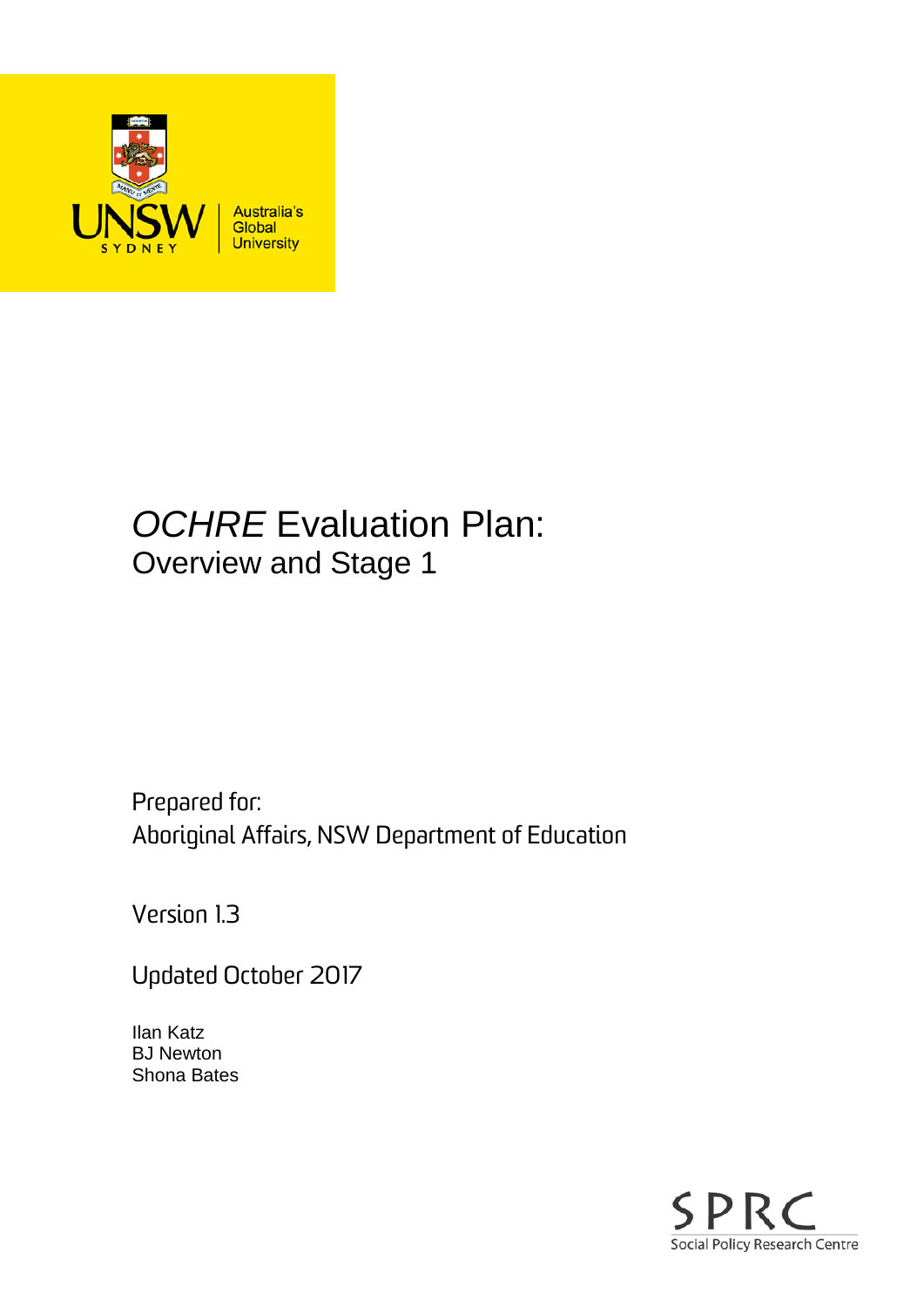#### **Research Team**

Professor Ilan Katz, Dr BJ Newton, Shona Bates, Michael Barnes

Previous members of the team: Dr Margaret Raven, Priscilla Johnson

For further information [Ilan Katz](mailto:ilan.katz@unsw.edu.au) 02 9385 7800

#### **Social Policy Research Centre**

Level 2, John Goodsell Building Faculty of Arts and Social Sciences UNSW Australia Sydney 2052 Australia t +61 (2) 9385 7800 f +61 (2) 9385 7838 sprc@unsw.edu.au www.sprc.unsw.edu.au

© NSW Department of Education, Aboriginal Affairs NSW 2017

The Social Policy Research Centre is based in Arts & Social Sciences at UNSW Australia. This report is an output of the *OCHRE* Evaluation, funded by Aboriginal Affairs, NSW Department of Education.

Suggested citation

Katz, I, Newton, BJ, Bates, S (2017). *OCHRE Evaluation Plan (Overview and Stage 1)*. Sydney: Social Policy Research Centre, UNSW Australia.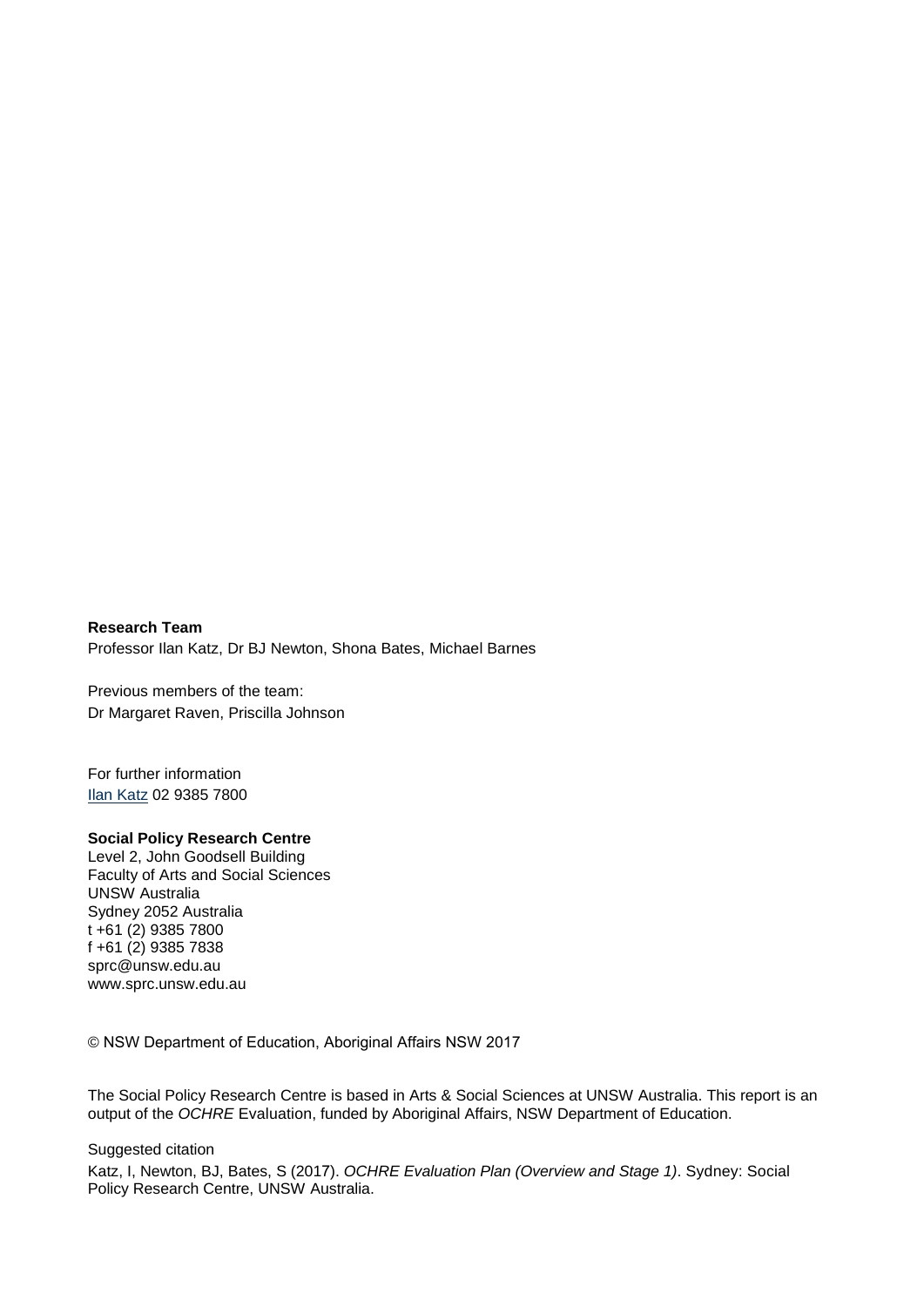### Version control

| Date            | <b>Version</b> | <b>Comments</b>                                                                                                                                                                                                                                                                                                                                                                                                                                                                                                                                                                                                                                                                                                                                                             |  |  |
|-----------------|----------------|-----------------------------------------------------------------------------------------------------------------------------------------------------------------------------------------------------------------------------------------------------------------------------------------------------------------------------------------------------------------------------------------------------------------------------------------------------------------------------------------------------------------------------------------------------------------------------------------------------------------------------------------------------------------------------------------------------------------------------------------------------------------------------|--|--|
| May 2016        | $\mathbf{1}$   | Original                                                                                                                                                                                                                                                                                                                                                                                                                                                                                                                                                                                                                                                                                                                                                                    |  |  |
| October<br>2016 | 1.1            | Revision to Table 2.                                                                                                                                                                                                                                                                                                                                                                                                                                                                                                                                                                                                                                                                                                                                                        |  |  |
| January<br>2017 | 1.2            | Appendix C updated. Reference to NSW Ministerial Taskforce replaced with<br>Reference to OCHRE Evaluation Steering Committee.                                                                                                                                                                                                                                                                                                                                                                                                                                                                                                                                                                                                                                               |  |  |
| October<br>2017 | 1.3            | Updated front cover (UNSW logo)<br>Addition to Section 3.1, Community control and ownership<br>٠<br>Revision to Section 4.2- Initiatives and projects included to include IWAAC,<br>$\bullet$<br>regional IBAs and remove state-wide IBAs and revision to Table 1- Scope of<br>the evaluation, from 2017<br>Revision to Section 4.3 (evaluation questions) to reflect the co-design<br>process and additional requirements from NSW Aboriginal Affairs<br>Addition of 5.3.4 - Implementing ethics requirements<br>٠<br>Update to Section 9- Evaluation team<br>٠<br>Update to scope of evaluation in relation to IBAs (Section 2.1.1)<br>$\bullet$<br>Removal of Appendix A CIRCA Program<br>٠<br>Removal of Appendix B and transfer of information to project website<br>٠ |  |  |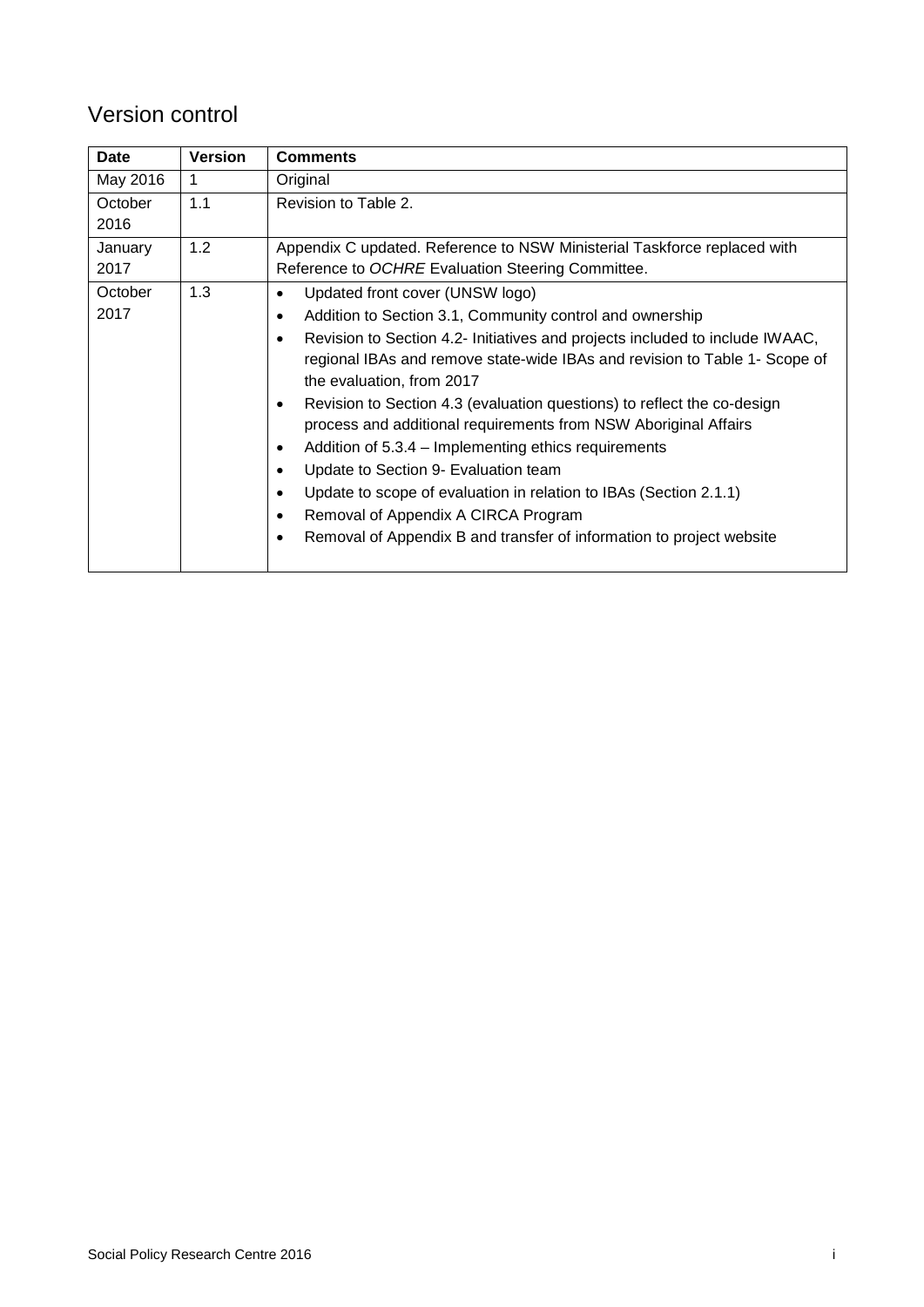# **Contents**

| 1  |            |                                                                                                                                                |  |  |
|----|------------|------------------------------------------------------------------------------------------------------------------------------------------------|--|--|
| 2  |            |                                                                                                                                                |  |  |
|    |            |                                                                                                                                                |  |  |
| 3  |            |                                                                                                                                                |  |  |
|    |            | 3.3 Issues to consider when working with NSW Aboriginal people/s 12<br>3.4 Issues to consider in undertaking a government funded evaluation 13 |  |  |
| 4  |            |                                                                                                                                                |  |  |
|    |            |                                                                                                                                                |  |  |
| 5  |            |                                                                                                                                                |  |  |
|    |            |                                                                                                                                                |  |  |
| 6  |            |                                                                                                                                                |  |  |
| 7  |            |                                                                                                                                                |  |  |
|    |            | 7.2 NSW Aboriginal Health and Medical Research Council, Human                                                                                  |  |  |
|    |            |                                                                                                                                                |  |  |
| 8  |            |                                                                                                                                                |  |  |
| 9  |            |                                                                                                                                                |  |  |
| 10 |            |                                                                                                                                                |  |  |
|    | References |                                                                                                                                                |  |  |
|    | Appendix A |                                                                                                                                                |  |  |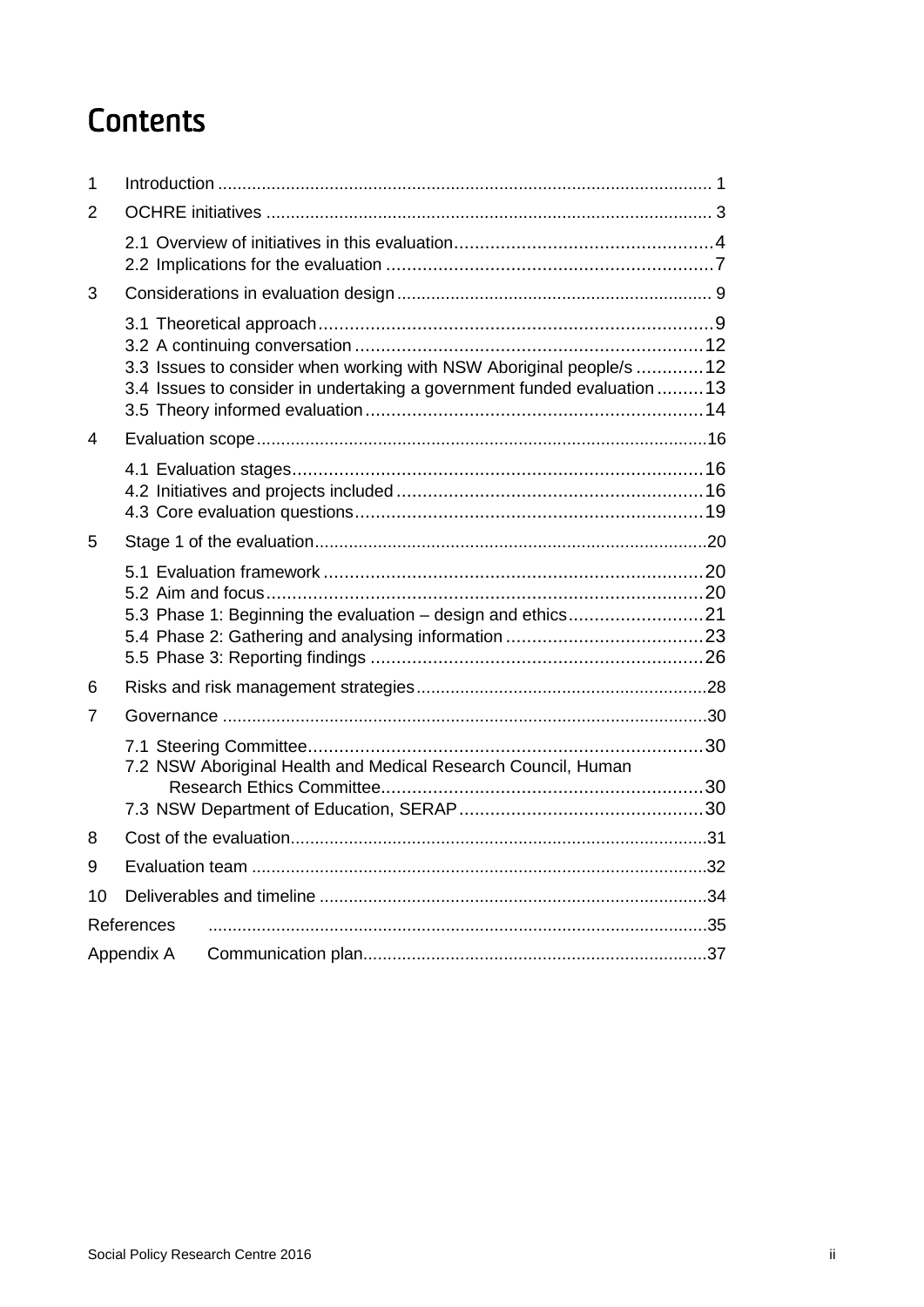# Tables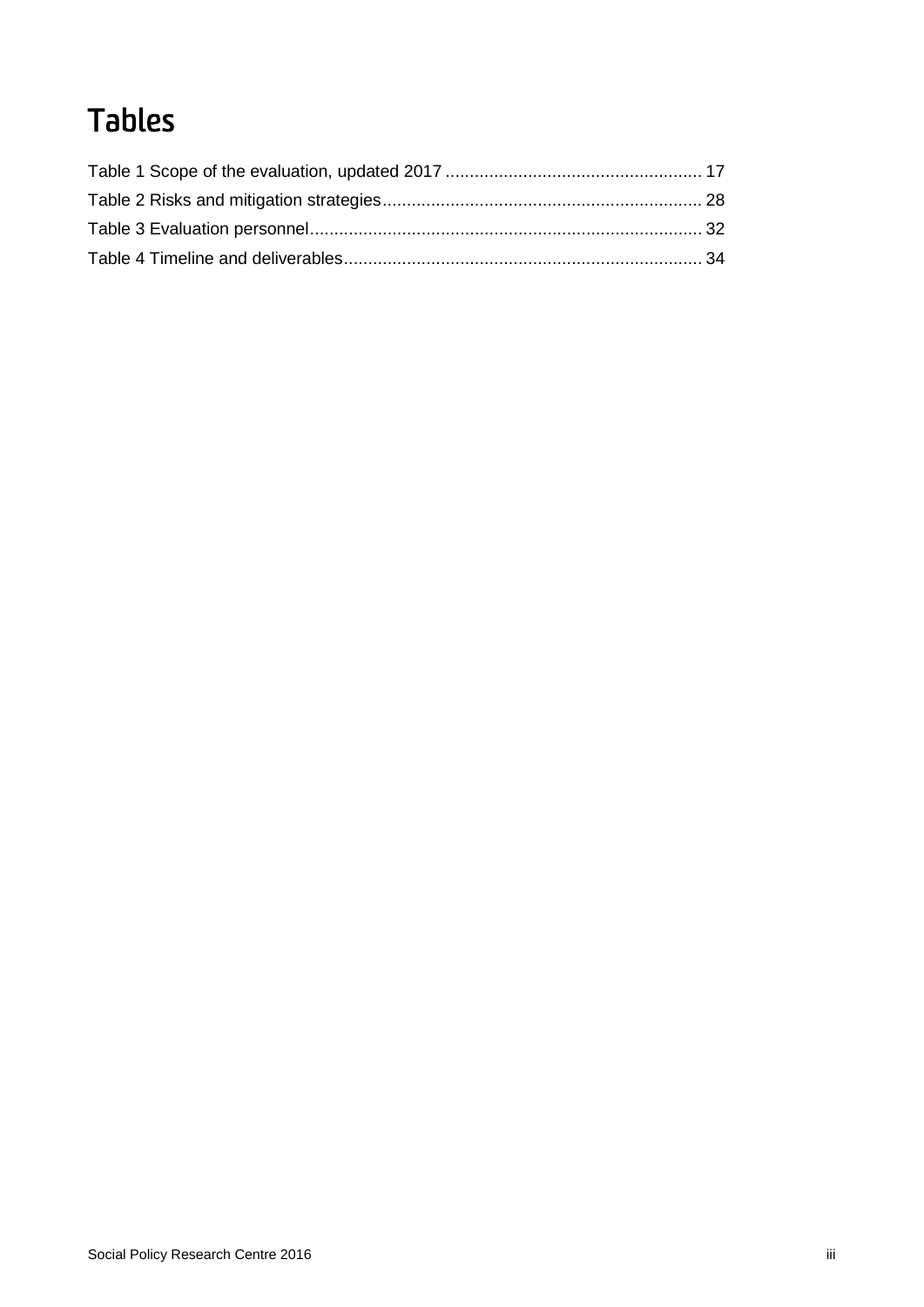# Figures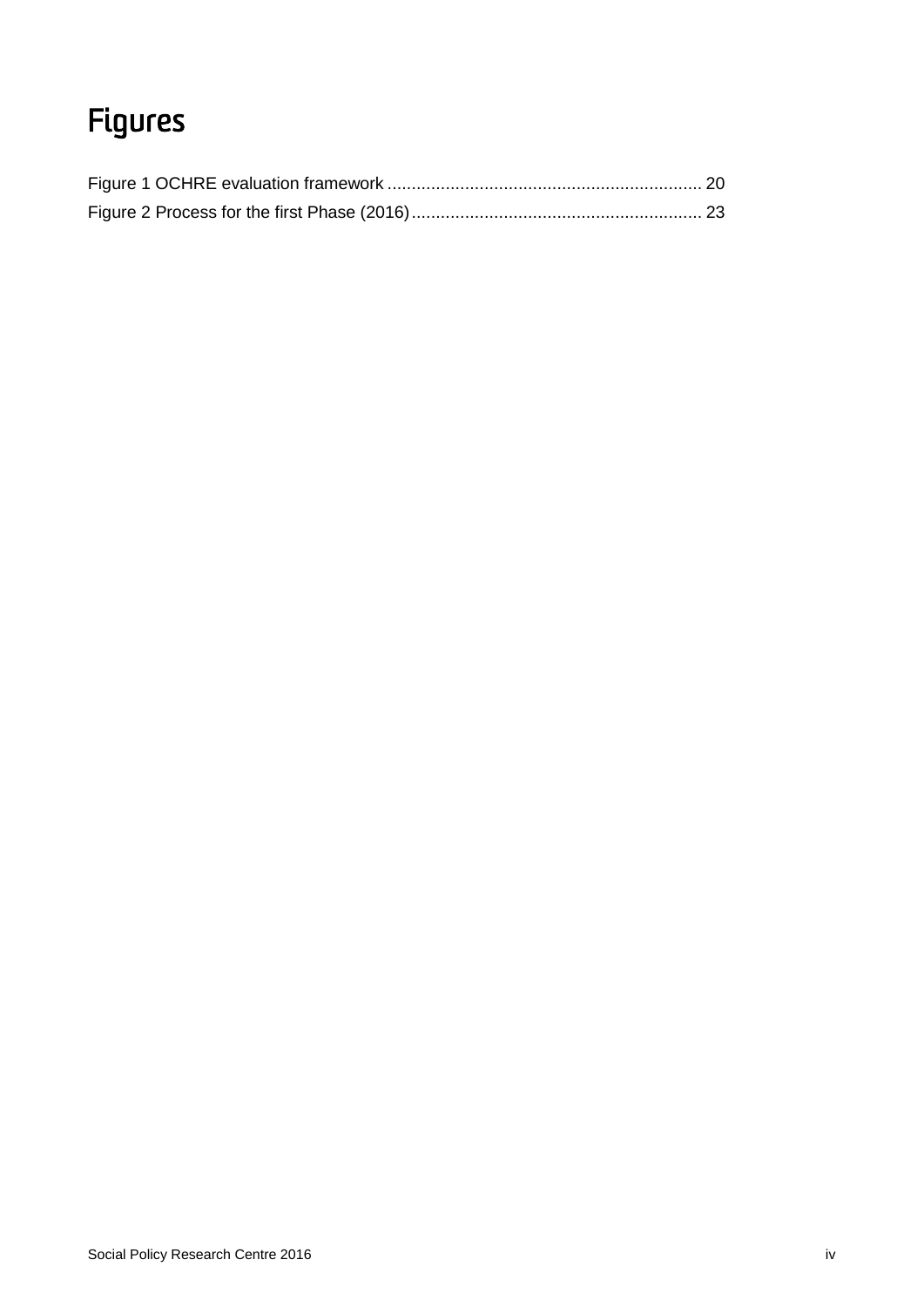# **Glossary**

| AH&MRC         | Aboriginal Health and Medical Research Council                        |
|----------------|-----------------------------------------------------------------------|
| <b>AIATSIS</b> | Australian Institute of Aboriginal and Torres Strait Islander Studies |
| <b>CIRCA</b>   | Culture and Indigenous Research Centre Australia                      |
| Hub            | <b>OCHRE Opportunity Hub</b>                                          |
| <b>IBA</b>     | <b>OCHRE Industry Based Agreements</b>                                |
| <b>IWAAC</b>   | Illawarra-Wingecarribee Alliance Aboriginal Corporation               |
| <b>LALC</b>    | <b>Local Aboriginal Land Council</b>                                  |
| <b>LDM</b>     | <b>OCHRE Local Decision Making</b>                                    |
| <b>NCARA</b>   | NSW Coalition of Aboriginal Regional Alliances                        |
| <b>Nest</b>    | <b>OCHRE Language and Culture Nest</b>                                |
| <b>NGO</b>     | Non-government organisation                                           |
| <b>SERAP</b>   | NSW Education State Education Research Applications Process           |
| <b>SPRC</b>    | Social Policy Research Centre                                         |
| <b>UNSW</b>    | University of New South Wales                                         |
| <b>VET</b>     | Vocational and educational training                                   |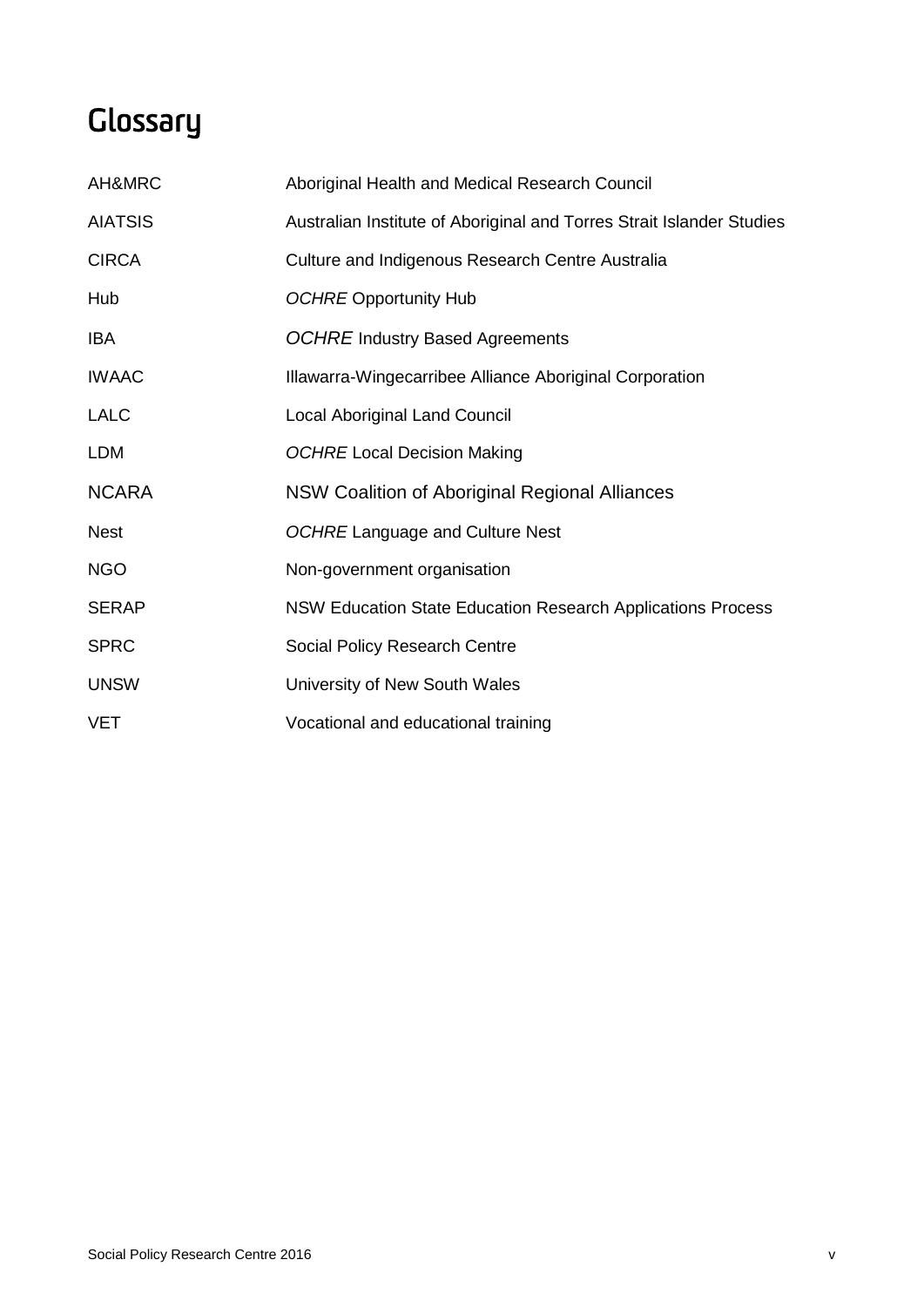# <span id="page-7-0"></span>1 Introduction

Aboriginal Affairs, NSW Department of Education (Aboriginal Affairs) have contracted the Social Policy Research Centre, UNSW Australia (the evaluation team) to conduct an evaluation of three Local Decision Making processes, two regional Industry Based Agreements (trialled in two locations), two Language and Culture Nests, and two Opportunity Hubs (hereafter referred to as projects), operating as part of OCHRE – the community-focused plan for Aboriginal affairs in NSW. This plan sets out how the evaluation of these projects will be conducted.

The plan will be developed further, over time, in consultation with both the NSW Government and the communities involved with the projects that will be evaluated. Updates to the evaluation plan will be published as and when changes occur. For each project, the evaluation team will meet with Aboriginal community representatives to seek permission to evaluate the project in their community. Once permission has been granted, conversations with each community will follow to find out how to evaluate each project to meet the needs of each community within the budget available and time constraints. Conversations with each community will continue throughout the 10-year evaluation period to find out how the project is being implemented and what the outcomes are. Before reporting the findings of the evaluation, each community will be consulted to ensure that the community validates the findings. Approval has been provided by the NSW Aboriginal Health and Medical Research Council (AH&MRC) Human Research Ethics Committee to conduct the evaluation (reference AH&MRC 1192\_16).

This evaluation plan builds from the preliminary work undertaken in 2014 and 2015 by the Cultural and Indigenous Research Centre Australia (CIRCA), in consultation with key stakeholders.

This evaluation plan provides the overall approach to the evaluation. Individual data collection plans, based on the co-design conversations in each community, will be developed for each of the projects. The plans will identify key stakeholders, what local community view as success and how it might be measured (where identified), method and timing of data collection. What local community view as success and how it might be assessed will change over the stages of the evaluation.

The summaries of co-design and the data collection plans will be available on the project website when complete: see [https://www.sprc.unsw.edu.au/research/projects/ochre-initiatives](https://www.sprc.unsw.edu.au/research/projects/ochre-initiatives-evaluation/)[evaluation/.](https://www.sprc.unsw.edu.au/research/projects/ochre-initiatives-evaluation/)The rest of this document is organised as follows:

- Section [2](#page-9-0) presents the background to *OCHRE*, a brief overview of the initiatives covered in the evaluation, and considerations for the evaluation
- Section 3 explores the design issues of the evaluation
- Section 4 identifies the scope of the evaluation
- Section 5 outlines the overall approach to Stage 1 of the evaluation, and the three phases (design, data collection and reporting) within Stage 1
- Section [6](#page-34-0) identifies key risks to the evaluation
- Section [7](#page-36-0) provides an overview of the governance to the evaluation
- Section 8 considers the costs of the evaluation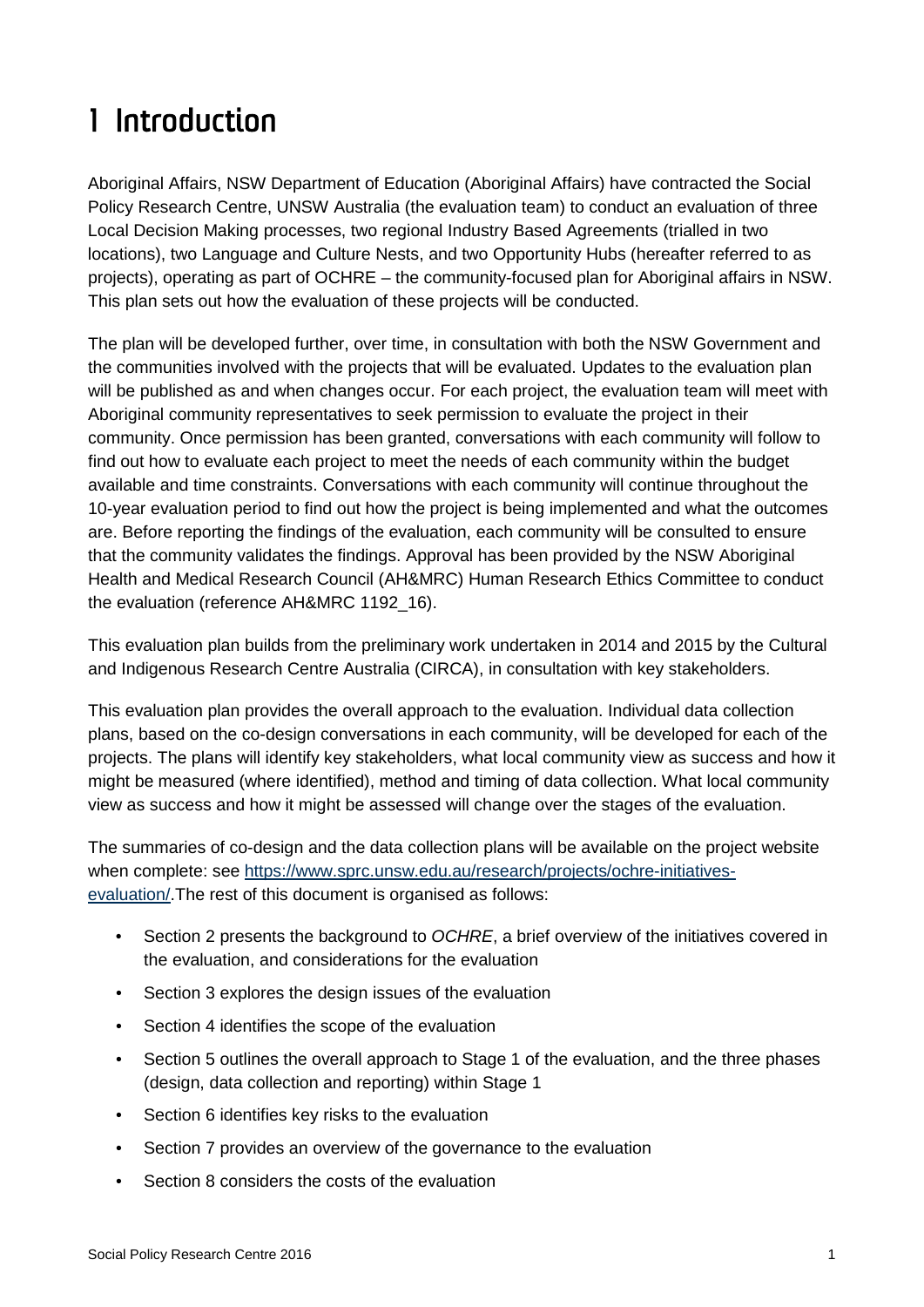- Section 9 provides an overview of the evaluation team
- Section 10 presents the anticipated timeline for the evaluation and key deliverables.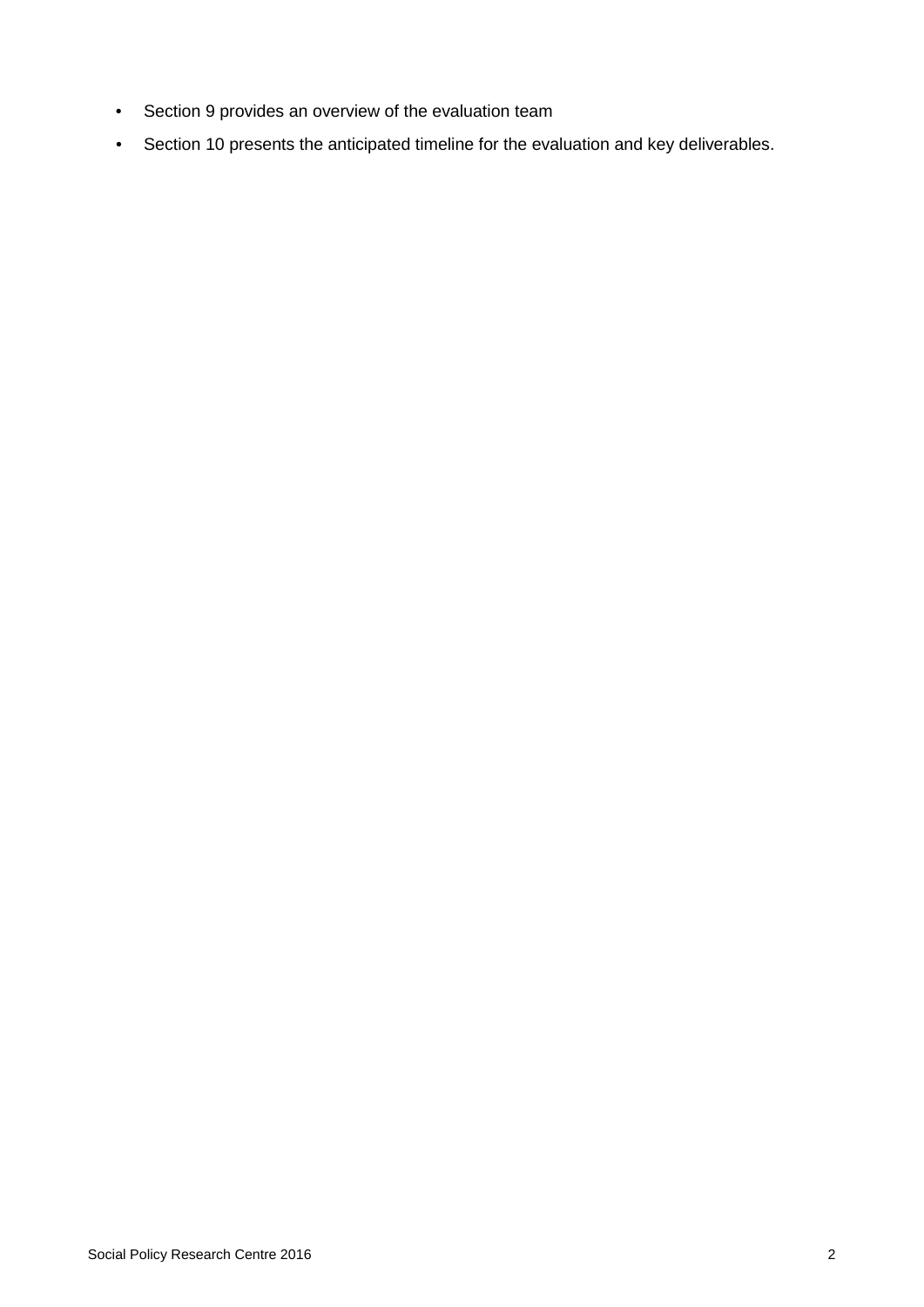# <span id="page-9-0"></span>2 OCHRE initiatives

In late 2011, the then Premier and the then Minister for Aboriginal Affairs established a Ministerial Taskforce to develop a plan to improve outcomes in education and employment for Aboriginal people in NSW, and to enhance service delivery (NSW Government 2013).

In 2012 and 2013, some 2,700 Aboriginal people in NSW stated that Aboriginal language and culture, education and employment, and accountability are important priorities for Aboriginal communities. The NSW Government responded with *OCHRE* (Opportunity, Choice, Healing, Responsibility, Empowerment) – the community-focused plan for Aboriginal people in NSW. *OCHRE* supports:

- **Connected Communities** where schools work in partnership with Aboriginal leaders in the local community to improve education outcomes for young Aboriginal people
- **Opportunity Hubs** which provide young Aboriginal people with clear pathways and incentives to stay at school and transition into employment, training or further education
- **Industry Based Agreements** partnerships with peak industry bodies to support Aboriginal employment and enterprise. To further support local and regional economic participation, regional IBAs are being trialled and offered to two Regional Alliances participating in Local Decision Making.
- **Language and Culture Nests** to revitalise and maintain languages as an integral part of culture and identity
- **Local Decision Making** where Aboriginal communities are given a progressively bigger say in what services are delivered in their communities, and how they are delivered.
- An **Aboriginal Economic Prosperity Framework** that drives the long-term and sustainable economic prosperity of Aboriginal people and their communities across NSW
- A **Deputy Ombudsman** (Aboriginal Programs) to provide independent oversight over Aboriginal programs.

The overall objective of *OCHRE* is to transform the NSW Government's relationship with Aboriginal communities in NSW, allowing Aboriginal communities to increase ownership of the policies and programs that affect them, and to ensure that government services are coordinated and effective.

The aims of *OCHRE* are to:

- Teach more Aboriginal language and culture to build people's pride and identity
- Support more Aboriginal students to stay at school
- Support more Aboriginal young people to get fulfilling and sustainable jobs
- Grow local Aboriginal leaders' and communities' capacity to drive their own solutions
- Focus on creating opportunities for economic empowerment
- Make both government and communities more accountable for the money they spend (*OCHRE*, April 2013, p.3).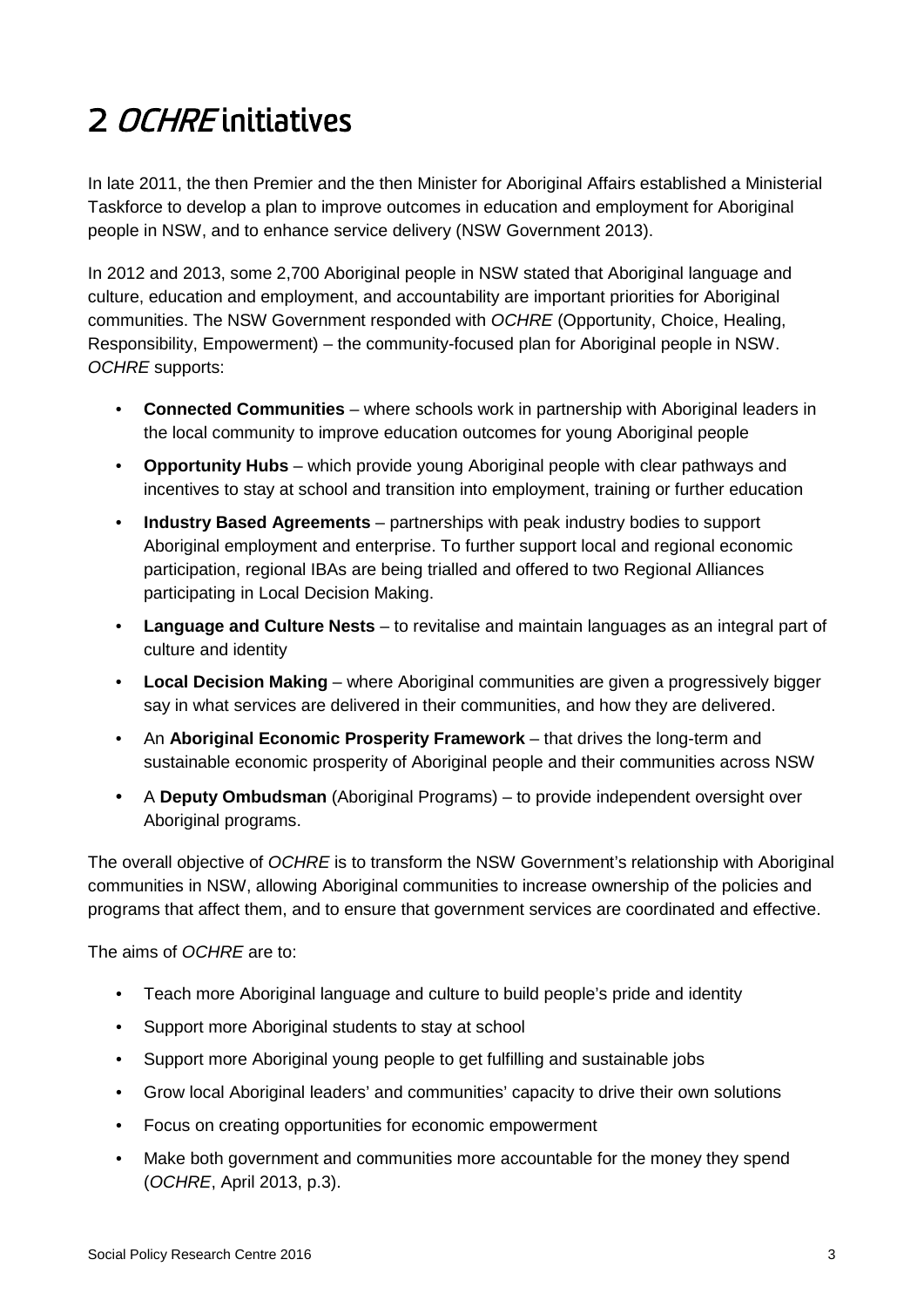Evaluation is a key component of *OCHRE,* providing ongoing evidence to improve the effectiveness of *OCHRE* projects and outcomes into the future, and informing the NSW Government about the future expansion of *OCHRE.* 

As noted in Section 1, this plan concerns the evaluation of Local Decision Making, Language and Culture Nests, and Opportunity Hubs. The other initiatives are subject to separate evaluations; for example, the evaluation of the Connected Communities initiative is being undertaken by the Centre of Education Statistics and Evaluation, NSW Department of Education.

# <span id="page-10-0"></span>**2.1 Overview of initiatives in this evaluation**

Each of the initiatives included in the evaluation was developed through a particular turn of events and selection process. This section provides a brief overview of the projects.

### **2.1.1Industry Based Agreements**

Industry Based Agreements link Aboriginal people with employment and business opportunities and build relationships between industry and communities.

State-wide IBAs are public commitments from peak industry bodies and the NSW Government to forge long-term partnerships to strengthen economic prosperity in Aboriginal communities across NSW. State-wide IBAs have been signed with the NSW Minerals Council (signed June 2013), the Master Builders Association of NSW (signed April 2014), the Civil Contractors Federation of NSW (signed February 2015), and the Indigenous Chamber of Commerce (October 2016).

While there is flexibility for each IBA to be implemented in a way specific to the industry, the intended outcomes include:

- Increased Aboriginal employment, apprenticeships and traineeships
- Increased engagement of Aboriginal participants on government and non-government projects
- Increased capacity and number of Aboriginal companies providing goods and services to industry
- Changed culture within industry to become more inclusive of Aboriginal participation

A review of learnings and achievements from the operation of State-wide IBAs has been completed (The Centium Group Pty Ltd., unpublished).

To further support local and regional economic participation outcomes, the NSW Government is trialling a regional approach to IBAs and offered to the two Regional Alliances participating in Local Decision Making.: IWAAC and TRAA.

Regional IBAs bring together Aboriginal regional alliances, the NSW Government, industry and/or employers in Local Decision Making sites to negotiate and implement Agreements, which support the economic participation of Aboriginal people and communities.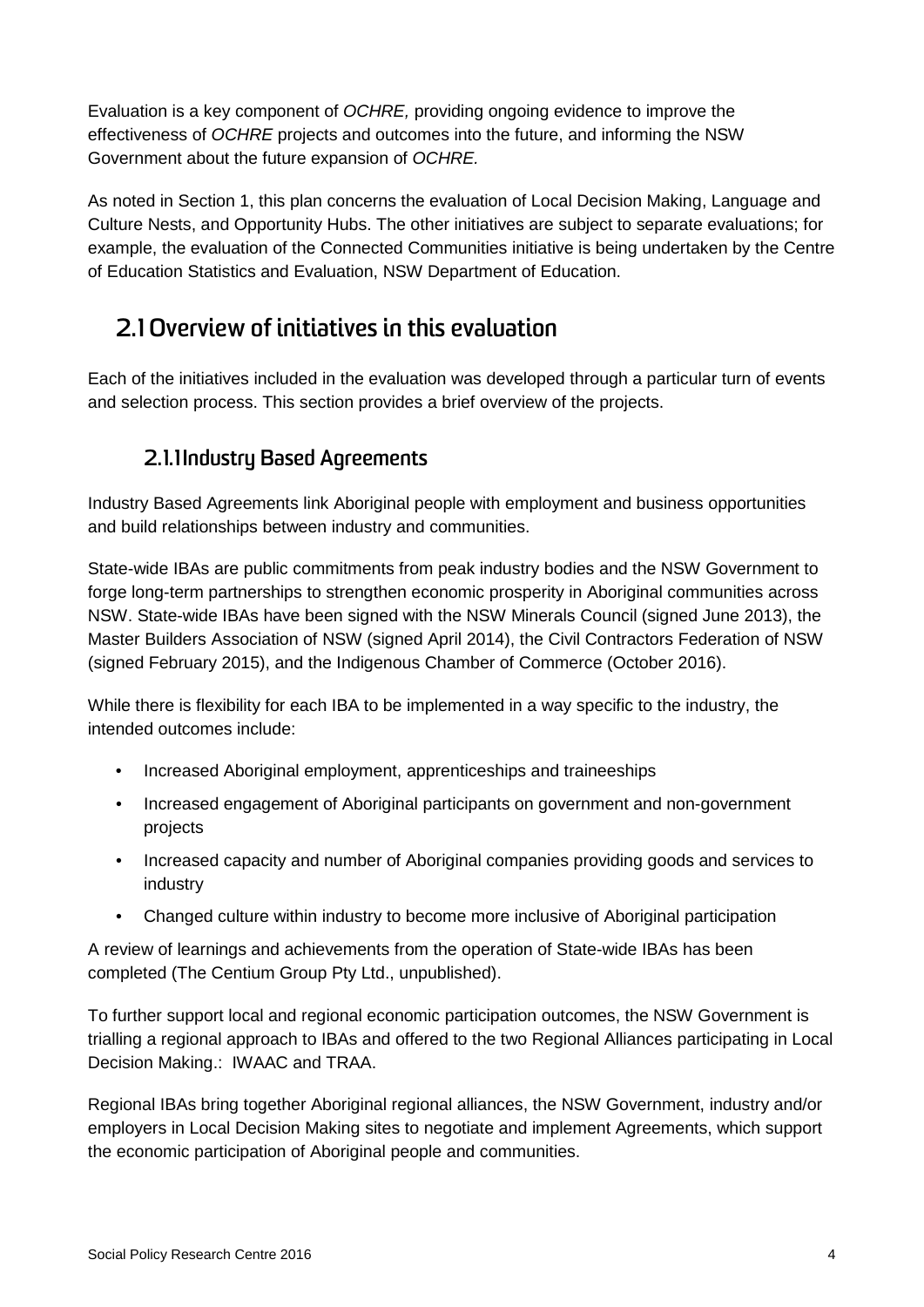By aligning regional Industry Based Agreements with Local Decision Making, Agreements can be negotiated in ways that are consistent with the principle of self-determination, giving Aboriginal regional alliances the opportunity to negotiate with government, industry and/or employers to create local and regional opportunities for economic participation.

## **2.1.2 Opportunity Hubs**

Opportunity Hubs (Hubs) aim to 'provide Aboriginal young people with the confidence and knowledge to follow a supported pathway between secondary school and further education and/or employment' (NSW Government 2015e). Hubs build partnerships between employers, schools, education and training providers, and local community. This is done to match individual students' aspirations with employment, training and education opportunities (NSW Government 2015e). The Hubs support children from Year 5 through to one year post high school. For the younger years the activities are largely group work and event-based. From Year 9, staff work more intensively with students to develop career plans and link them with potential employers.

Four locations were chosen for the initial establishment of Hubs – Upper Hunter, Campbelltown, Dubbo and Tamworth – based on the following criteria (NSW Government 2015e):

- Existence of strong Aboriginal leadership
- Significant or growing proportion of Aboriginal students in school populations
- Real and sustainable employment opportunities
- Real opportunities for non-government organisations (NGOs) and business sector buy-in
- Available career champions and mentors
- Vocational Education and Training (VET) or tertiary education providers.

The Dubbo and Upper Hunter Hubs commenced operation in December 2013, and Campbelltown and Tamworth commenced in March 2014.

While there is flexibility for each Hub project to be implemented in a way that meets local community needs, the intended outcomes include:

- Increased participation and retention at school
- Clearer pathways to employment, training and further education after school
- Higher expectations of education achievement
- Enhanced job readiness among young people
- Increased industry exposure, opportunities and placements for Aboriginal young people
- Educators, service providers, employers and community work together.

### **2.1.3 Aboriginal Language and Culture Nests**

The Aboriginal Language and Culture Nests (Nests) initiative is jointly led by the Department of Education, and the Aboriginal Educational Consultative Group (AECG), NSW's peak advisory group on Aboriginal Education (NSW Government 2015a). Nests 'provide a continuous learning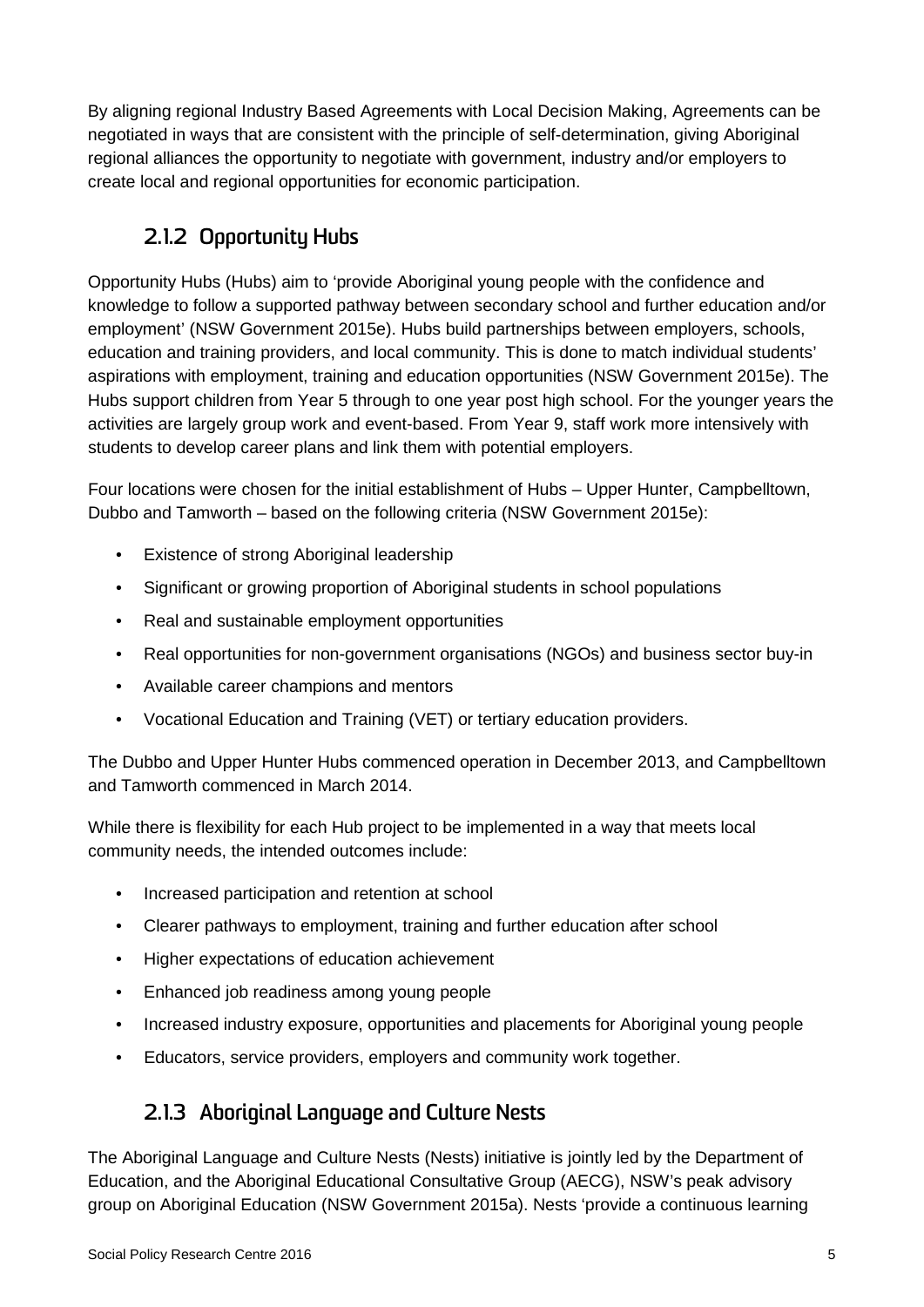pathway for Aboriginal people while recognising the existing language skills and knowledge of Aboriginal community members', and 'enables Aboriginal people and communities across NSW to reclaim, revitalise and maintain their traditional Aboriginal languages' (NSW Government 2015a).

The Nests are school-based and provide Aboriginal students and their families with a pathway of learning (from preschool through to Year 12 and into tertiary education). The Nests offer Aboriginal students an opportunity to contemplate teaching language as a job (NSW Government 2015a).

The North-West Wiradjuri Nest was launched on 25 October 2013, the Gumbaynggirr Nest on 19 February 2014, the Bundjalung Language Nest on 20 February 2014, the Paakatji/Baakantji Nest on 30 April 2014, and the Gamilaraay/Yuwaalaraay/Yuwaalayaay Nest on 2 May 2014 (NSW Government 2015a).

The intended outcomes of the Nests include:

- Improved knowledge of, and competency in, Aboriginal languages
- Increased number of language learners
- Aboriginal people are supported through the learning and teaching of Aboriginal languages and culture
- Increased access to career pathways
- Nests are managed by the community and developed sustainably.

### **2.1.4 Local Decision Making**

An open expression of interest process was co-ordinated by Aboriginal Affairs in 2013 for Aboriginal communities to apply to be part of the Local Decision Making (LDM) initiative (NSW Government 2015d).

The Minister for Aboriginal Affairs announced on 4 December 2013 the selection of the initial implementation of LDM to the following regional alliances (NSW Government 2015d):

- Murdi Paaki Regional Assembly (MPRA) (Far Western NSW)
- Illawarra and Wingecarribee Regional Partnership Alliance (Illawarra South East), now Illawarra-Wingecarribee Alliance Aboriginal Corporation (IWAAC)
- Regional Aboriginal Development Alliance (North Coast).

The following regional alliances have since been included in the LDM initiative (NSW Government 2015d):

- Barang Central Coast Aboriginal Regional Partnership (Central Coast) announced on 8 September 2014
- Three Rivers Regional Assembly (TRAA) (Central West) announced on 8 September 2014
- Northern Region Aboriginal Alliance (NRAA) (New England North-West and Upper Hunter) announced in March 2015.

LDM projects provide a path to Aboriginal community-based regional self-governance.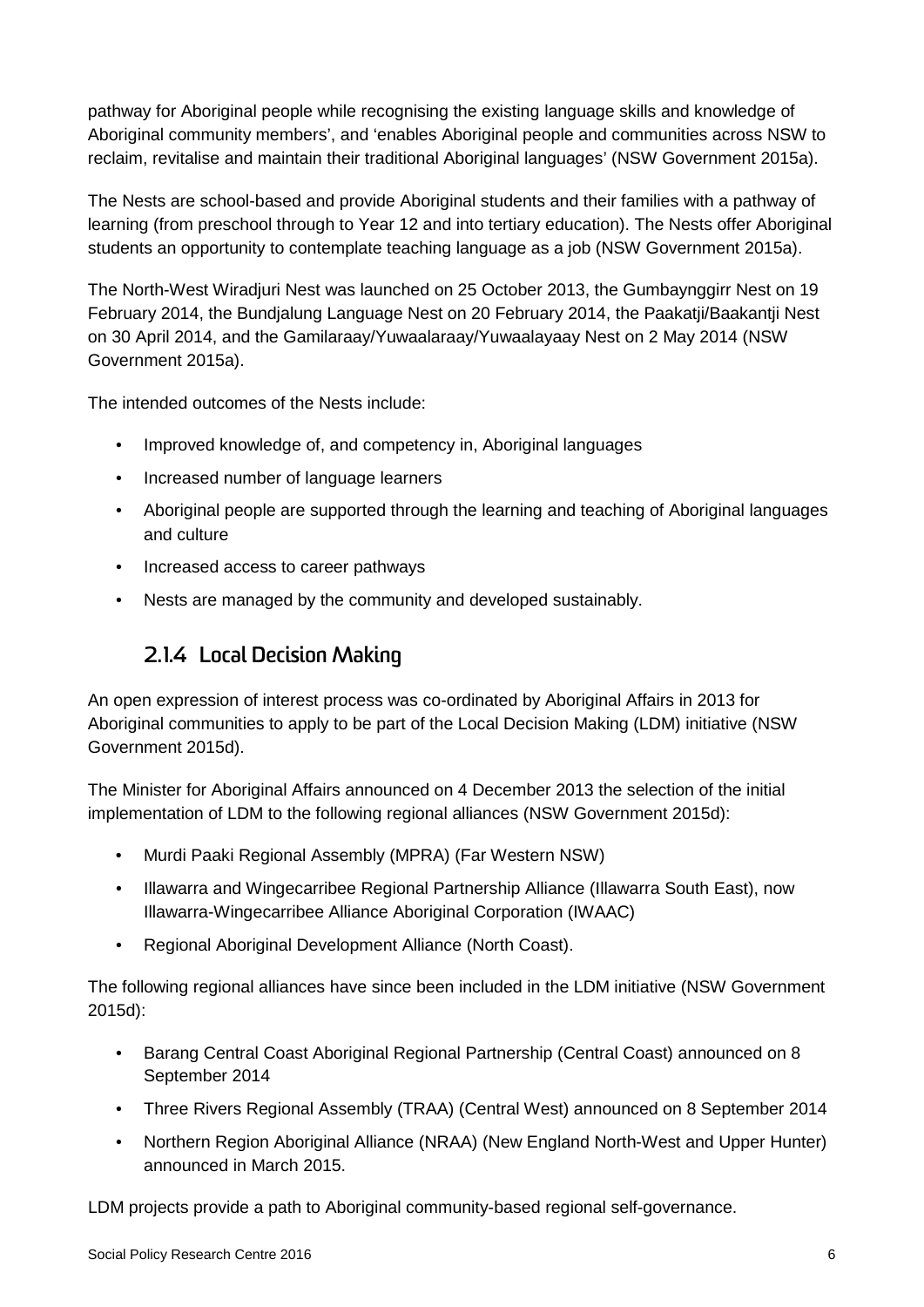Through LDM, communities are progressively delegated increased decision-making powers once their capacity is proven and agreed conditions are met. Government service delivery will be directed through binding agreements between Aboriginal regional alliances and government (called Accords). The Accords include negotiated and agreed priorities, key actions to achieve desired outcomes, timeframes, resources, responsibilities, and how success will be measured. The Murdi Paaki Regional Assembly and the NSW Government signed an Accord on 19 February 2015. TRAA and IWAAC have commenced Accord negotiations with the NSW Government.

The intended outcomes of the LDM's include:

- Self-determination for Aboriginal communities in Alliance areas
- Alliances offer effective communication channels between local Aboriginal communities and governments
- Regional alliances become the accepted peak bodies in their areas for representing the interests of Aboriginal communities
- NSW Coalition of Aboriginal Regional Alliances (NCARA) is accepted by the Aboriginal community and governments as the peak representative body for Aboriginal selfdetermination
- Robust governance arrangements (internal & external accountability)
- Alliances direct and influence design and delivery of services, including pooled funding
- Stakeholders and alliances develop strong working partnerships
- Government departments and agencies are more responsive, flexible and accountable to alliances
- Accords are delivered to achieve improved coordination and effectiveness of service delivery for the agreed priorities in the accords
- Open and transparent criteria are agreed by alliances and Government for transition through the stages required for the alliances to control local service delivery and for government to share information and decision making.

In two sites (TRRA and IWAAC), regional IBAs are being piloted as part of the LDM initiative<sup>[1](#page-13-1)</sup>, negotiated through the Accord process. Regional IBAs will support the economic participation of Aboriginal people and communities. The actions and responsibilities will be detailed in the Accord.

# <span id="page-13-0"></span>**2.2 Implications for the evaluation**

Each of the initiatives included in this evaluation is different and will require specific methods to be employed. This is implied by the draft logic models and theories of change developed by CIRCA in 2015.

• Hubs are relatively 'traditional' interventions which aim at producing a specific range of outcomes for a particular population. They are also provided in a similar way to most government funded programs; by organisations who compete through an open tender.

-

<span id="page-13-1"></span><sup>1</sup> For further information, se[e http://www.aboriginalaffairs.nsw.gov.au/industry-based-agreements.](http://www.aboriginalaffairs.nsw.gov.au/industry-based-agreements)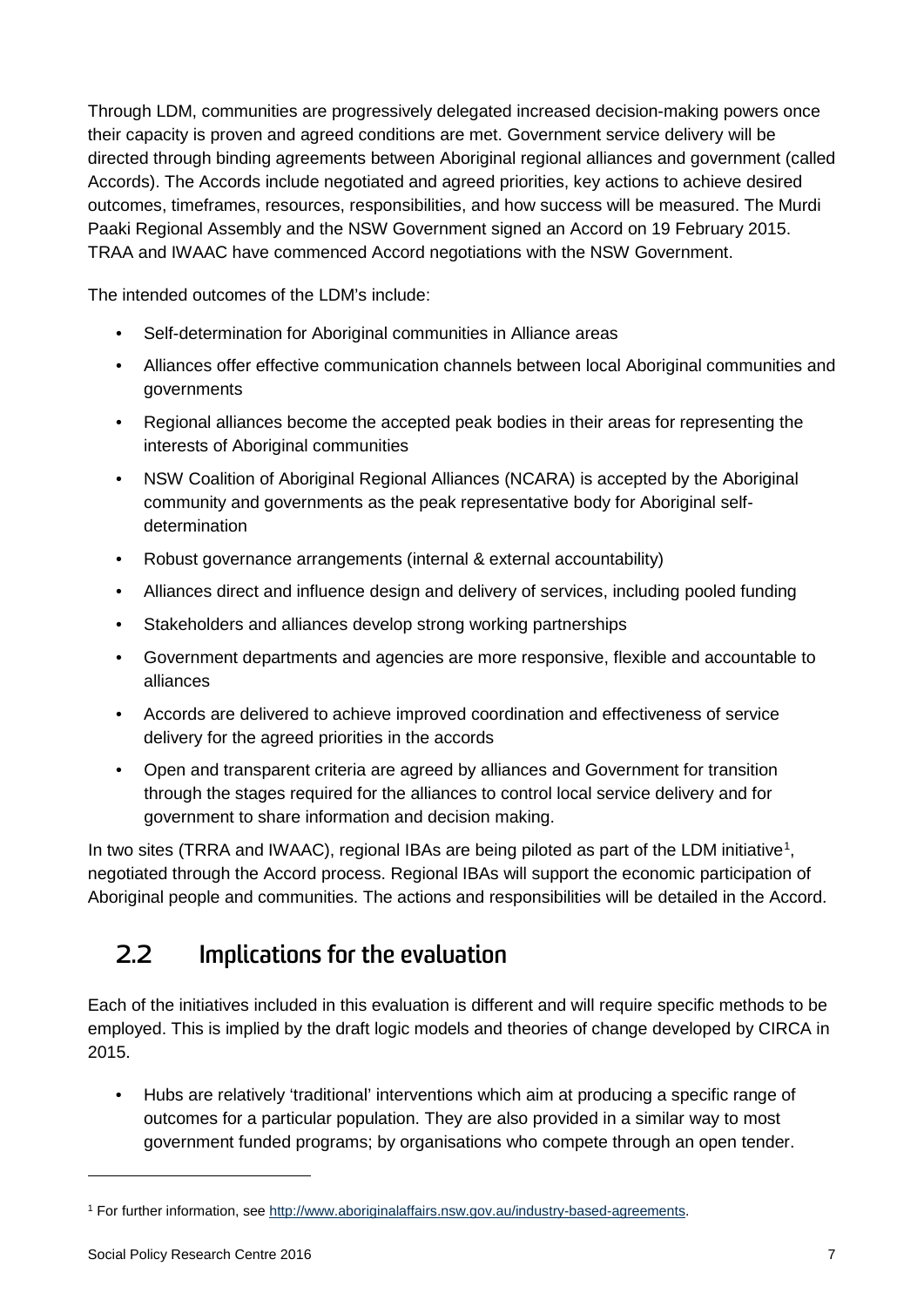Thus, the important questions relate to whether they are well conceived, what the barriers and facilitating factors are for effective implementation, and for Stage 1, what the short-term impacts of the initiatives are.

- Nests are also initiatives working directly with communities; however, their outcomes are less easy to measure than those for Hubs. While it will be relatively easy to track attendance at language classes and cultural events, for example, it is more challenging to assess the Nests' aim to facilitate Aboriginal communities taking ownership of their language and culture.
- Although the Accords developed through the LDM process have specific deliverables, they do not directly produce particular outcomes for individuals. However, it would be expected that community members should increasingly perceive government services as being more responsive to their needs and that the concerns of the community are being taken on board by policies affecting their communities. Aboriginal peoples in NSW have more control over their lives, the services they receive and the policies that affect them. The main focus of the evaluation in Stage 1 will be the effectiveness of the processes by which decision making is handed over to communities, as well as the contextual issues. This includes how regional IBAs are identified and implemented. The evaluation will attempt to draw general lessons on how self-determination can be effectively implemented in different contexts.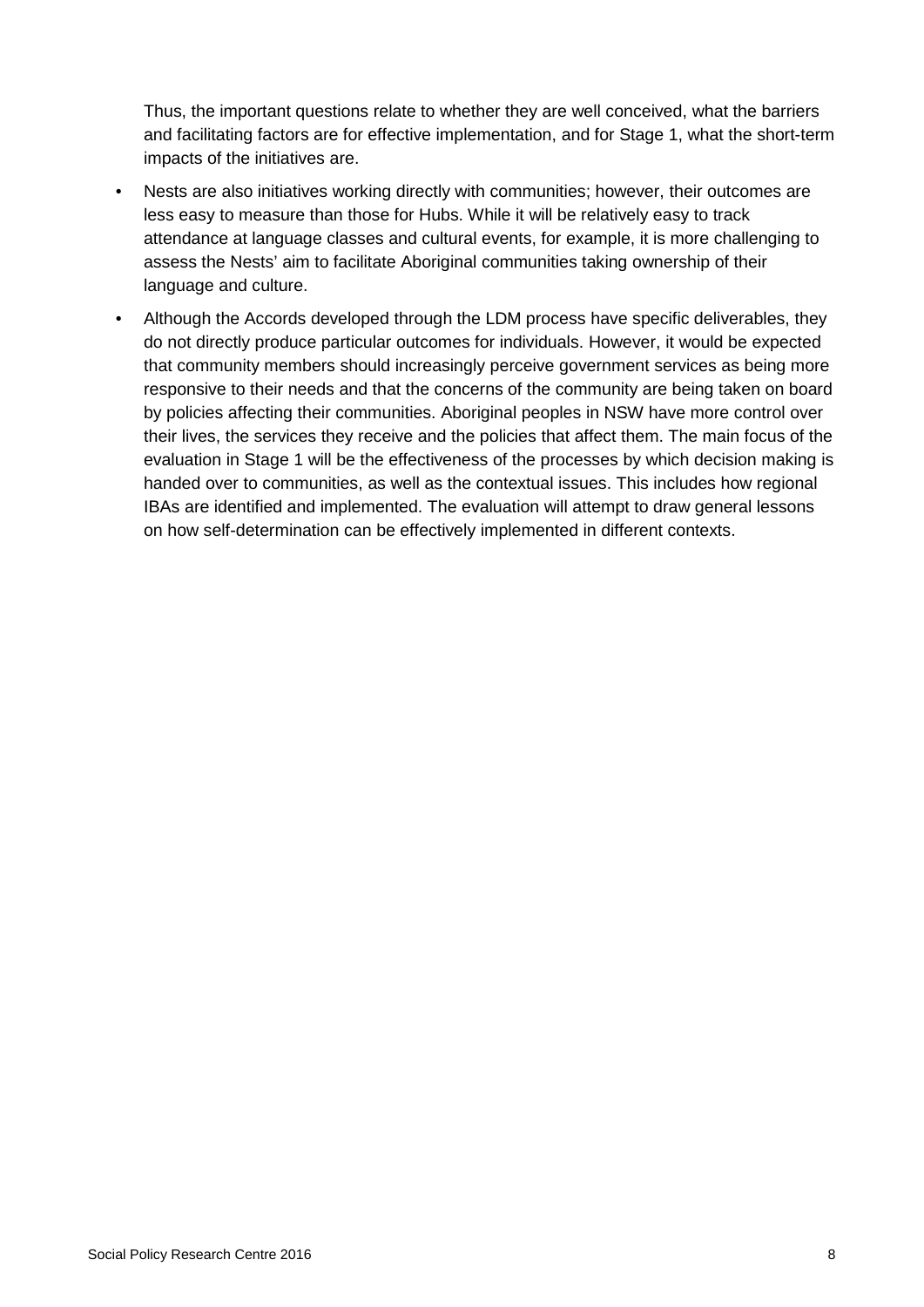# <span id="page-15-0"></span>3 Considerations in evaluation design

The design of the evaluation has been informed by:

- The requirements of the NSW Government
- Consultation with key stakeholders
- Ethics guidelines
- A literature review of international and Australian Indigenous evaluation approaches (published separately).[2](#page-15-2)

This section of the evaluation plan presents some of the core considerations in the continuing design of the evaluation.

*OCHRE* is an ambitious initiative for NSW and represents an attempt by the NSW Government to engage in a new way with Aboriginal communities and service providers, while also attempting to shift the focus onto measurable and achievable outcomes.

Evaluations of multi-component initiatives are always challenging, especially in attributing outcomes to specific components of programs or policies. Projects, such as those funded under *OCHRE,* often have subtle unintended positive and negative impacts on the community that are difficult to measure.

The evaluation design seeks to address a number of tensions including methodological rigour, stakeholder engagement, cost, and timeliness essential for a robust evaluation. Data collection will not be possible, for example, if local Aboriginal communities are not fully engaged. Interpretation of findings will be challenging if the context of the data collected is not well understood.

# <span id="page-15-1"></span>**3.1 Theoretical approach**

The *OCHRE* evaluation or *continuing conversation* will be based on the principles of decolonising research as articulated above. This is also consistent with the underlying philosophy of *OCHRE*, which is to facilitate the self-determination of Aboriginal peoples in NSW.

The evaluation seeks, as far as possible, for the evaluation approach and the methods used to be controlled by the communities involved in the evaluation sites. The evaluation will adhere to the AH&MRC five principles of research with Aboriginal communities, that is: to provide net benefits for Aboriginal people and communities; to ensure Aboriginal community control of the research; to conduct research with cultural sensitivity; to reimburse costs; and to enhance Aboriginal skills and knowledge.

There are a number of implications for the conduct of the *OCHRE* evaluation.

-

<span id="page-15-2"></span><sup>2</sup> The review is available at

[https://www.sprc.unsw.edu.au/media/SPRCFile/Evaluation\\_theories\\_and\\_approaches\\_\\_relevance\\_for\\_Aboriginal\\_conte](https://www.sprc.unsw.edu.au/media/SPRCFile/Evaluation_theories_and_approaches__relevance_for_Aboriginal_contexts.pdf) [xts.pdf](https://www.sprc.unsw.edu.au/media/SPRCFile/Evaluation_theories_and_approaches__relevance_for_Aboriginal_contexts.pdf)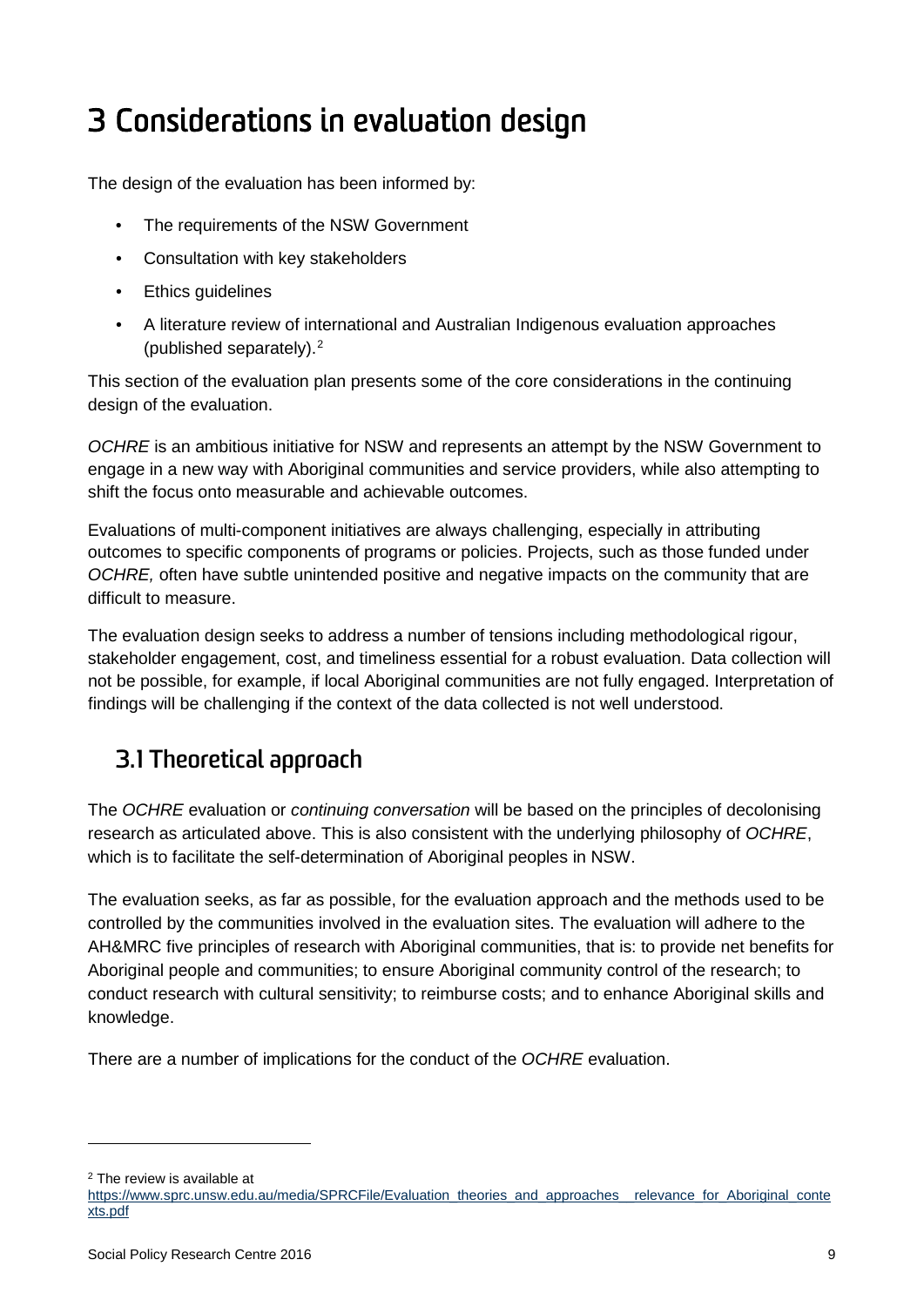#### *Methods*

The *OCHRE* evaluation will be a multi-method project and will use a range of qualitative and quantitative methods, to be co-designed with each community. Methods will include culturally sensitive Aboriginal approaches such as yarning, but will also involve quantitative analysis of administrative data and possibly conventional 'positivist' primary data collection methods such as surveys. However, unlike conventional government funded evaluations, these will not take priorities over narrative methodologies, and in particular, the findings will be discussed and reported in consultation with communities.

### *Context*

The overall approach to the *OCHRE* evaluation, as articulated in this Plan, will be a case study design in which the local context and history of each site will be central to the methods used, as well as the analysis and interpretation of findings. However, the evaluation will also seek to draw broader lessons from the research, in particular relating to the challenges associated with selfdetermination – for Aboriginal people as well as for government. A significant contextual factor for the evaluation is the history of research and evaluation in Aboriginal communities, and the effect this history has on the conduct of the evaluation. The history must be acknowledged in all the interactions with communities. However, the current policy and social context will also be factored into the approach, with ongoing policy development at the state and Commonwealth levels affecting the *OCHRE* initiatives as well as the evaluation.

### *Capacity building*

A key component of the *OCHRE* evaluation is to support communities to engage with the evaluation and ultimately to assume control over its outputs and deliverables. This cannot be done alone by the evaluation team, and thus the team will work closely with Aboriginal Affairs to support communities. This is consistent with the broader role of Aboriginal Affairs staff in coordinating the implementation of *OCHRE*, but requires particular skills and approaches.

### *Independence*

The *OCHRE* evaluation is an independent evaluation in the sense that Aboriginal Affairs will not have the final say in relation to the evaluation report and the findings and conclusions. Rather, as indicated above, the evaluation will be community controlled. The report will be presented to the community and it is for the community to decide whether they deliver the report to government. In addition, the evaluation team will be working closely with Aboriginal Affairs staff as well as community organisations to progress the continuing conversation; the evaluation itself will be formative and will feed back insights into the policy process. A key consideration therefore will be for the evaluation to be as transparent as possible in documenting the process for maintaining the balance between independence and engagement and how these tensions are resolved over the course of the project.

### *Language*

The language used for the *OCHRE* evaluation will reflect the commitment to community control and to Aboriginal research methods. The best example of this is the use of the term 'continuing conversation', rather than 'evaluation', as the description which will be used with communities. This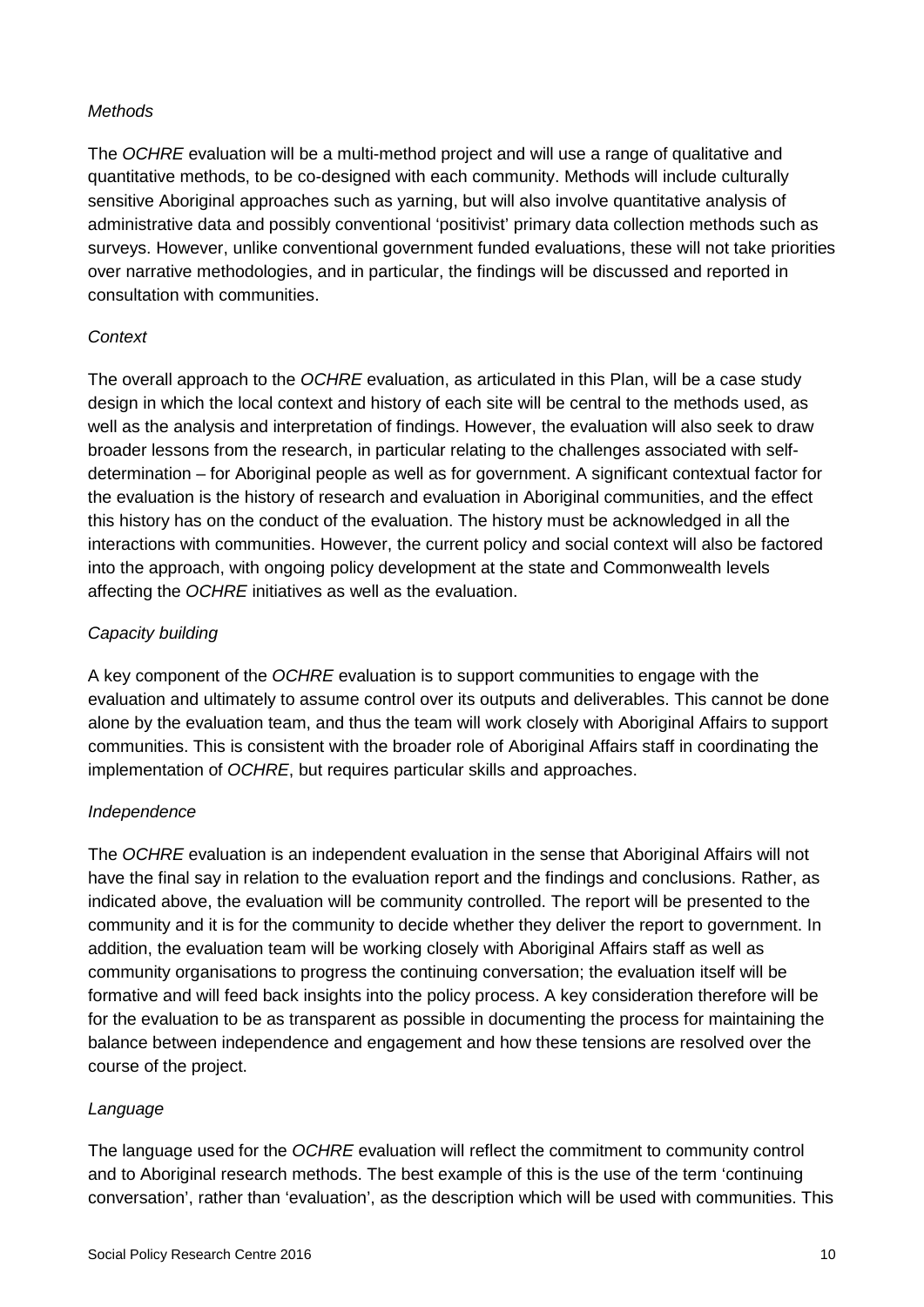shows cognisance of Aboriginal communities' sensitivities about evaluation and also that the communities themselves are not being evaluated. Similarly, we will use terms such as 'yarning' or 'story telling' rather than 'narrative methodologies'. The term 'logic model' will not be used, rather we will ask what local community view as success and how it might be assessed. Graphics and other representations will also be used in preference for complex text or tables.

#### *Community control and ownership of data*

The AH&MRC HREC five key principles outline provisions for Aboriginal community control of research – this includes ownership of data. This stems from past experience of Aboriginal communities sharing their knowledge with researchers and that knowledge or data being taken by researchers without validating with the community how that knowledge was used and without acknowledging the ownership of the data. The provision in the five principles acknowledges that Aboriginal communities own their knowledge and experiences, and any information shared with researchers is still owned by the individuals who provide this. The Aboriginal Community has control, or ownership, over every aspect of the research in terms of the community directing how research is designed and conducted, and how that information is analysed and reported. The reports arising from the research become the vessel in which deidentified data is stored and reported, and the report and community knowledge within the report is owned by the community.

In addition, ethics requirements also require that researchers maintain the confidentiality of each individual participant. Any knowledge shared with the research team therefore remains private, remains the ownership of the participant, and is stored in a way to maintain that privacy. In accordance with ethics approval and UNSW policies and procedures, participant data is stored securely, with access provided only to the research team that has been approved by ethics to access the data, and maintained for seven years, after which time it is destroyed. This information is not disclosed to any other party without the express consent of the individual participant. A participant may also contact the researchers and ask for their data to be destroyed. Were an outside party, such as a government department, to request access to this data, the research team would be required to go back to ethics and seek a modification to the original approval.

We will highlight to the community where and how this data is stored, who has access to it, and seek confirmation that this protects the community's data. In addition, we will discuss with the community how to seek approval for the use of data in the future, including the publication of research findings.

### *Self-reflection on the evaluation*

An important component of the continuing conversation will involve discussion within the evaluation team and with communities about the evaluation itself so that lessons can be learned and noted about the conduct of the evaluation, not only for *OCHRE* but also for future evaluations in Aboriginal communities. The aim is for the *OCHRE* evaluation not only to adhere to the principles of Aboriginal research, but to contribute to the evidence base for Aboriginal evaluation which is scientifically rigorous while at the same time developing and enhancing the Australian contribution to the international literature on Indigenous methodologies and processes.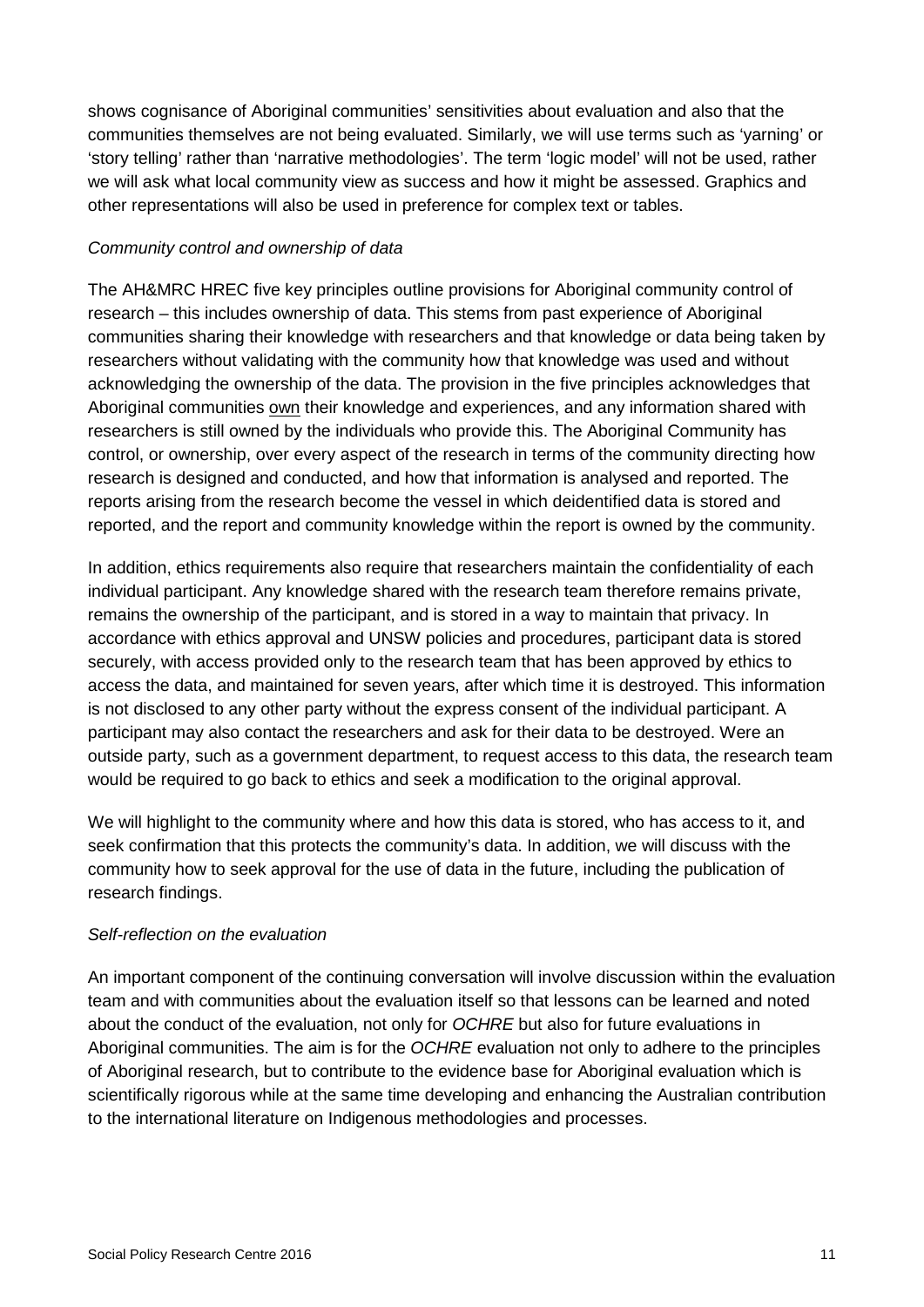### *Assessing success of OCHRE*

As indicated in Section [4.1,](#page-22-1) this first stage of the evaluation is focused on implementation of *OCHRE* initiatives in the study sites. In each site the community will be asked what they view as success for the initiative and for *OCHRE* as a whole. It must be recognised that communities do not necessarily view success in quantitative measurable terms, rather community's view of success is often related to the community's sense of ownership of the initiative and how the initiative contributes to self-determination of the community.

Each of the initiatives under the *OCHRE* plan has its own quantitative performance which were determined by the NSW government. These will also be examined as part of the evaluation and the findings will be contextualised in the light of the findings from the fieldwork component of the evaluation.

## <span id="page-18-0"></span>**3.2 A continuing conversation**

The overall approach which will be taken for this evaluation will involve the evaluators having a *continuing conversation* with Aboriginal communities involved with the *OCHRE* projects included. This way of describing the evaluation serves a number of purposes. First, it shows Aboriginal communities and organisations that the evaluation is not intended to be an assessment of their performance.[3](#page-18-2) The evaluation is focused on developing the projects with local Aboriginal community views in mind. Second, Aboriginal communities have in the past been involved with evaluations which have been conducted in culturally insensitive ways, have not produced findings meaningful to them, or whose findings have been ignored by government departments. This has understandably resulted in some Aboriginal communities being suspicious of evaluations. This evaluation represents a conscious decision by government to develop a much higher level of engagement with communities than is normally the case for government funded evaluations.

Within the context of the *continuing conversation*, the evaluation team will work with local communities to ensure that the evaluation collects robust data on implementation and outcomes (or analyses data collected for other purposes) to ensure that the findings are reflective of the wishes and feelings of the communities and are also rigorous and underpinned by high quality analysis. Although there is obviously a tension between these requirements, they are not necessarily in conflict.

# <span id="page-18-1"></span>**3.3 Issues to consider when working with NSW Aboriginal people/s**

Research on and service delivery for Aboriginal peoples in Australia is based on an historical legacy where the processes of engagement, consultation and service delivery have been undertaken with pre-determined outcomes, or where the feedback provided by Aboriginal people through research findings has not been seriously considered by the decision-makers within government. From this basis, the amount of research done on Aboriginal people and the levels of

-

<span id="page-18-2"></span><sup>&</sup>lt;sup>3</sup> Note that there are separate monitoring and quality assurance processes which have been put into place to ensure that service providers are delivering on their contracts and that the services are of high quality.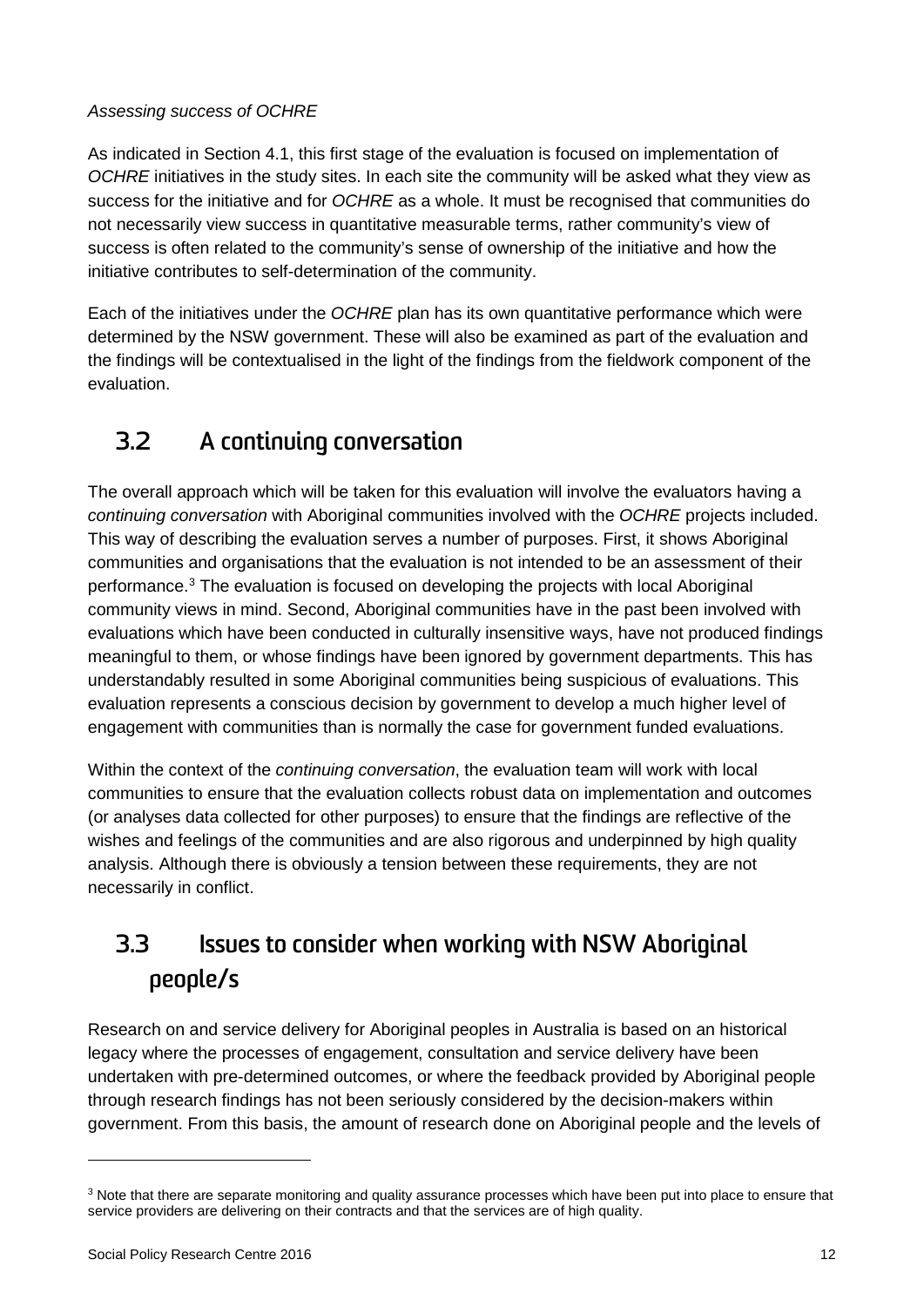government service delivery directed towards Aboriginal communities appear to have achieved limited benefits and outcomes for Aboriginal people (Smith 1999; Steinhaur 2002; Weber-Pillwax 2001; Wilson 2001). One way of helping to safeguard against the evaluation continuing this historical legacy is for the evaluation to meet the highest ethical standards of research and evaluation with Aboriginal communities as set out in the Australian Institute of Aboriginal and Torres Strait Islander Studies (AIATSIS), the National Health and Medical Research Council (NHMRC), and the Aboriginal Health and Medical Research Council (AH&MRC) guidelines. The evaluation will require ethics approval and must include consultation and feedback as part of the research design.

NSW contains many Aboriginal nations, language groups and communities with their own sociocultural and political structures and protocols for engaging with each other and with 'outsiders'. This includes the inter-personal protocols of how one should interact with Aboriginal people, to the broader aspects of the correct organisations and individuals to engage with the community. NSW Aboriginal nations and communities may also have differing historical relationships to the processes of colonisation, research, evaluations, and delivery of government services. One community or nation, for example, may have had limited interactions with government associated service delivery or evaluation, while others may have a longstanding and continuing relationship with the NSW Government that may include positive and/or negative experiences. The evaluation must be mindful of this history, and on this basis, the evaluation needs some degree of flexibility in its approach to ensure that each Aboriginal community feels comfortable with the evaluation process.

Aboriginal people in NSW still feel the ongoing impacts of colonisation. The policy to remove children from their families, and the displacement of Aboriginal people from their ancestral lands has been, and continues to be, experienced as trauma by Aboriginal people. The evaluation team must ensure a process that is mindful of the likely impacts of the evaluation process on existing trauma. There is a real possibility that the process of engaging in the evaluation can trigger trauma in the communities and locations where the evaluation is being undertaken. These sensitivities will be addressed in the data collection as well as feedback components of the evaluation. To help the evaluation team engage with communities in a way that acknowledges their particular context, the team will develop a profile of each community site, focusing on the specific protocols and relationships that need to be developed and maintained.

# <span id="page-19-0"></span>**3.4 Issues to consider in undertaking a government funded evaluation**

Evaluations that are funded by government agencies must consider the differing influences and aspects of control, power and autonomy. While consideration is given to ensuring that control, power and autonomy lies with the Aboriginal communities, the NSW Government, in consultation with key stakeholders and representatives of Aboriginal communities, has determined the scope of the evaluation. The NSW Government has, for instance, set the end time-frame, the budget and the projects that will be evaluated. Thus, while the evaluation is driven by the Aboriginal communities involved, including identifying what local communities view as success and how it might be assessed, determining the methods used, and reviewing the findings and the subsequent report, they will not have complete power, control or autonomy over the evaluation.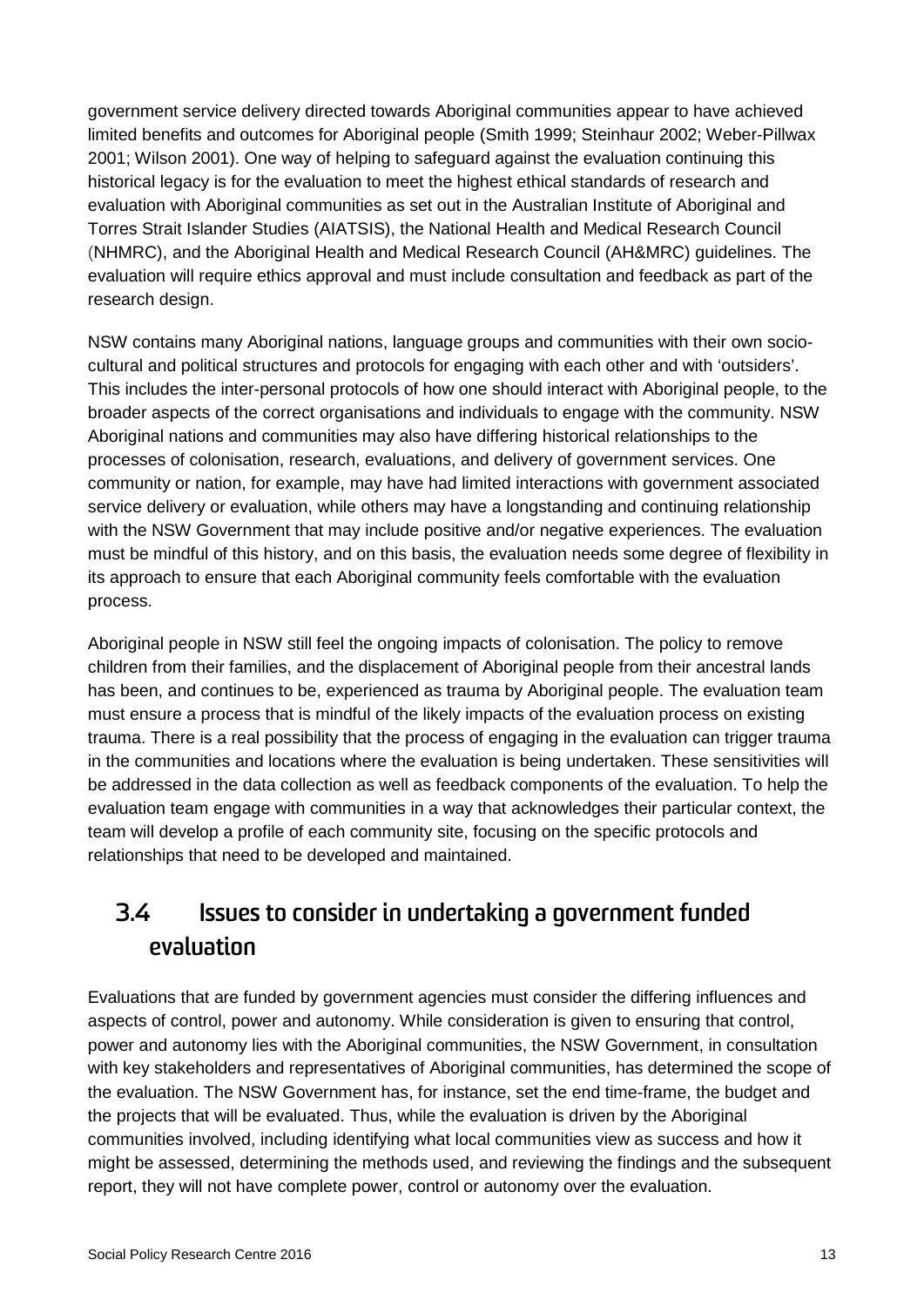There are also deeper questions around self-determination and historical issues that exist for each of the Aboriginal communities where projects are located. Whether the evaluation can unpack these issues is a matter that may require further exploration and/or the inclusion of specific overarching broad questions in the Evaluation Framework (see Section 5.1)

# <span id="page-20-0"></span>**3.5 Theory informed evaluation**

This evaluation is informed by the most relevant and appropriate theoretical understandings on evaluations of policies and programs and, in particular, evaluations of Aboriginal programs in Australia and internationally.

The literature review undertaken to inform this evaluation identified the need to focus on the principles for engaging with communities and respecting Aboriginal culture and epistemologies. There were significant gaps in how to address the complexities and practicalities of operationalising the principles in the real world of government funded research and evaluation, where researchers (and communities) do not have unlimited resources, are constrained by short timescales and other commitments, and where communities are sometimes conflicted about the value of the evaluation. In this context, this evaluation itself will potentially make a significant contribution to the theory and practice around evaluating programs in Aboriginal communities.

From a theoretical perspective, the evaluation is closest to the realist evaluation stance, but also draws upon participatory action research and co-production. However, the evaluation team will not engage directly in community action research and will remain independent both of NSW Government agencies and the projects being evaluated.

Epistemologically, the approach combines positivist with constructivist paradigms similar to the 'Braided Rivers' approach developing in the NZ context [\(Macfarlane, 2012\)](#page-41-1), an approach that attempts to synthesise Western and Māori approaches to evaluation. This approach acknowledges that Western science and kaupapa Māori<sup>[4](#page-20-1)</sup> knowledges result in distinctive approaches to the development and evaluation of programs. In summary, the literature review undertaken to inform the approach taken (the *OCHRE* Evaluation Plan) identifies the following core components of best practice:

- Respectful mutual relationships between the evaluation team and the communities involved in the evaluation, with communities playing a key role in the design and implementation of the evaluation, and in the dissemination of evaluation findings. Overall, this involves taking a coproduction approach in which the community and the evaluation team work together on all aspects of the evaluation.
- Giving priority to the views and beliefs of Aboriginal communities about the program, rather than relying on externally imposed criteria for evaluating success.

-

<span id="page-20-1"></span><sup>4</sup> Māori principles or world view.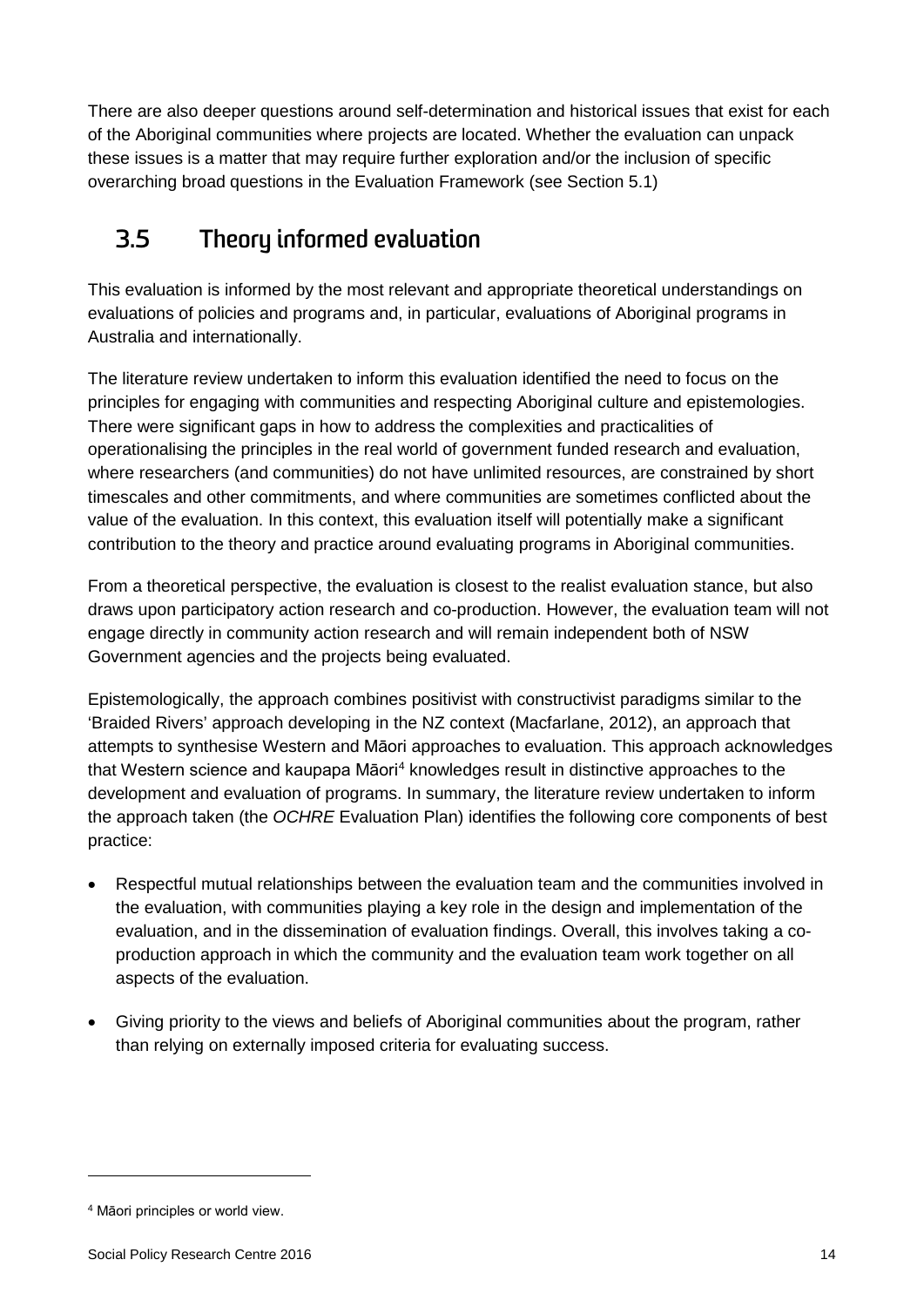• Taking into account the context in which the program is being implemented, including the historical context of colonialism, the current context of disadvantage, and the cultural context of each community in which research is being conducted.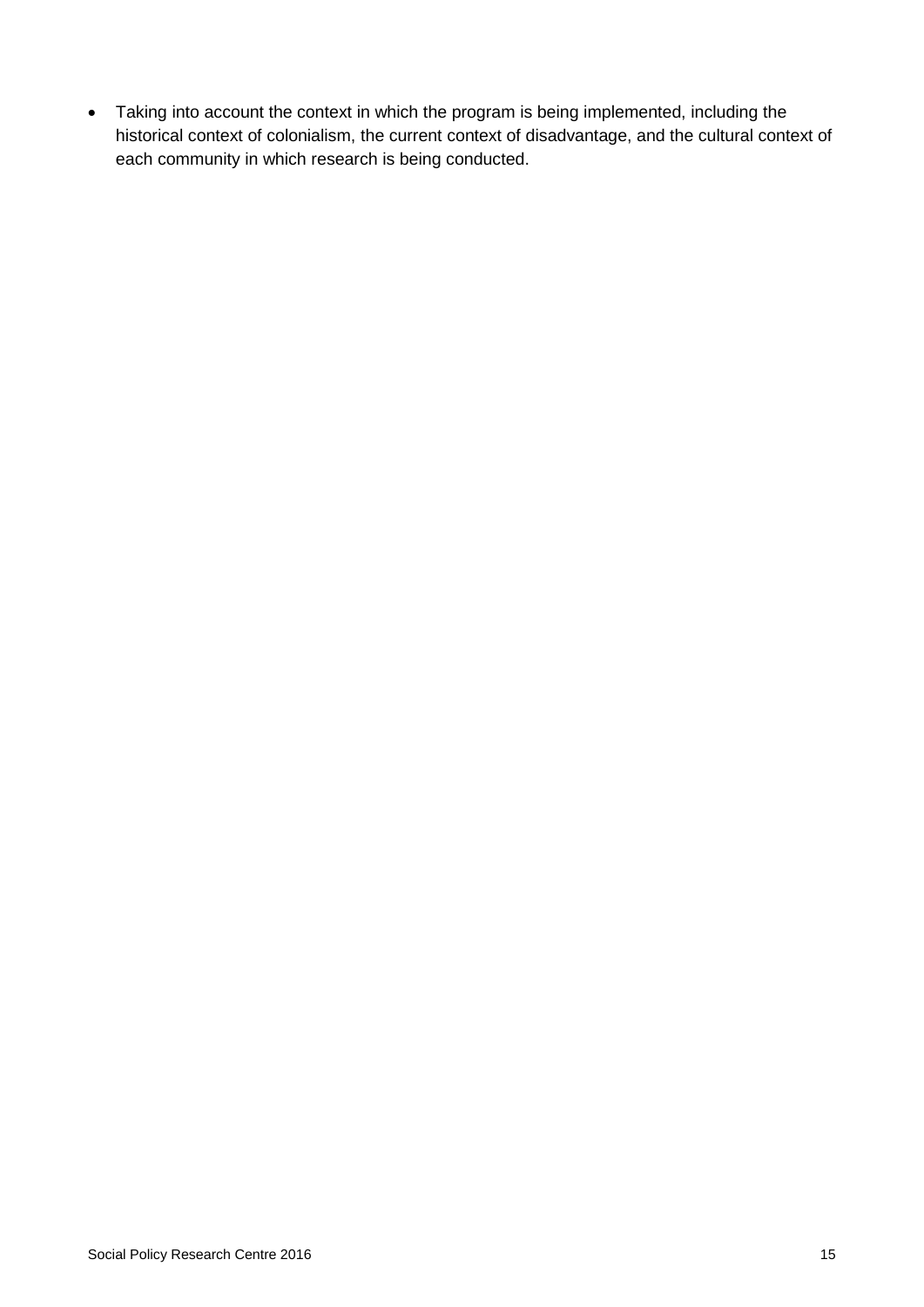# <span id="page-22-0"></span>4 Evaluation scope

The objective of the evaluation is to provide evidence to improve the effectiveness of *OCHRE* projects and outcomes into the future, and to inform the NSW Government about any possible future expansion of *OCHRE*.

## <span id="page-22-1"></span>**4.1 Evaluation stages**

The evaluation is planned to continue for 10 years and will occur in three stages with each stage completed within a three-year period.

- Stage 1 (to which this evaluation plan applies) will occur over the period 2015/16 to 2017/18 and will focus on implementation, any short-term outcomes, and recommendations for improvements to the initiative.
- Stage 2 will occur over the period 2018/19 to 2020/21 and will focus on identifying changes experienced by participants and stakeholders, outcomes, and recommendations for improvements to the initiative.
- Stage 3 will occur over the period 2021/22 to 2023/24 and will focus on assessing the contribution the initiative has made in meeting long-term goals, and recommendations for improvements to the initiative.

## <span id="page-22-2"></span>**4.2 Initiatives and projects included**

When the evaluation commenced, the evaluation scope included two sites for each initiative, i.e. two Local Decision Making projects, two Industry Based Agreements, two Language and Culture Nests, and two Opportunity Hubs initiatives. The sites identified for the evaluation were selected as they were considered to be the most mature at the time of selection in mid-2015.

In early 2017, the NSW Government commenced a trial of Regional IBAs (as described in Section 2.1.3 above). Consistent with this change, Aboriginal Affairs advised SPRC that the IBAs with the Master Builders Association of NSW and the NSW Minerals Council originally included in the evaluation would be replaced by the regional IBAs developed through the Accord process with TRRA and IWAAC. This change enables the evaluation to address the impact of this change, as experienced by Aboriginal community, industry and government.

A review of learnings and achievements from the operation of state-wide IBAs has been completed (The Centium Group Pty Ltd., unpublished). As the trial sites includes the IWAAC, the scope of the evaluation has been broadened to include this LDM as a third LDM project site.

The OCHRE initiatives and the projects within these are detailed in [Table 1.](#page-23-0)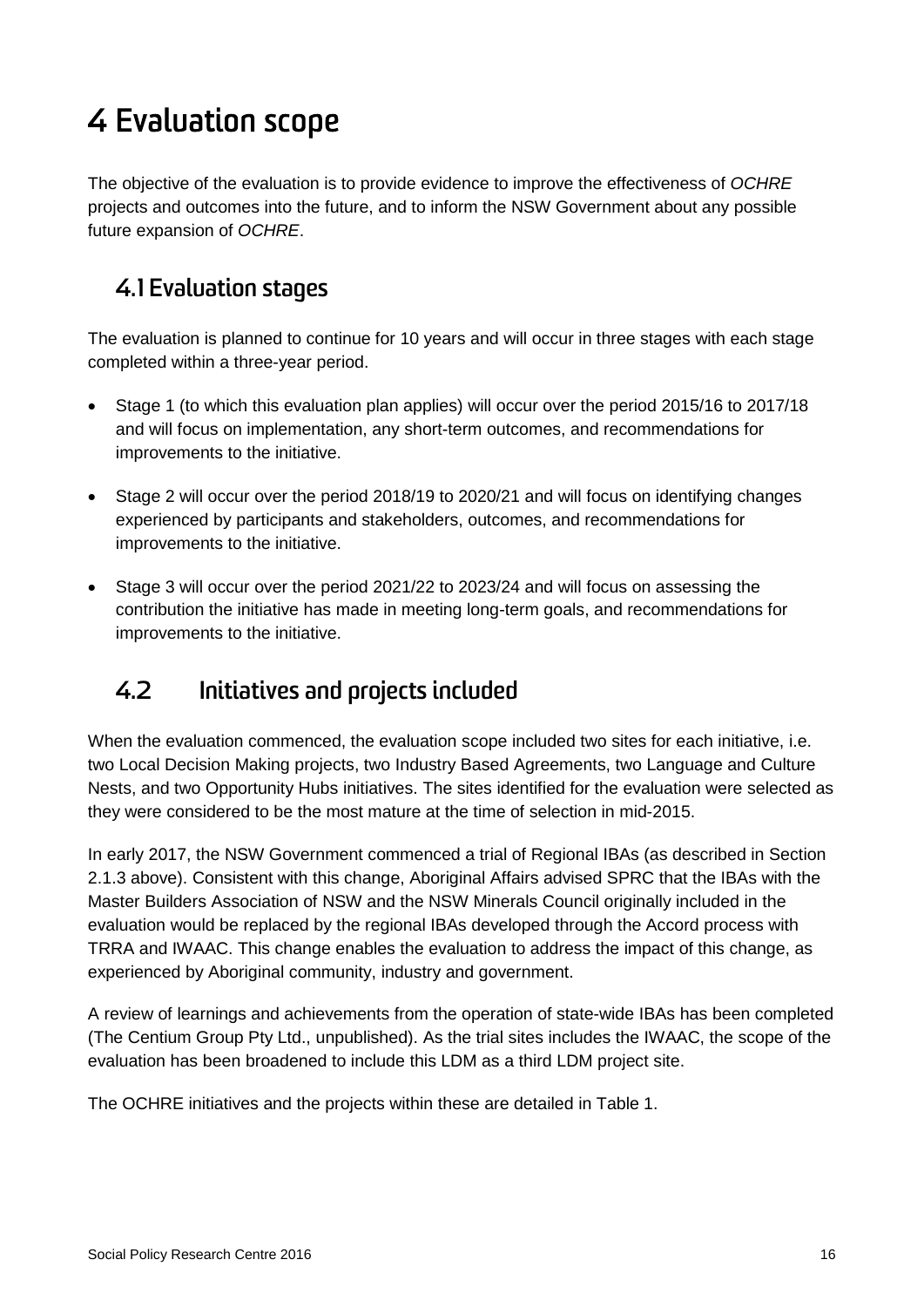| <b>Inclusion</b> |                                                                                                         | <b>Exclusion</b> |                                                                                         |  |
|------------------|---------------------------------------------------------------------------------------------------------|------------------|-----------------------------------------------------------------------------------------|--|
| <b>Nests</b>     |                                                                                                         | <b>Nests</b>     |                                                                                         |  |
| $\bullet$        | Gumbaynggirr Aboriginal Language<br>and Culture Nest (Coffs Harbour)                                    | $\bullet$        | Paakantji/Baakantji Language and<br>Culture Nest (Wilcannia)                            |  |
| $\bullet$        | North-West Wiradjuri Aboriginal<br>Language and Culture Nest (Dubbo)                                    | $\bullet$        | Bundjalung Language and Culture<br>Nest (Lismore)                                       |  |
|                  |                                                                                                         | $\bullet$        | Gamilaraay/Yuwaalaraay/Yuawaalay<br>aay Language and Culture Nest<br>(Lightening Ridge) |  |
| <b>Hubs</b>      |                                                                                                         | <b>Hubs</b>      |                                                                                         |  |
| ٠                | Campbelltown Hub                                                                                        | $\bullet$        | <b>Upper Hunter Hub</b>                                                                 |  |
|                  | Tamworth Hub                                                                                            |                  | Dubbo Hub                                                                               |  |
| <b>LDMs</b>      |                                                                                                         | <b>LDMs</b>      |                                                                                         |  |
| $\bullet$        | Murdi Paaki Regional Assembly (Far<br>Western NSW)                                                      |                  | Barang Central Coast Aboriginal<br>Regional Partnership (Central Coast)                 |  |
| ٠                | Three Rivers Regional Assembly<br>(Central West) (includes Regional<br>IBA)                             | ٠                | Northern Region Aboriginal Alliance<br>(New England and North-West and<br>Upper Hunter) |  |
| ٠                | Illawarra-Wingecarribee Aboriginal<br>Alliance Corporation, added April<br>2017 (includes Regional IBA) |                  | Regional Aboriginal Development<br>Alliance (North Coast)                               |  |

#### <span id="page-23-0"></span>**Table 1 Scope of the evaluation, updated 2017**

Key information on the projects included follows.

### **4.2.1 Gumbaynggirr Aboriginal Language and Culture Nest**

The Gumbaynggirr Aboriginal Language and Culture Nest is based at William Bayldon Public School in Coffs Harbour and covers the communities of South Grafton, Orara, Nambucca Valley, Sawtell Toormina, Northern Beaches, Dorrigo, Urunga, and Bellingen.

Close to 12,200 children enrolled in government preschools and schools, including over 1,800 Aboriginal children from these communities, have the opportunity to learn Gumbaynggirr.

### **4.2.2 North-West Wiradjuri Aboriginal Language and Culture Nest**

The North-West Wiradjuri Aboriginal Language and Culture Nest is based at Dubbo Public School and covers the communities of Dubbo, Gilgandra, Wellington, Mudgee, Narromine, Trangie and Peak Hill.

Over 9,300 children enrolled in government preschools and schools, including over 2,800 Aboriginal children from these communities, have the opportunity to learn Wiradjuri.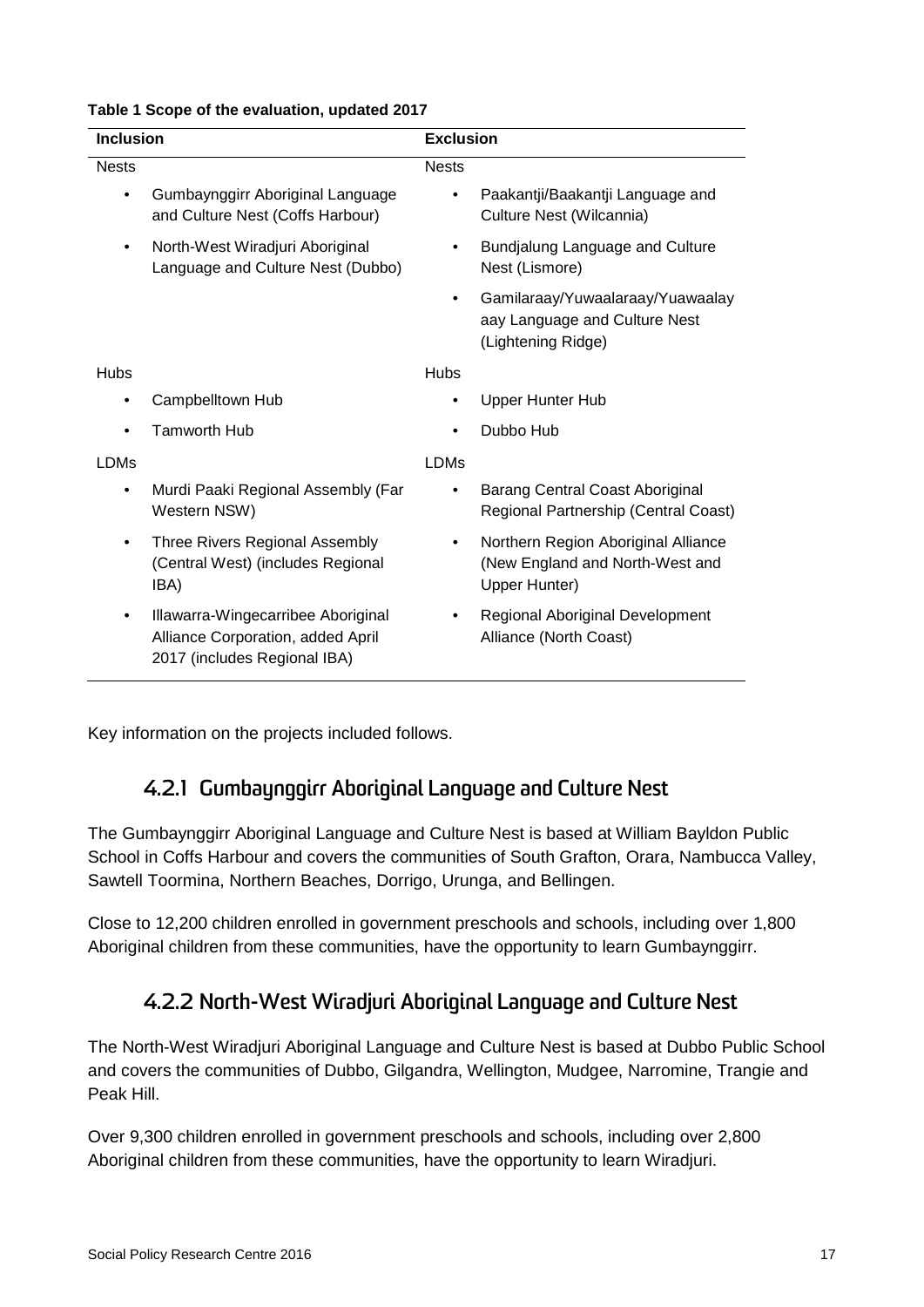## **4.2.3 Campbelltown Opportunity Hub**

The Campbelltown Opportunity Hub is based at Level 1, 101 Queens Street Campbelltown and is operated by Marrickville Training Centre (MTC) Australia.

Over 700 Aboriginal students in Years 5 to 12 from government and non-government schools in the Campbelltown Local Government Area are part of the Hub.

### **4.2.4 Tamworth Opportunity Hub**

The Tamworth Opportunity Hub is based at 123 Marius Street Tamworth and is operated by the Tamworth Local Aboriginal Land Council.

Over 1,000 Aboriginal students in Years 5 to 12 from government and non-government schools in the Tamworth Local Government Area are part of the Hub.

### **4.2.5 Murdi Paaki Regional Assembly LDM**

The Murdi Paaki Regional Assembly is the regional Aboriginal governance body for the Murdi Paaki Region representing the interests of Aboriginal people across the communities of Gulargambone, Coonamble, Walgett, Collarenebri, Lightning Ridge, Goodooga, Weilmoringle, Brewarrina, Enngonia, Bourke, Cobar, Wilcannia, Broken Hill, Menindee, Ivanhoe, and Dareton/Wentworth. There are close to 8,400 Aboriginal people living in these communities with an estimated 11% under 5 years of age.

In December 2013, the Murdi Paaki Regional Assembly became part of the *OCHRE* LDM program and in February 2015 signed a binding Accord with the NSW Government. The Accord sets out agreed priorities and projects, and the rules on how decision-making will be shared between the Murdi Paaki Regional Assembly and government.

## **4.2.6 Three Rivers Regional Assembly LDM (including regional IBA)**

The Three Rivers Regional Assembly region extends from Lithgow in the east of NSW through to Nyngan in the west, and represents the interests of Aboriginal people across the communities of Bathurst, Dubbo, Gilgandra, Mudgee, Narromine, Nyngan, Orange, Parkes, Peak Hill, Trangie, Warren and Wellington. There are close to 17,700 Aboriginal people living in these communities with an estimated 14% under 5 years of age.

In September 2014, the Three Rivers Regional Assembly became part of the *OCHRE* LDM program and is working towards signing binding Accord with the NSW Government from March 2017.

The focus of the regional IBA for this region will be agreed during the formal Accord negotiations and will be included in the evaluation of the LDM and not reported separately.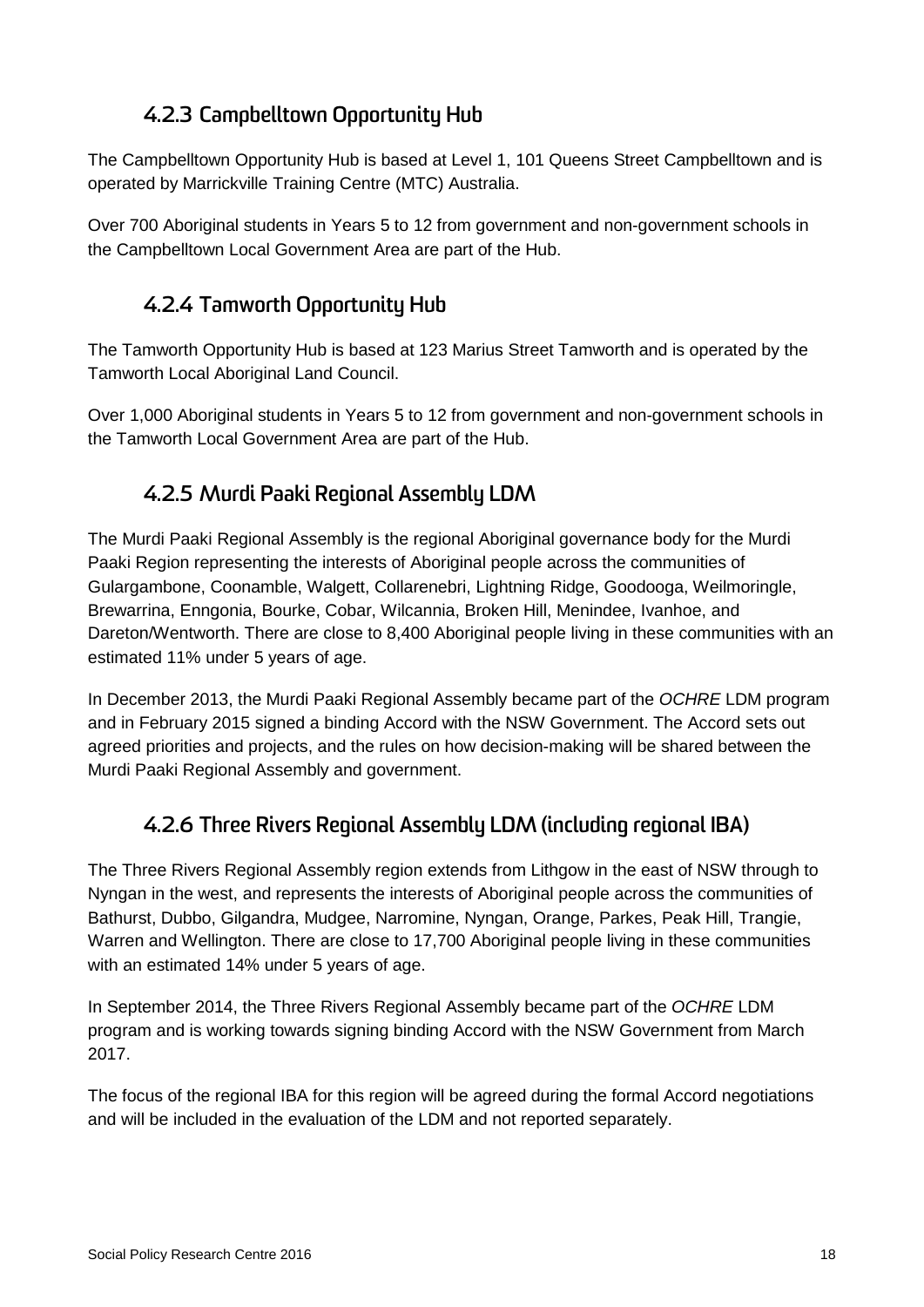## **4.2.7 Illawarra-Wingecarribee Aboriginal Alliance Corporation LDM (including regional IBA)**

Regional areas represented by the Illawarra-Wingecarribee Aboriginal Alliance Corporation (IWAAC) include the Local Government Areas of Wollongong, Kiama, Shellharbour and Wingecarribee. Close to 7240 people who live in the region are Aboriginal or Torres Strait Islander, with 13% of this group being under 5 years old.

In December 2013 IWAAC was launched as part of the *OCHRE* LDM. IWAAC started preparing to enter formal Accord negotiations in June 2017.

The focus of the regional IBA for this region will be agreed during the formal Accord negotiations and will be included in the evaluation of the LDM and not reported separately.

# <span id="page-25-0"></span>**4.3 Core evaluation questions**

The evaluation questions have been updated to reflect conversations with community during codesign as well as a request from Aboriginal Affairs to include a recommendation from the *OCHRE* Evaluation Steering Committee. For further information see

http://www.aboriginalaffairs.nsw.gov.au/pdfs/conversations/TAB-A-OCHRE-Evaluation-Steering-Committee-Communique%CC%81-7-February-2017.pdf (Question 4):

- 1. Is *OCHRE[5](#page-25-1)* being implemented as intended? What aspects are working well and which could be improved?
- 2. Do the outcomes from *OCHRE* continue to reflect what the community wants to achieve?
- 3. What improvements to the design of *OCHRE* could be made to better meet the outcomes in the Aboriginal community, and for the future development of *OCHRE*?
- 4. Do *OCHRE* policies and practices respond to emerging evidence and practice learnings? Is change to policy and practice timely?

In-depth questions will be developed for each of the projects during the co-design process with each community.

-

<span id="page-25-1"></span><sup>5</sup> The questions apply to both the overall *OCHRE* initiative as well as each *OCHRE* project.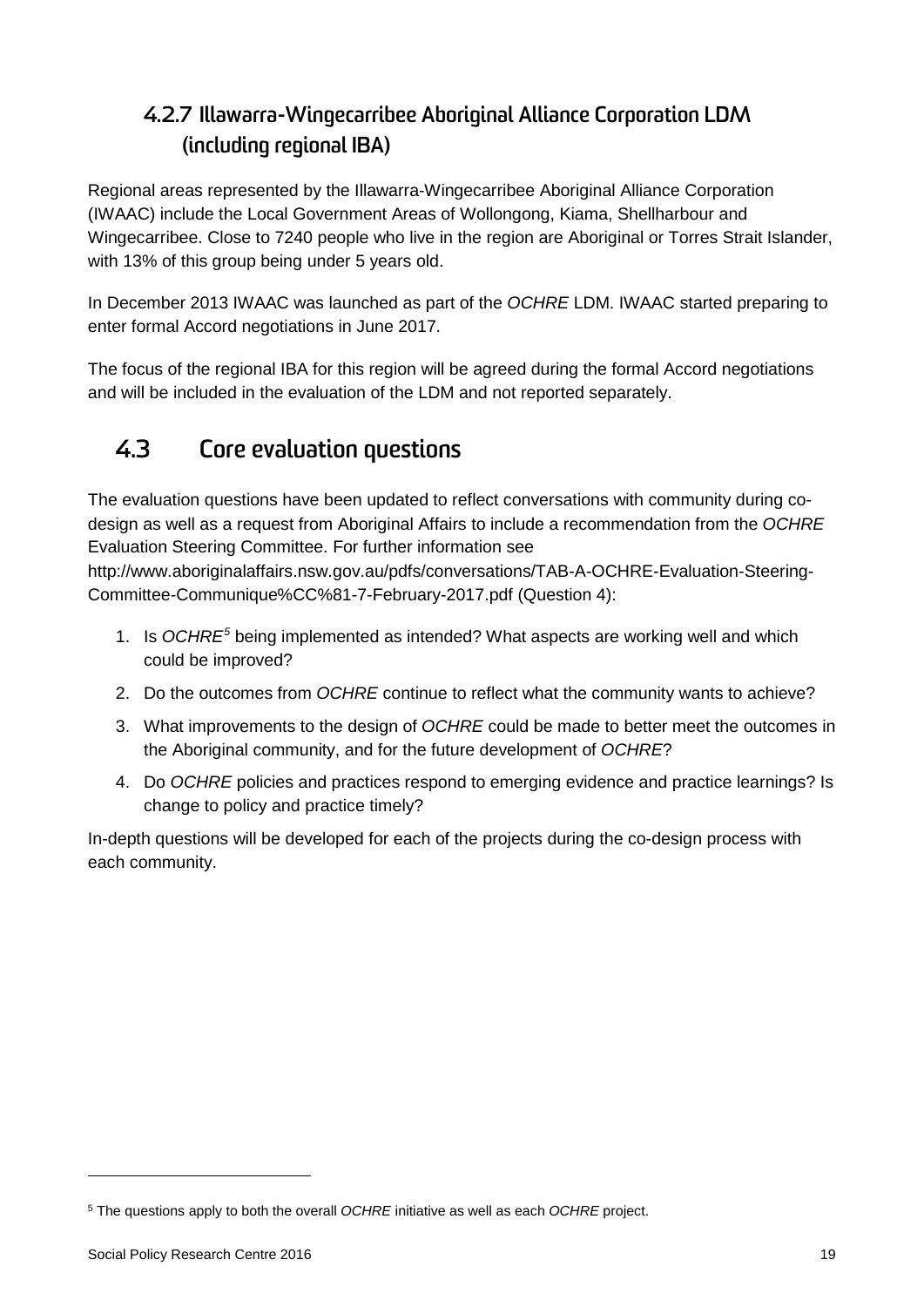# <span id="page-26-0"></span>5 Stage 1 of the evaluation

## <span id="page-26-1"></span>**5.1 Evaluation framework**

The diagram below (Figure 1) represents the framework used in this evaluation. The framework is a modification of the frameworks developed by Melbourne University Centre for Program Evaluation and the Centre for Disease Control and Prevention (ATSIL, 2014).



### <span id="page-26-3"></span>**Figure 1** *OCHRE* **evaluation framework**

Source: the diagram is based on a diagram from ATSIL 2014.

# <span id="page-26-2"></span>**5.2 Aim and focus**

Stage 1 will focus on the implementation of the initiatives, assessing the effectiveness of the implementation of the projects and the barriers and facilitating factors for effective implementation. It will investigate what changes have occurred in the working relationship between staff in government departments and Aboriginal communities. In addition, the evaluation will examine the way each project has been implemented and, where possible, the outcomes of the project on communities and community members.

In particular, Stage 1 will:

• Assess whether activities are being implemented as intended and identify those aspects of the project or initiative that are working well and those that could be improved.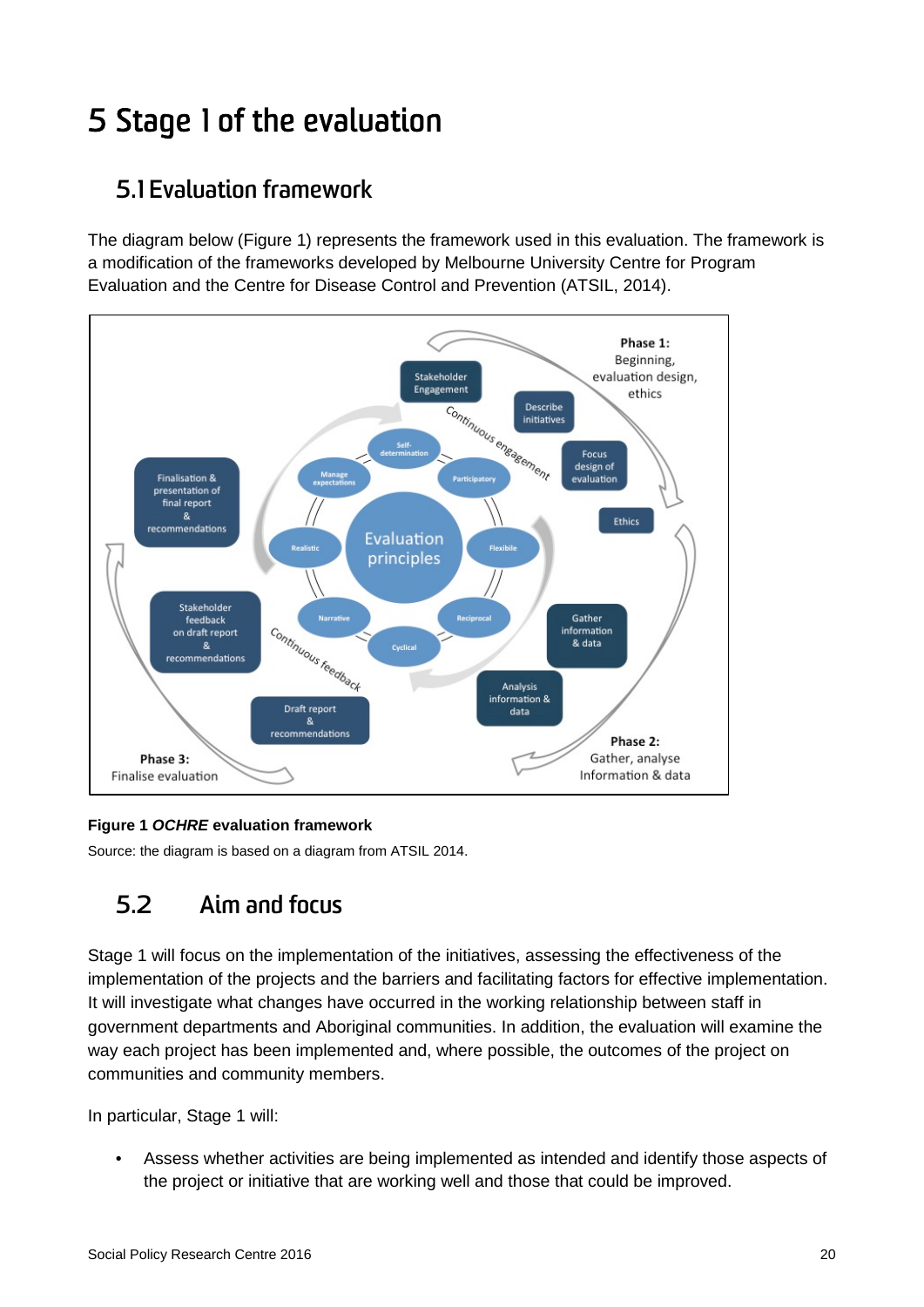- Assess whether the project outcomes continue to reflect what the community wants to achieve.
- Recommend improvements to the design of the project and initiative to better meet outcomes in the Aboriginal community, and for the future development of the initiative.

Although Stage 1 will focus on implementation, it will set the scene for further work on impacts and outcomes, and will seek to identify benchmarks to measure these. It is important that methods employed are as rigorous as possible, while at the same time fully engaging with local Aboriginal communities and other Aboriginal stakeholders in a way that will maximise the likelihood of continued engagement in the stages that follow.

The overall approach to the evaluation will be to treat each site as a case study. This means that methods can be tailored to the needs of each community, and the context of the site will become integral to the data collection and interpretation, consistent with the literature on Indigenous research. In addition, the evaluation will draw out cross cutting themes from all the sites in a synthesis report in order to provide insights into the broader questions around Aboriginal selfdetermination and governance. As part of this the evaluation, will also consider how NSW Government Departments have changed and adapted the way they work in order to facilitate selfdetermination for Aboriginal peoples.

<span id="page-27-0"></span>Stage 1 will proceed in three phases.

## **5.3 Phase 1: Beginning the evaluation – design and ethics**

### **5.3.1 Engaging stakeholders**

The evaluation team will seek to engage a range of stakeholders who have had direct experience with the projects at various levels. These may include:

- local Aboriginal community members
- services engaged to provide the projects
- members of the governance groups
- government agencies associated with *OCHRE* initiatives
- Local Aboriginal Land Councils
- Aboriginal Heath Services
- Aboriginal Community Working Parties
- local councils
- local Aboriginal Corporations.

The evaluation team will seek suggestions from Aboriginal Affairs and other organisations to identify suitable participants to engage.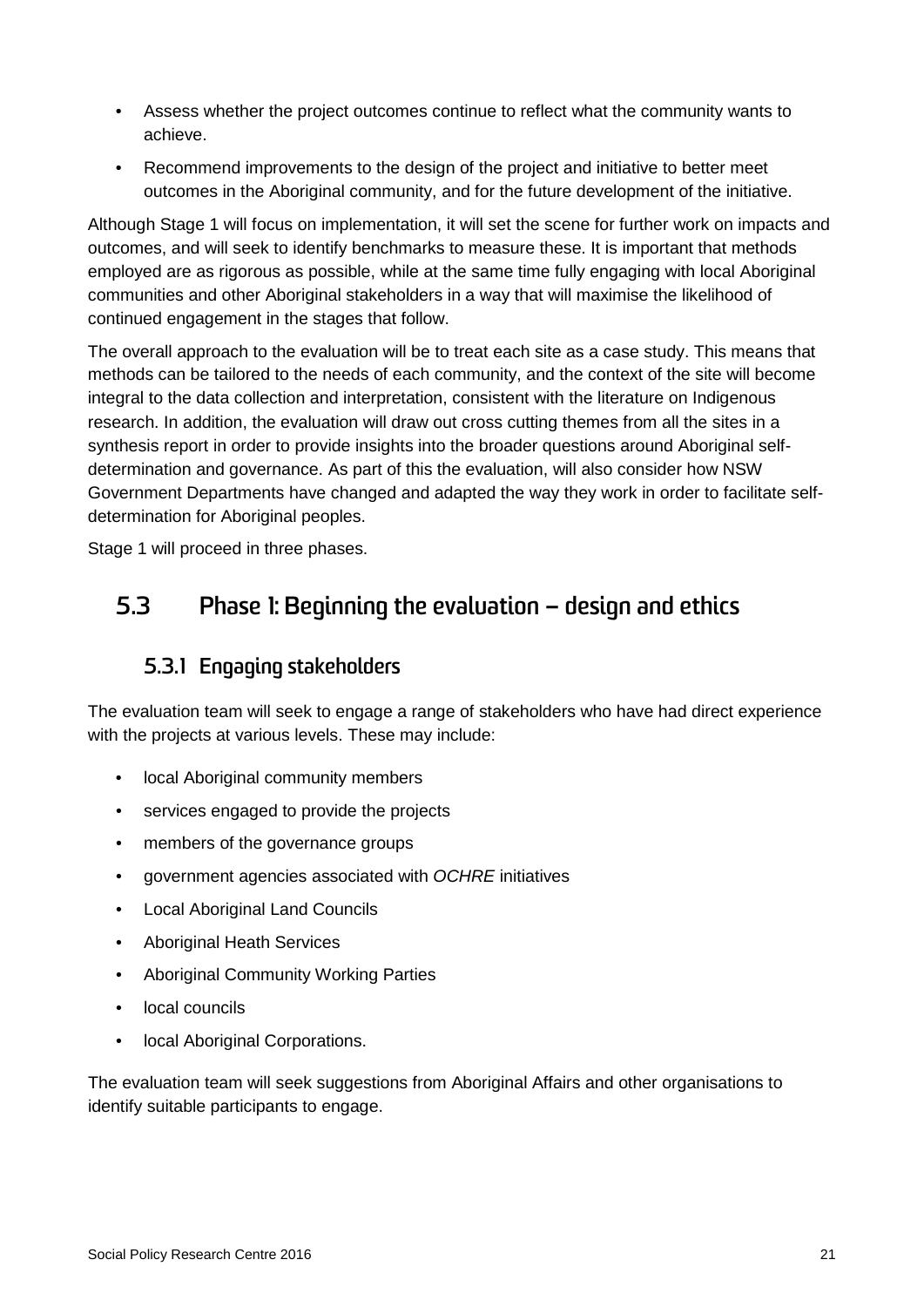## **5.3.2 Understanding the project contexts**

Understanding context in evaluation is important as it assists evaluators make sense of the social, cultural, historical and political dimensions of the community, and assist evaluators with framing an evaluation approach that is responsive to local stakeholder and community needs (Chouinard & Miller 2016).

This part of Phase 1 seeks to develop a considered working understanding of the history and the current state of play of *OCHRE* as a whole, and of the projects subject to this evaluation. This includes engaging with key personnel at Aboriginal Affairs, the Aboriginal Education Consultative Group, the Aboriginal Education and Community Engagement unit of the Department of Education, State Training Services of the Department of Industry, and project governance groups. For each project, the evaluation team will map the development of the project including the context and precedents, and the rationale for the particular way the project has been implemented. This will involve talking to key stakeholders and examining relevant reports, community profiles and policy documents.

## **5.3.3 Applying for ethics**

An ethics application was submitted in late May 2016 to the AH&MRC Ethics Committee and approved (ref AH&MRC 1192\_16). While this Committee has a focus on health, it is the appropriate committee in NSW to provide approval for a study of this type. The Committee requires all applications to meet the following ethical standards:

- **Net benefits for Aboriginal people and communities**: The research will advance scientific knowledge and result in a demonstrated net benefit for the health of Aboriginal people and communities
- **Aboriginal community control of research**: There is Aboriginal community control over all aspects of the proposed research including research design, ownership of data, data interpretation and publication of research findings
- **Cultural sensitivity**: The research will be conducted in a manner sensitive to the cultural principles of Aboriginal society
- **Reimbursement of costs**: Aboriginal communities and organisations will be reimbursed for all costs arising from their participation in the research process
- **Enhancing Aboriginal skills and knowledge**: The project will utilise available opportunities to enhance the skills and knowledge of Aboriginal people, communities and organisations that are participating in the project.

The evaluation will adhere to the ethical principles that guide human research, which include confidentiality, voluntary participation, and freedom to withdraw.

## **5.3.4 Implementing ethics requirements**

The ethics requirements for this stage of the evaluation are provided at [Figure 2.](#page-29-1) In addition to ethics approval from AH&MRC (received 9 August 2016), researchers sought community agreement to have conversations. Once received, the community will be actively engaged in each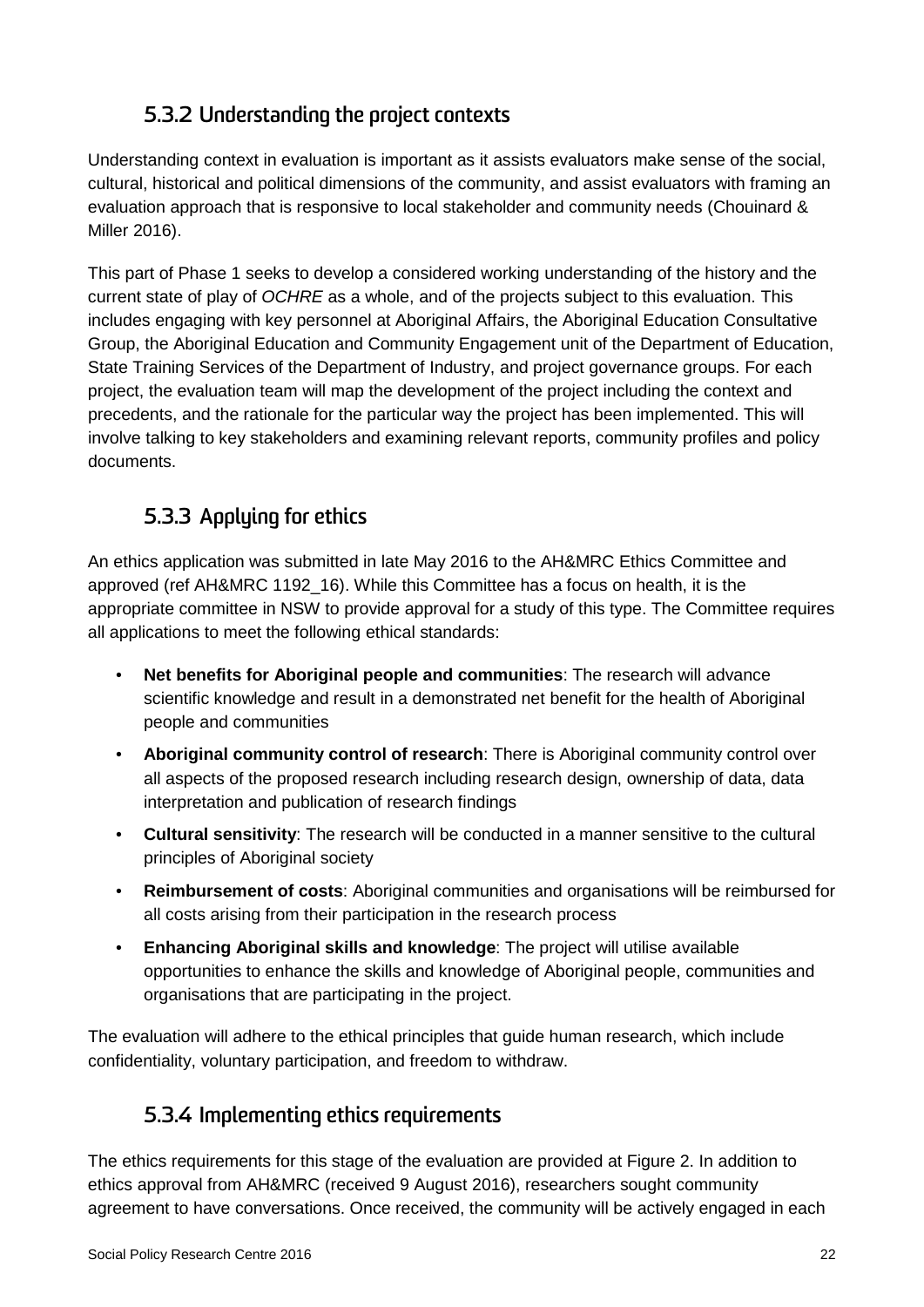step of the research process from co-design through to reporting to ensure the community has control of the research. A summary of progress for each site is available on the project website.



<span id="page-29-1"></span>**Figure 2 Process for the first Phase (2016)**

As the scope and method of the evaluation for each project has developed through the co-design process, additional approvals have been and may be required. Already, we have sought permission from the NSW Department of Education under the State Education Research Applications Process (SERAP) to allow researchers to talk to school staff and students in schools, and NSW Police in terms of their involvement in negotiating the Accords with communities.

In addition, a number of modifications have been made, approved by AH&MRC, in relation to the scope of the evaluation, working with community researchers as part of the research team, and extending the age at which students can participate in the study to Year 7 and above (with anyone under 16 years requiring parental consent to participate). Other changes have arisen due to changes in the evaluation team.

The evaluation team will ensure that the scope of the evaluation remains within the current approvals and will apply to modify the approval if further changes to the scope of the evaluation are requested.

# <span id="page-29-0"></span>**5.4 Phase 2: Gathering and analysing information**

### **5.4.1 Focusing the evaluation through co-design**

<span id="page-29-2"></span>Phase 2 aims to focus the design of Stage 1 of the evaluation and to ensure that all stakeholders, and in particular Aboriginal stakeholders, have contributed to the overall design of the evaluation in their location, the questions asked, what local community view as success and how it might be assessed, the method (including analysis of data), and the reporting back of findings.

To achieve this, a one-day co-design workshop will be held in community. Workshops are chosen as they support robust discussion and a collaboration of ideas; this is the optimal method of consulting stakeholders in a single location. Workshops also offer logistical and budgetary advantages over individual consultations. For critical stakeholders, those who are unable to attend the workshops, or those for whom confidentiality may be an issue, consultations will be offered. Face-to-face consultations will be encouraged, while recognising that there may be circumstances where contact by telephone may be preferred by some stakeholders.

Through the co-design workshops and consultation exercise, members of the evaluation team will:

• Discuss the focus of the evaluation and the most important issues that need to be explored in more depth.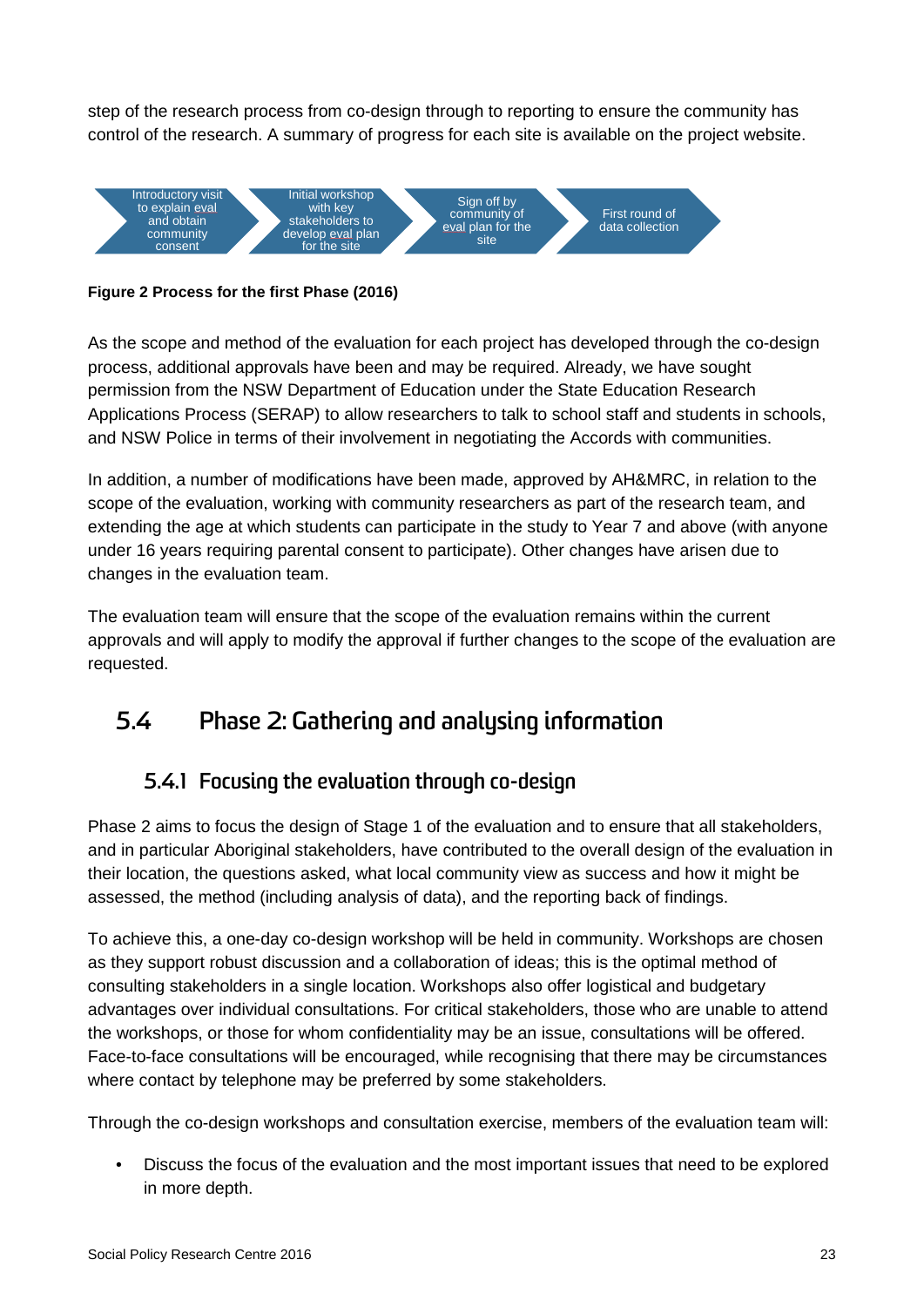- Discuss what local stakeholders view as success within a 3-year period and what can realistically be achieved. This will include teasing out possibly different views of success and if there are differences between different stakeholders, and what improvements in the working relationships could look like, from both community and government perspectives.
- Discuss how success can be assessed within the resources of the evaluation and community. This will include a discussion of the use of existing data.
- Present the draft method for the project outlined in the CIRCA evaluation plans.
- Discuss whether the draft method is appropriate and how this might be applied in the community.
- Adapt and develop ideas (or create new ideas) so that the methods best reflect the local needs and preferences around data collection.
- Identify potential participants and how they might be recruited.
- Summarise the outcomes of the co-design workshop and check with the community that the evaluation team have interpreted information correctly.
- Discuss the best ways to feedback, validate and share the findings from the evaluation with Aboriginal communities.
- Next steps.

Although this Phase will assist in refining the methodology for each project, the final methods must abide by the ethics approval provided by the AH&MRC and be achievable within the resources available.

Developing consensus amongst key stakeholders about key aspects of the design of Stage 1 in their community, the workshops and interviews will provide key information about the nature of the triangulation to be undertaken (see Section 5.4.3) and the material needed to develop the evaluation plan for Stage 1 and Stage 2 for each project.

The evaluation team will work in conjunction with Aboriginal Affairs to develop instruments for these workshops, including discussion guides and 'conversation starters'. The co-design summaries will be signed-off by a representative of the community to ensure that they are a true summary of the of what was said during the co-design workshop and will be used to form the basis of the data collection plan. Both the co-design and data collection plan summaries are available on the <u>project website</u>.<sup>[6](#page-30-0)</sup>

### **5.4.2 Collecting data**

<span id="page-30-1"></span>Conversations with participants will occur using a range of mechanisms developed to maximise opportunities for participant and engagement. Following initial conversations during community consultation and co-design, the main conversations for Stage 1 of the evaluation will take place in community during the last quarter of 2017 (and the first quarter of 2018 where necessary). The visit to each project site will be supplemented with other conversations, for example at NCARA meetings held in Sydney.

-

<span id="page-30-0"></span><sup>6</sup> The project website is [https://www.sprc.unsw.edu.au/research/projects/ochre-initiatives-evaluation/.](https://www.sprc.unsw.edu.au/research/projects/ochre-initiatives-evaluation/)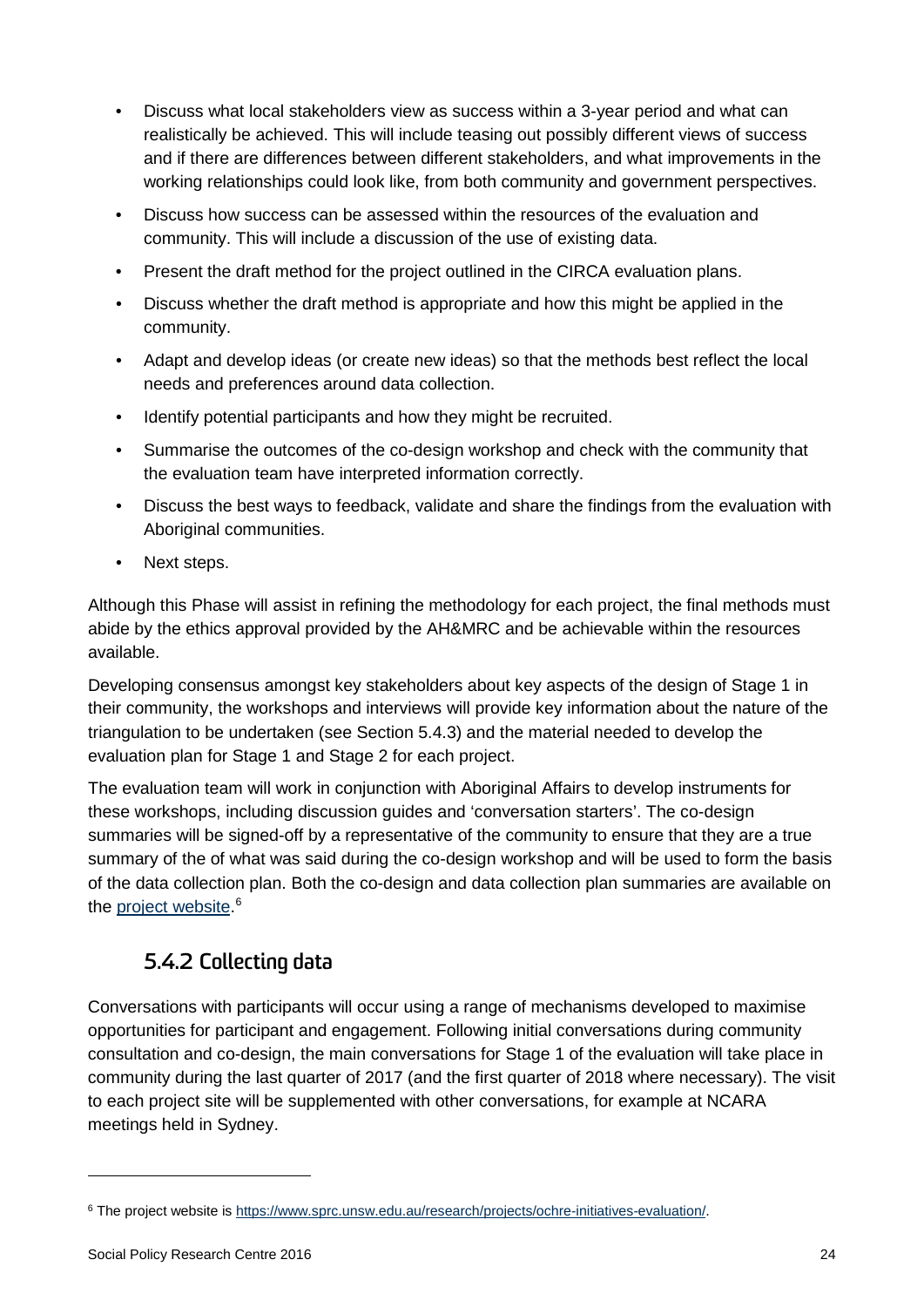The precise methods employed for each project will be developed through the co-design workshop. Methods are likely to include one-to-one or group yarns, interviews with stakeholders, or surveys. The evaluation team will capture the stories of individuals (anonymised), communities or organisations affected by *OCHRE* projects using a case study design.

There are several sources of secondary data available to the evaluation. These include:

- data collected on project activities, inputs and outcomes as part of the ongoing monitoring and reporting required under *OCHRE*
- case studies, reports, minutes of meetings and other program documentation collected by individual projects
- administrative data including educational outcomes, Aboriginal apprenticeships and traineeships, and Government contracts obtained by Aboriginal companies/contactors
- surveys and census data such as employment and industry participation and the Census of Population and Housing.

Additional data may be collected as part of this evaluation to fill in specific gaps not addressed in the data described above.

The data collected in this phase will enable the evaluation to report on changes over time. A decision on the data required will be made following work undertaken as part of Section [5.4.1](#page-29-2) and discussion with key government departments. It will be important to establish early on the state of the relationship between Aboriginal communities and the NSW Government, so that changes in this core objective can be reliably documented over the course of the evaluation.

## **5.4.3 Analysing data**

As indicated in Section [5.4.2,](#page-30-1) data will be available from a number of sources. This ranges from large-scale secondary databases to qualitative interviews and focus groups with community representatives and other stakeholders, and case studies and contextual information about each community and project.

Data will be synthesised to answer the evaluation questions relating to the particular 'case', any short-term outcomes, and the contextual factors that have facilitated or hindered effective implementation.

In accordance with the 'Braided Rivers' approach discussed in Section [3.5,](#page-20-0) the quantitative data will be triangulated with the different qualitative methods. This will provide a grounded analysis on the impact of the program.

Using information from a random sample of participants an initial analysis frame will be developed using NVivo to provide the basis for a thematic and narrative analysis of the data. The information provided by the remaining participants will subsequently be coded into NVivo and classified into these themes.

The analysis will also look more broadly at the regional IBAs, Hubs, Nests and LDMs as initiatives, as well as *OCHRE* as a plan for transforming relationships between Aboriginal communities and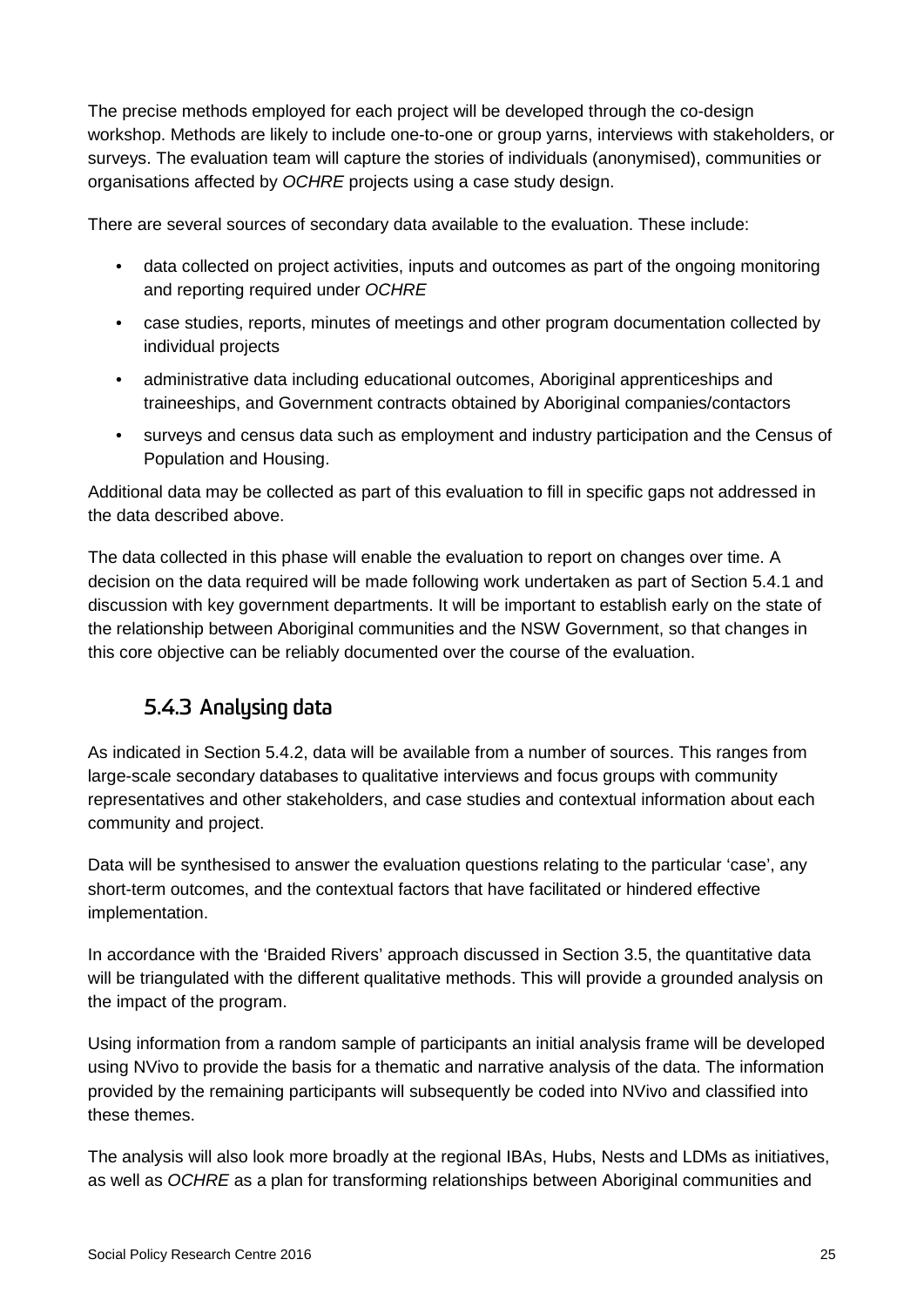the NSW Government. In addition, the analysis will draw broader conclusions about the lessons learned about the process of self-determination for Aboriginal communities.

All findings will be validated with communities so that they can contribute to the analysis and provide contextual information, as well as comment on the implications of the findings. Thus, analysis will be co-produced by the evaluation team and the communities.

### **5.4.4 Overcoming challenges**

Attributing changes in Aboriginal communities and organisations to an *OCHRE* project will be a significant challenge for the evaluation. There are many other policies and programs funded by the Commonwealth, NSW and local governments that have been implemented in NSW. This is particularly the case in the area of Aboriginal employment and education. In addition, both outcomes and processes are influenced by contextual factors within the communities and the broader society.

To attribute particular changes to a specific project ideally requires a comparison of information for individuals and/or communities who are affected by the program (or some aspect of the program), whose progress is compared to an equivalent group who have not participated. (In some circumstances pre-program experiences can be used for comparison). This will be difficult to achieve for all projects in the evaluation and therefore it will be very difficult to link particular changes in communities directly to the project. Nevertheless, by comparing different data sources, and in particular using qualitative research to validate the quantitative research findings, it is possible to get a good sense of the extent to which particular changes can be attributed to a project.

# <span id="page-32-0"></span>**5.5 Phase 3: Reporting findings**

The findings arising from Phase 2 will be reported in June 2018. The key steps in achieving this are detailed below.

### **5.5.1 Feeding back to stakeholders – draft report and recommendations**

The evaluation team will seek stakeholder feedback on the draft report and recommendations made for each project. While the details of this feedback process will be negotiated in Phases 1 and 2, in broad terms the process will provide the opportunity for each community to comment on the draft of the report for the project in their community before it is formally submitted to the NSW Government. This process will include:

- Providing a written copy of the draft report and recommendations to interested stakeholders of the projects and requesting written feedback.
- Presenting the draft report and recommendations to interested stakeholders in a face-toface session or in other formats as agreed with the communities, providing the opportunity for verbal feedback.

The draft synthesis report will be presented to NCARA for feedback. NCARA have agreed to sign off the report. To meet the terms of the contract between the SPRC and Aboriginal Affairs an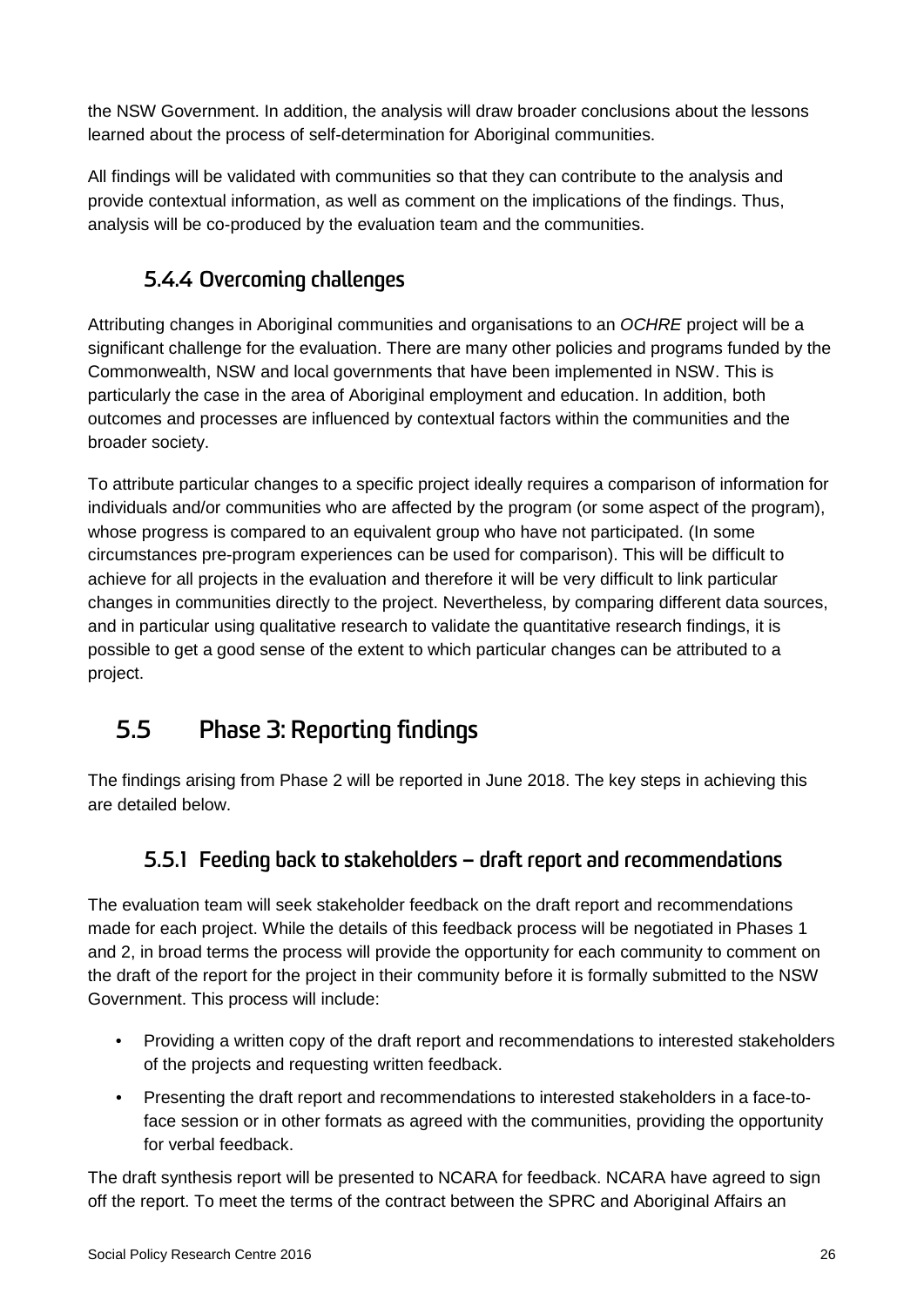embargoed copy will be provided to the Head of Aboriginal Affairs. The report will only be released with the approval of the NCARA.

### **5.5.2 Finalising the report and recommendations**

The feedback received from stakeholders will be consolidated into the final report for each project site. The report will be presented formally to the community and it is up to the community what happens to it next. The community may (or may not) decide to present this report to Head of Aboriginal Affairs. Any subsequent use of the reports or the community specific content of the reports must be with the consent of the community to which they relate.

In addition to the site reports, the research team will produce a Stage 1 evaluation synthesis report which will synthesise the findings of the individual site reports to answer the overall evaluation questions.

Permission will be sought from Aboriginal communities and AH&MRC (in accordance with the ethics approval) to share the evaluation findings with NSW Government, other *OCHRE* initiatives, and projects not included in the evaluation.

A brief plain English summary of the report findings and recommendations will be provided. Subject to permission from the communities, this summary will be made available on the SPRC website to ensure complete transparency in the process.

## **5.5.3 Disseminating findings**

Subject to the approval of the Aboriginal community and AH&MRC, the findings will be presented to NSW Government in both a written format and in a presentation provided by SPRC including the *OCHRE* Project Control Group, the Senior Executive Committee on Aboriginal Affairs Reform and the *OCHRE* Steering Committee, and the *OCHRE* projects not included in the evaluation. It is likely that further briefings will occur. A detailed dissemination strategy will be prepared closer to the release of the report.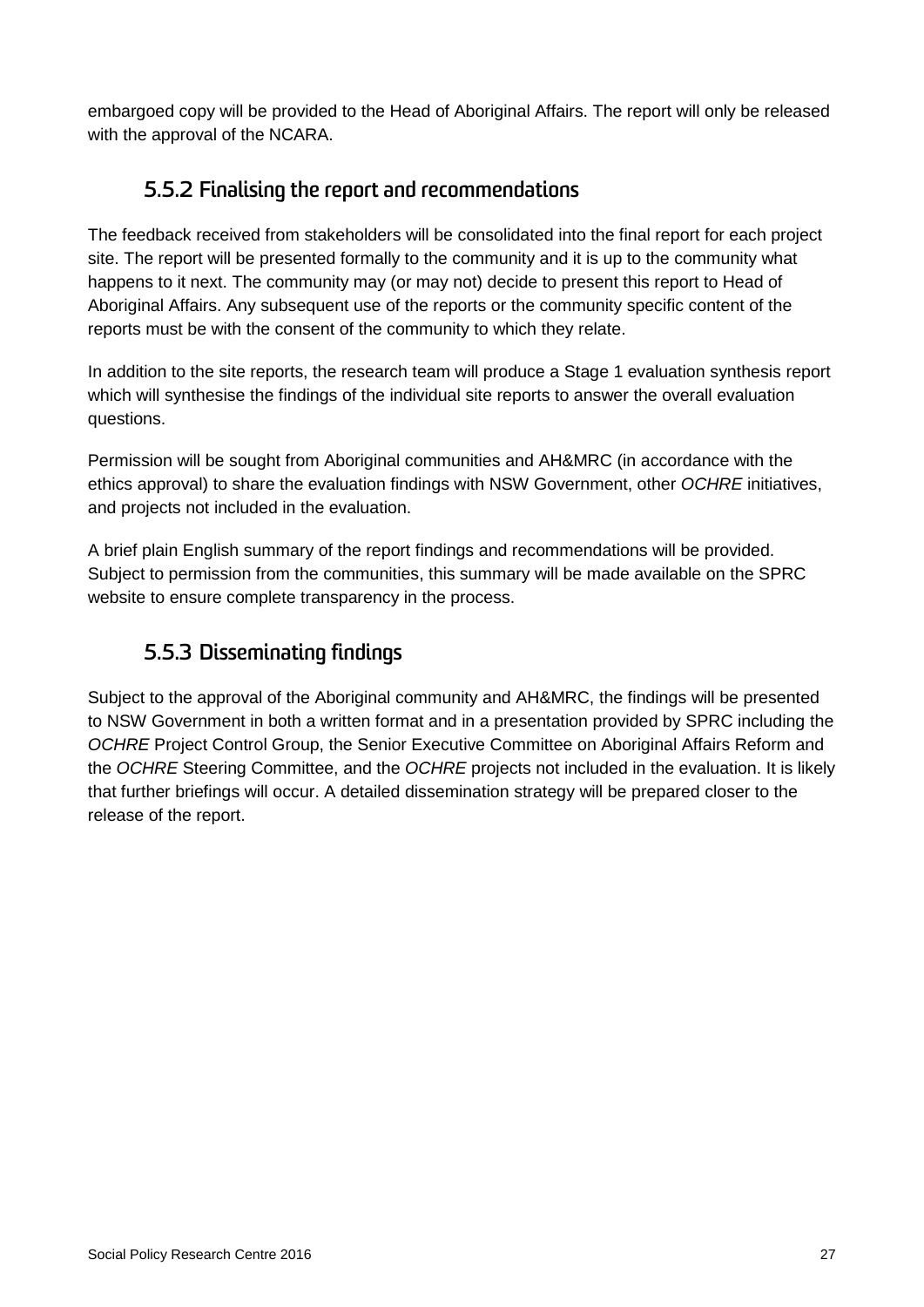# <span id="page-34-0"></span>6 Risks and risk management strategies

This evaluation, along with *OCHRE* itself, represents a new and innovative process by which the NSW Government interacts with Aboriginal communities and organisations in NSW. The evaluation will have to address the tension between deep engagement with Aboriginal communities while providing robust findings to the NSW Government on the implementation (and ultimately the impact) of *OCHRE*. Consequently, there are very high expectations of this evaluation from many different stakeholders. Similar to *OCHRE* itself, however, the resources available to the evaluation are limited and these will have to be used very effectively in order to fulfil the objectives of the evaluation.

There are a number of other risks which the evaluation will have to overcome as set out in [Table 2.](#page-34-1) This will continue to be updated with the evaluation plan.

| <b>Risk</b>                                                                                                                         | Impact                                                                                                                                                                                  | <b>Mitigation strategy</b>                                                                                                                                                                                                                                                        |
|-------------------------------------------------------------------------------------------------------------------------------------|-----------------------------------------------------------------------------------------------------------------------------------------------------------------------------------------|-----------------------------------------------------------------------------------------------------------------------------------------------------------------------------------------------------------------------------------------------------------------------------------|
| Evaluation is not viewed as<br>independent of Aboriginal<br>Affairs leading to lack of<br>engagement.                               | Evaluators are dependent on<br>Aboriginal Affairs staff for<br>introductions and organising<br>meetings etc., but need to be<br>independent.                                            | Flyers and other material will<br>be branded as UNSW and it<br>will be clear that the<br>evaluation is independent of<br>Aboriginal Affairs.<br>Stakeholders will also be told<br>of the governance structures<br>in place.                                                       |
| Various monitoring, quality<br>assurance, and reporting<br>mechanisms for OCHRE<br>could create confusion or<br>participant burden. | Evaluation could be<br>perceived by community<br>members as additional<br>scrutiny involving a group of<br>people flying in and out of<br>communities and monitoring<br>their progress. | Liaison with Aboriginal<br>Affairs, the Ombudsman's<br>Office, and other key parties<br>responsible for OCHRE, to<br>understand how related<br>functions are operating in<br>practice and avoid<br>participant burden; and an<br>effective stakeholder<br>communication strategy. |
| Stakeholders not happy with<br>focus on process in the first<br>phase.                                                              | Many stakeholders expect to<br>see some outcomes for<br>direct participants in some<br>initiatives and also system<br>level outcomes.                                                   | Short-term outcomes will be<br>assessed according to the<br>logic models of the different<br>initiatives, but attribution will<br>not be made to OCHRE at<br>this stage.                                                                                                          |

#### <span id="page-34-1"></span>**Table 2 Risks and mitigation strategies**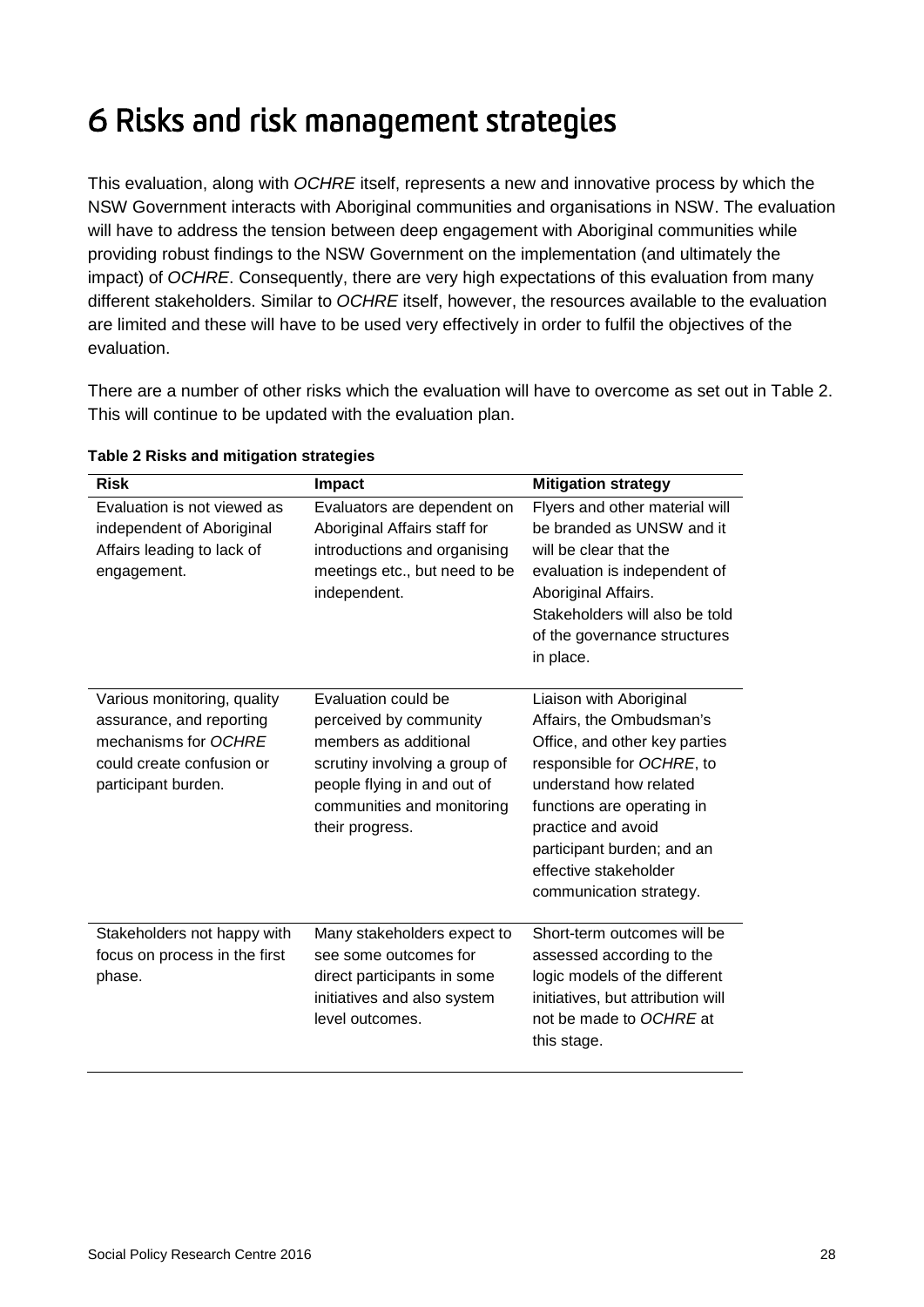| <b>Risk</b>                                                                                                  | Impact                                                                                                                  | <b>Mitigation strategy</b>                                                                                                                                                                                                                                                                                                                                                         |
|--------------------------------------------------------------------------------------------------------------|-------------------------------------------------------------------------------------------------------------------------|------------------------------------------------------------------------------------------------------------------------------------------------------------------------------------------------------------------------------------------------------------------------------------------------------------------------------------------------------------------------------------|
| Evolving nature of OCHRE<br>undermines methods and<br>credibility of findings.                               | Evaluation reports could be<br>out of date or inappropriate if<br>not addressing the current<br>OCHRE situation.        | Case study methodology is<br>designed to address these<br>issues and the changing<br>nature of the initiatives and<br>their context is part of the<br>implementation findings.                                                                                                                                                                                                     |
| Inability to build evaluation<br>capacity in Aboriginal<br>communities.                                      | Aboriginal research is<br>required to build capacity in<br>the communities.                                             | Close work with Aboriginal<br>Affairs and regional teams<br>will help to support the<br>communities to develop skills<br>in data collection and use. In<br>addition to community<br>control of the research, the<br>evaluation team will train and<br>engage community<br>researchers where the<br>community decides this is<br>the most appropriate method<br>of data collection. |
| Challenges in generalising<br>findings due to small number<br>of sites being studied for<br>each initiative. | The evaluation is meant to<br>inform future policy<br>development but may be<br>hampered by the case study<br>approach. | Discussions with key<br>stakeholders to draw out<br>more general lessons from<br>the case studies to include<br>the overall policy context.                                                                                                                                                                                                                                        |
| Delays due to ethics<br>approval, operational issues<br>etc.                                                 | A number of practical<br>challenges can delay the<br>evaluation                                                         | Close working together with<br>Aboriginal Affairs and<br>AH&MRC to ensure that<br>these issues are addressed.                                                                                                                                                                                                                                                                      |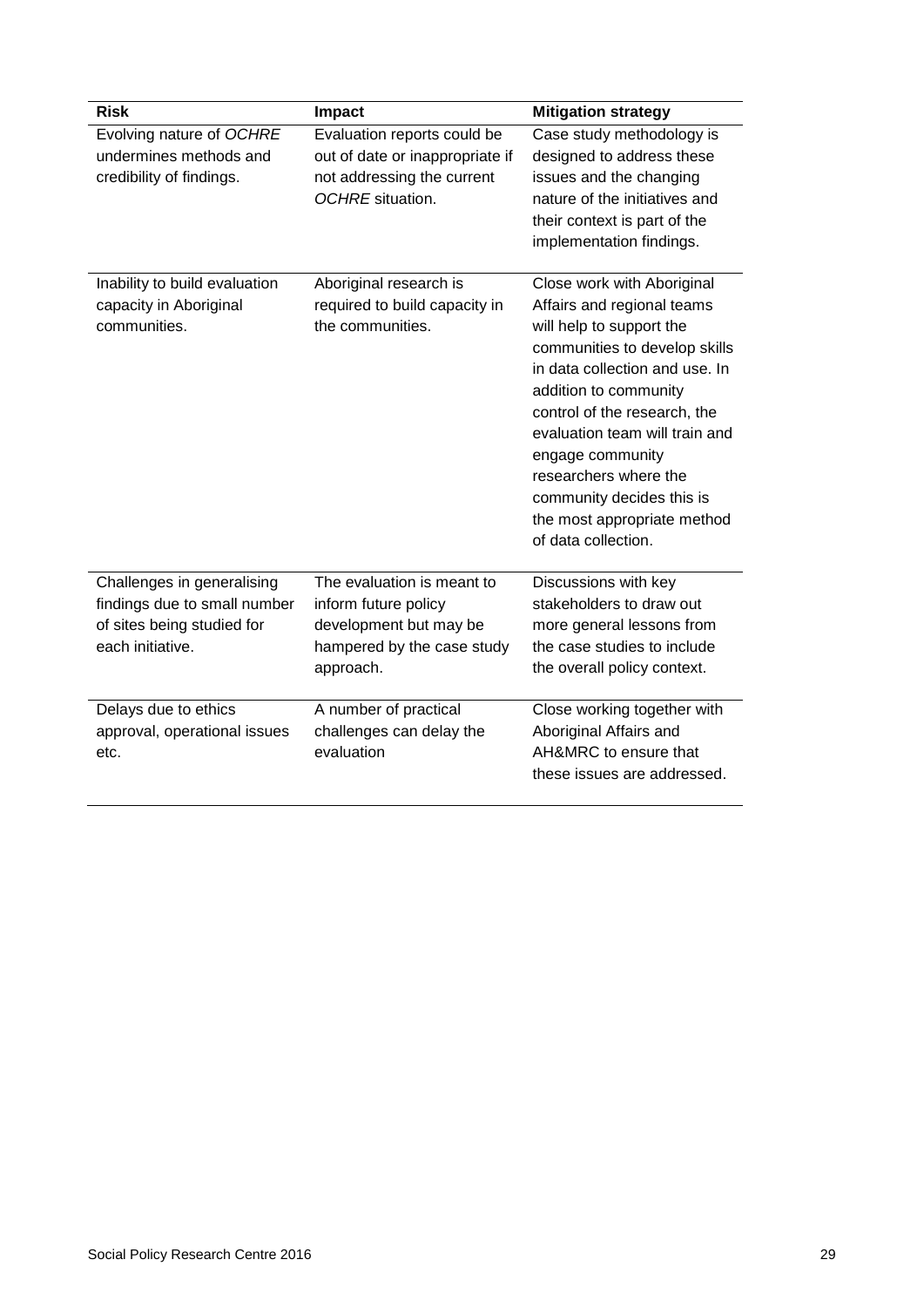# <span id="page-36-0"></span>7 Governance

## <span id="page-36-1"></span>**7.1 Steering Committee**

A steering committee oversees and supports the work of the SPRC team so that the best possible approach is taken. Its work includes providing advice on plans and reports, and helping to solve issues. The steering committee makes recommendations to government when it believes improvements are needed.

## <span id="page-36-2"></span>**7.2NSW Aboriginal Health and Medical Research Council, Human Research Ethics Committee**

The AH&MRC Human Research Ethics Committee is the approval body for research with Aboriginal Communities in NSW. The Committee has five clear principles of conducting research with Aboriginal Communities and also advises on Aboriginal control of research and maintaining ownership of community knowledge and data. The evaluation and any subsequent changes to the evaluation must be approved by the AH&MRC Ethics Committee prior to being implemented.

The terms of approval from AH&MRC Human Research Ethics Committee also require that the final draft report from the research, and any publication or presentation where data or findings are presented, must be provided to the AH&MRC Human Research Ethics Committee to be reviewed for compliance with ethical and cultural criteria prior to: (1) submission for publication, and/or (2) any dissemination of the report.

## <span id="page-36-3"></span>**7.3 NSW Department of Education, SERAP**

In some sites, the community may require the evaluation team to talk to younger people and to talk to Principals, staff and students within the school environment. Where this is the case, separate approval will be sought through the SERAP – the State Education Research Application Process of the NSW Department of Education. Any approval will still require individual school Principal approval to be sought.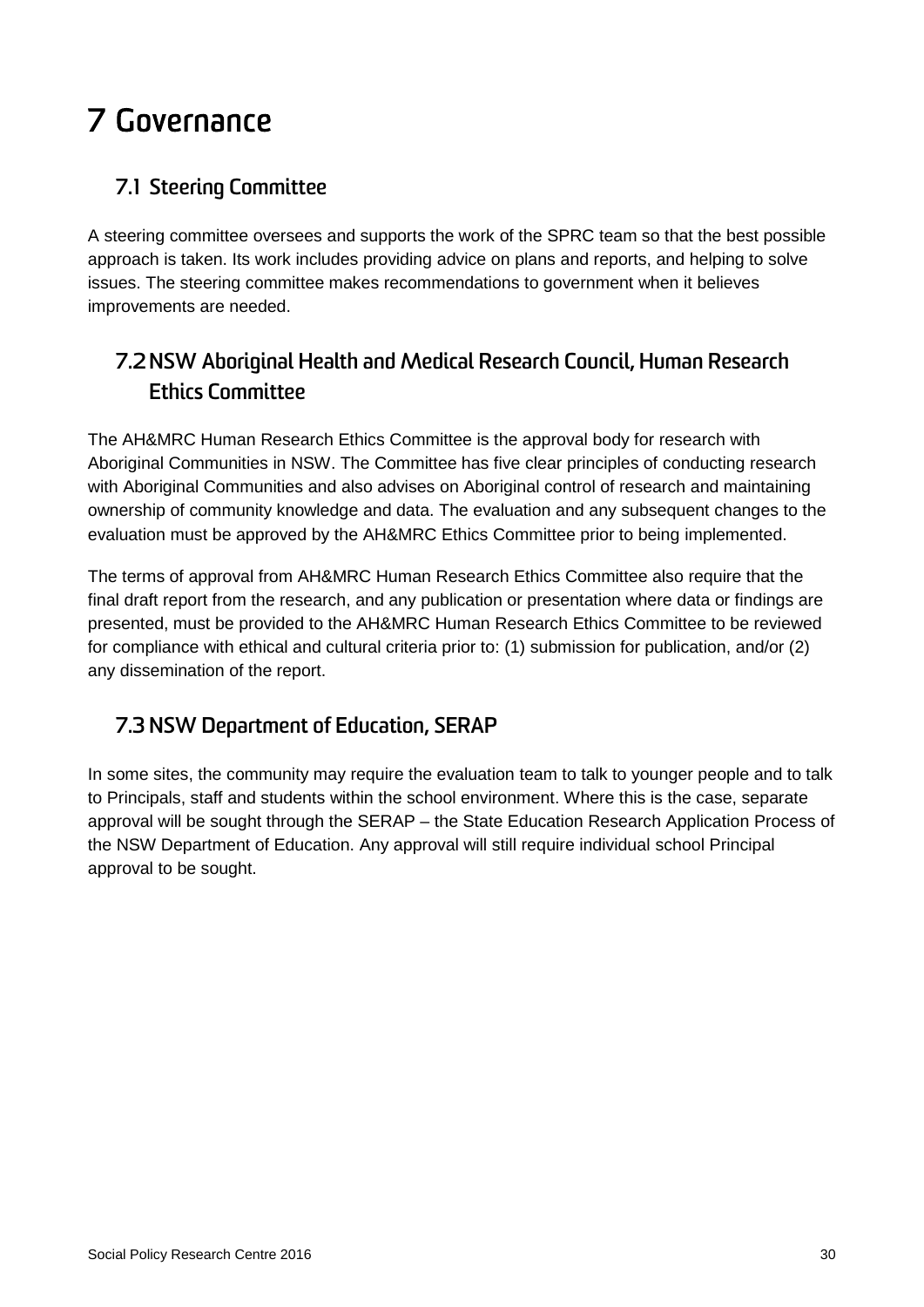# <span id="page-37-0"></span>8 Cost of the evaluation

The cost of the evaluation for the LDMs and IBAs will be met by Aboriginal Affairs NSW; the Opportunity Hubs by State Training Services NSW, NSW Department of Industry; and the Language and Culture Nests by Aboriginal Education and Community Engagement, NSW Department of Education.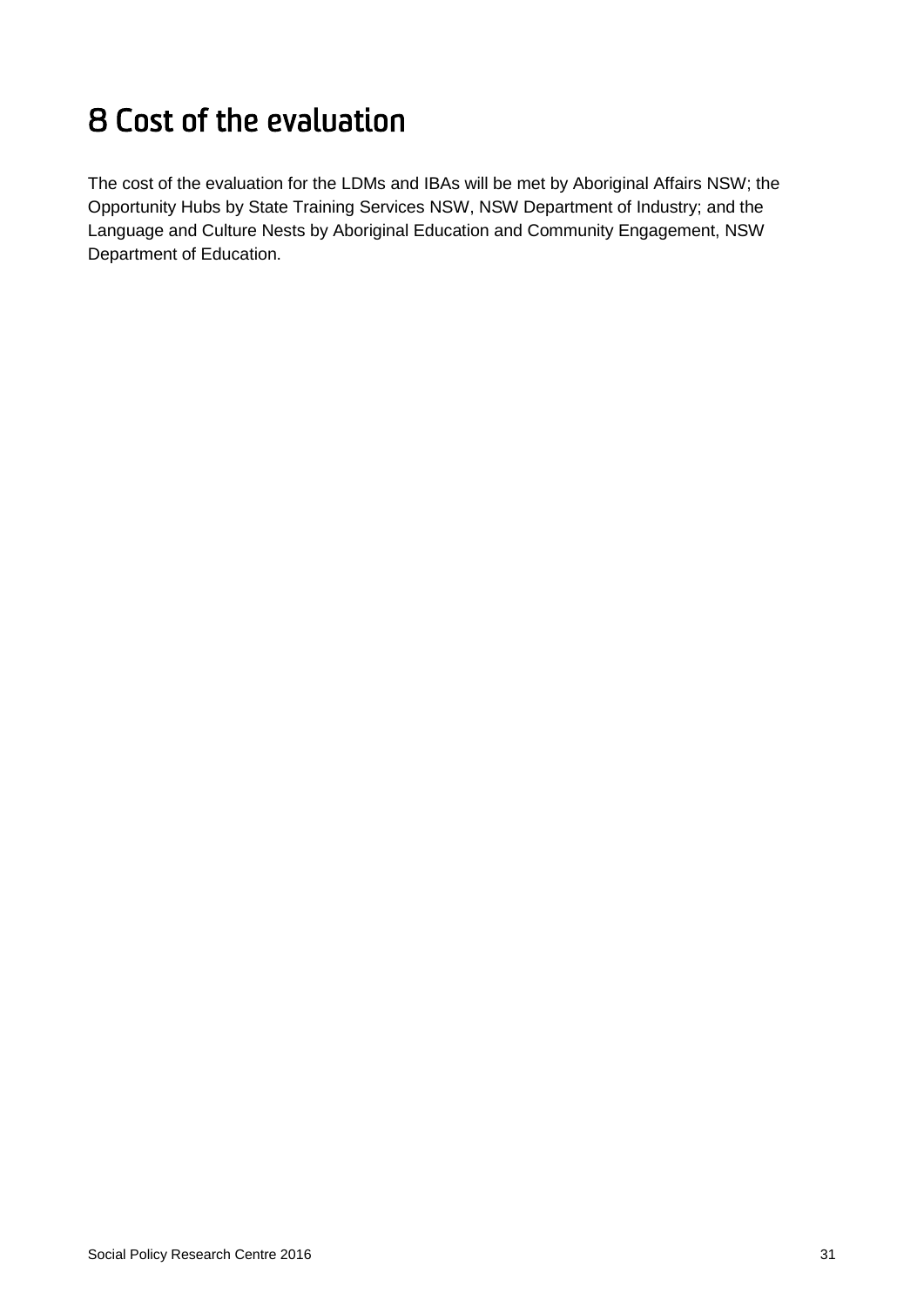# <span id="page-38-0"></span>9 Evaluation team

Table 3 identifies the key personnel involved in the evaluation.

| Person                | <b>Roles and Responsibilities</b>                                                                         | <b>Position (Organisation)</b> |  |
|-----------------------|-----------------------------------------------------------------------------------------------------------|--------------------------------|--|
| Ilan Katz             | Chief Investigator                                                                                        | Professor (SPRC)               |  |
| <b>BJ Newton*</b>     | Researcher (Campbelltown &<br>Illawarra-Wingecarribee)                                                    | Research Associate (SPRC)      |  |
| <b>Michael Barnes</b> | Researcher (Dubbo, Coffs<br>Harbour, Murdi Paaki,<br>Tamworth, Campbelltown &<br>Illawarra-Wingecarribee) | Researcher (IPSOS)             |  |
| <b>Shona Bates</b>    | Project manager                                                                                           | Research Associate (SPRC)      |  |
| <b>Bruce Bradbury</b> | Data Analyst                                                                                              | Associate Professor (SPRC)     |  |

#### <span id="page-38-1"></span>**Table 3 Evaluation personnel**

• Note BJ will be on leave from November 2017 to October 2018.

The following staff will be meeting people in the eight communities as part of the evaluation:



### **Professor Ilan Katz, Social Policy Research Centre, UNSW**

Ilan is the professor leading the team working on the *OCHRE* evaluation. Ilan is an experienced social worker and researcher and has led a number of projects looking at Aboriginal policy, including income management, Cape York welfare reform trials and Aboriginal and Torres Strait Islander Social and Emotional Wellbeing.

Ilan was born and educated in South Africa and spent many years as a social worker and researcher in the United Kingdom.

As the leader of this project, Ilan will come to each of the communities to talk to community leaders and organisations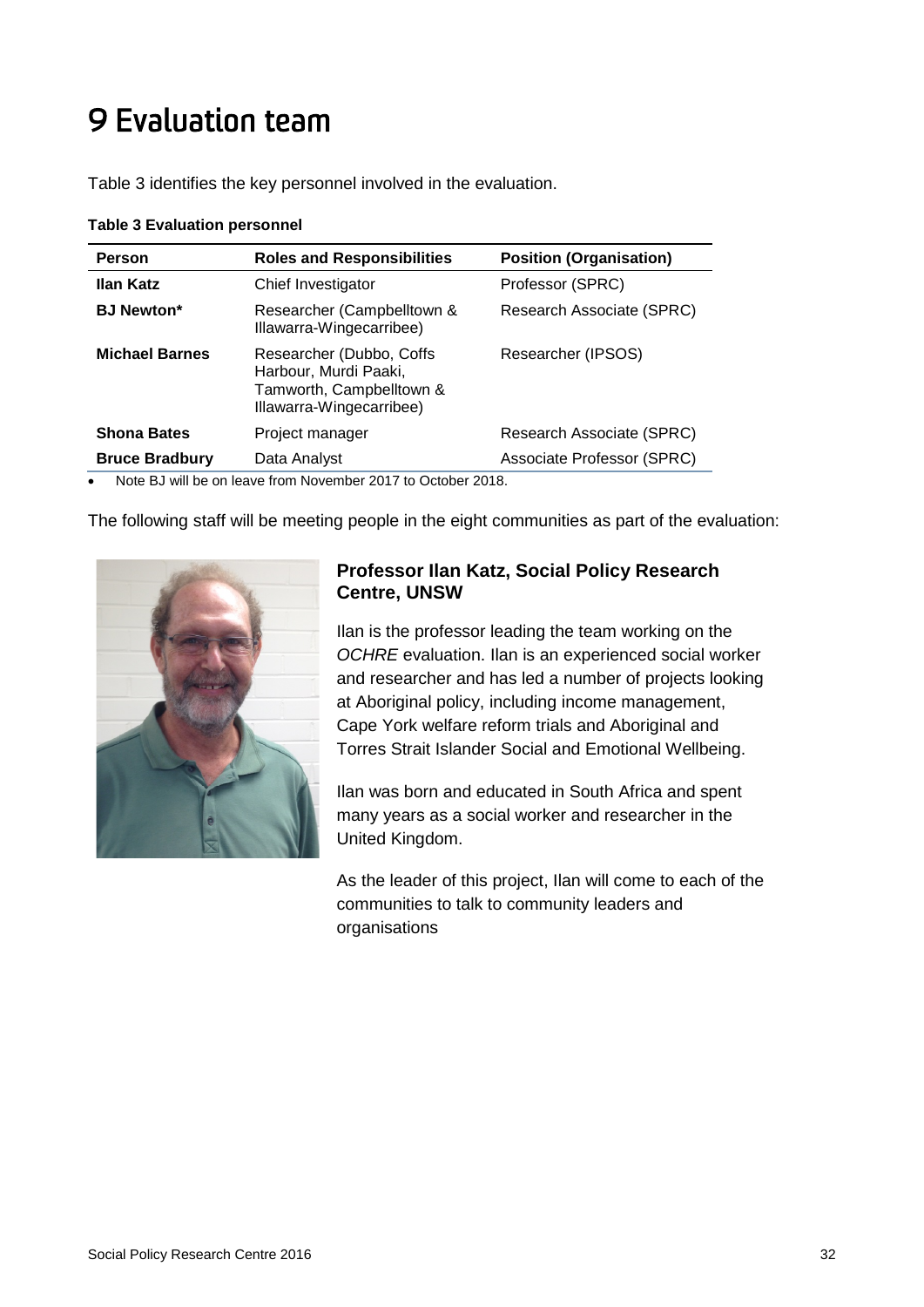

#### **BJ Newton, Social Policy Research Centre, UNSW**

The

BJ is a Wiradjuri woman who lives in Sydney. Her family come from Erambie Aboriginal Reserve at West Cowra. BJ has a double degree in Social Work/Arts and has recently completed a PhD in Social Policy exploring Aboriginal parents' views on child safety and wellbeing. BJ's current and recent projects are in the areas of child protection, education, poverty, domestic and family violence, and Indigenous policy. BJ is also Chair of the Indigenous Research Strategy Group at SPRC.

BJ will be coming out to the Campbelltown, Illawarra and Wingecarribee sites and talking to the communities about their experiences with the different *OCHRE* programs.



#### **Michael Barnes, IPSOS**

Michael is a Ngunnawal man from the Canberra region. Michael commenced as a Senior Project Manager with IPSOS Public Affairs, in December 2016. Prior to this, he worked with the Department of Social Services for nearly 10 years on the Longitudinal Study of Indigenous Children known as "Footprints in Time" where he worked with many Aboriginal and Torres Strait Islander communities around Australia. Michael has over 10 years experience working in research with communities, families and stakeholders.

Michael will be talking with those interested in the Gumbaynggirr Aboriginal Language and Culture Nest at Coffs Harbour, the North-West Wiradjuri Language and Culture Nest, the Opportunity Hub at Tamworth, the Murdi Paaki Assembly in far western NSW, and the Three Rivers Regional Assembly in Central West NSW, as well as supporting BJ in the Campbelltown and Illawarra-Wingecarribee sites. He will be holding conversations about community experiences and be responsible for the analysis and reporting of data.

evaluation governance is presented in Section 7 above, and the communication plan is presented in Appendix A.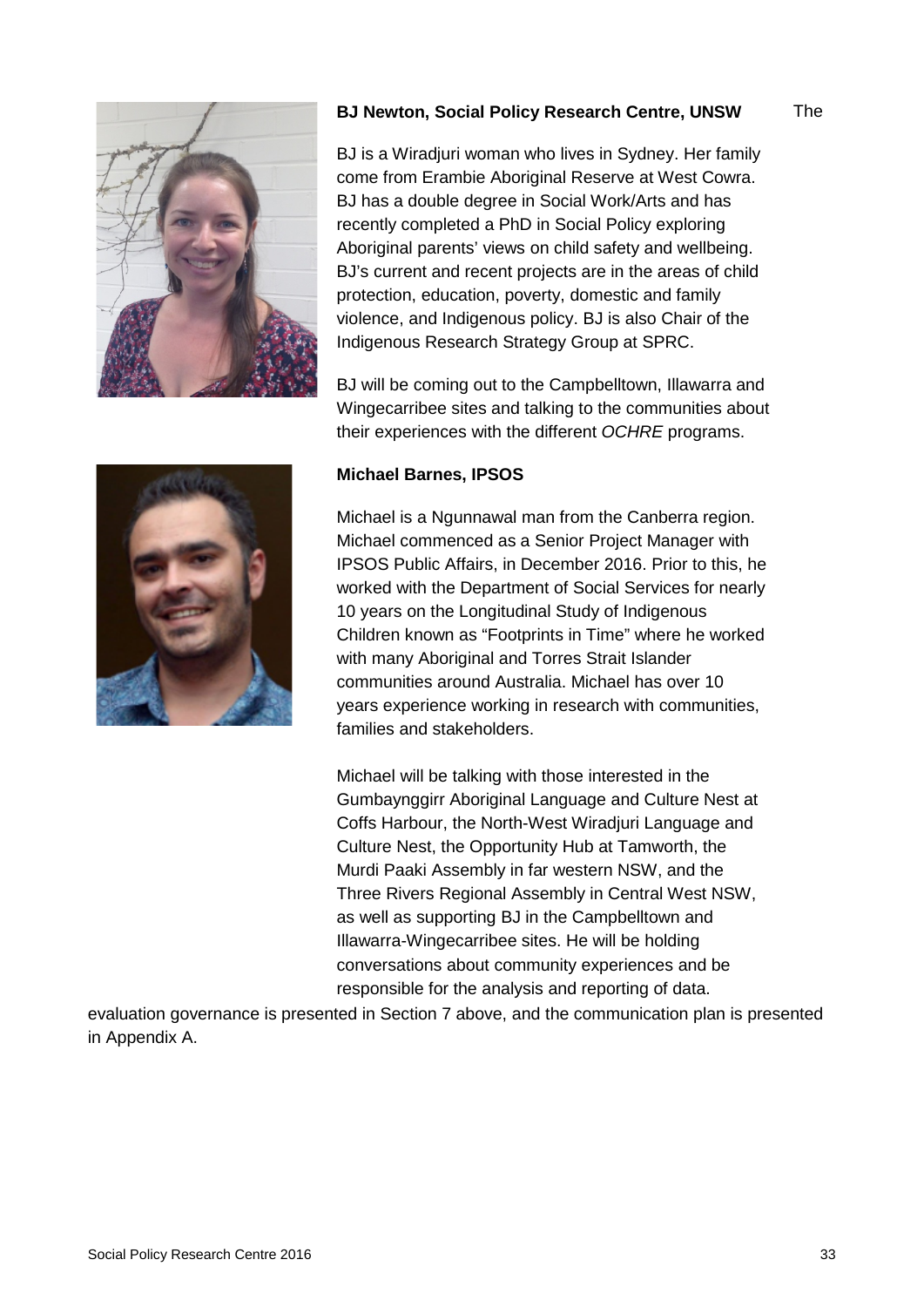# <span id="page-40-0"></span>10 Deliverables and timeline

[Table 4](#page-40-1) below identifies the key Stage 1 deliverables associated with this evaluation and delivery dates.

| <b>Item</b>       | <b>Deliverable</b>                                                                                                                                                                              | <b>Date</b>   |
|-------------------|-------------------------------------------------------------------------------------------------------------------------------------------------------------------------------------------------|---------------|
| Year 1            |                                                                                                                                                                                                 |               |
| 1.                | Draft evaluation plan (with key evaluation questions,<br>associated measures and methods).                                                                                                      | 30 April 2016 |
| 2.                | Ethics application submitted to the AH&MRC.                                                                                                                                                     | 23 May 2016   |
| 3.                | Literature review outlining methodological and ethical<br>approach to the OCHRE Evaluation - final version                                                                                      | 30 May 2016   |
| 4.                | Annual progress evaluation report (update on community<br>field visits and ethics application; summary of literature<br>review findings)                                                        | 30 June 2016  |
| Year <sub>2</sub> |                                                                                                                                                                                                 |               |
| 5.                | Mid-year progress report                                                                                                                                                                        | 30 Dec 2016   |
| Year 3            |                                                                                                                                                                                                 |               |
| 6.                | Annual progress report                                                                                                                                                                          | 30 June 2017  |
| 7 <sub>1</sub>    | Mid-year progress report                                                                                                                                                                        | 30 Dec 2017   |
| 8.                | Stage 1 evaluation report (with findings of the process<br>evaluation for each project - this will include<br>recommendations for change to improve project outcomes<br>for evaluation design). | 30 June 2018  |

#### <span id="page-40-1"></span>**Table 4 Timeline and deliverables**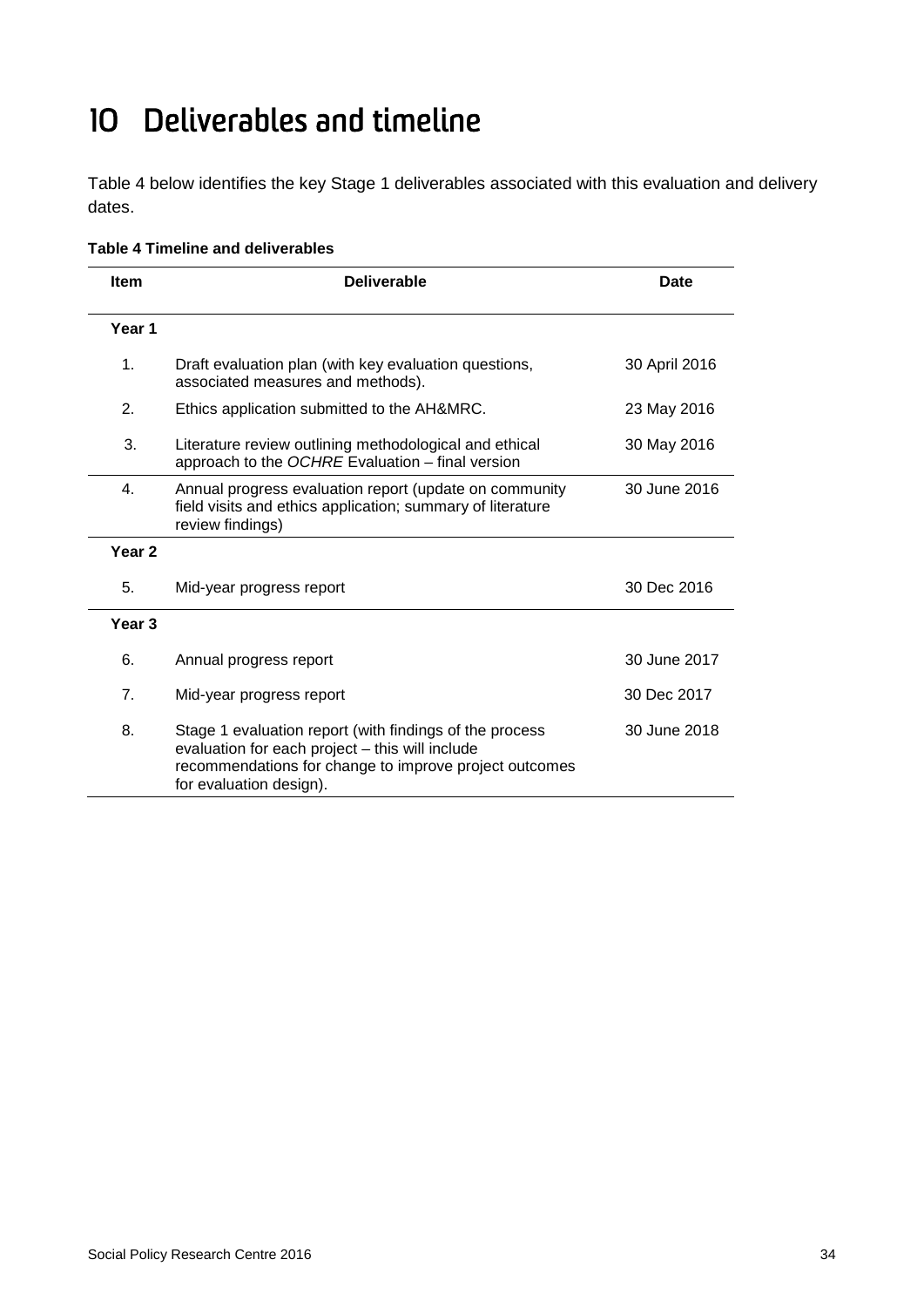# <span id="page-41-0"></span>References

- Aboriginal Affairs (2015). *OCHRE: Two years on. Learning together, working together, talking together... .* from aboriginalaffairs.nsw.gov.au/wp-content/uploads/2015/.../AA\_OCHRE\_2FINAL.pdf
- AITSL (2014) 'Evaluation of the Australian Professional Standards for Teachers', Australian Institute for Teaching and School Leadership: Melbourne and Canberra. Accessed on 14 March 2016: <http://www.aitsl.edu.au/research-and-evaluation/evaluation-of-the-standards/evaluation/overview>
- Askew, K., Beverly, M.G., Lay, M.L. (2012) 'Aligning collaborative and culturally responsive evaluation approaches', *Evaluation and Program Planning*, 35: 552–557.
- Chouinard, J.A., and Milley, P. (2016) ' Mapping the spatial dimensions of participatory practice: A discussion of context in evaluation', *Evaluation and Program Planning,* 54:1-10.
- CIRCA (2015a) *DRAFT Evaluation Plan for Local Decision Making. OCHRE Evaluation.* June 2015. Sydney: Cultural & Indigenous Research Centre Australia in collaboration with Aboriginal Affairs, Department of Education and Communities.
- CIRCA (2015b) *DRAFT Evaluation Plan for Opportunity Hubs. OCHRE Evaluation.* May 2015. Sydney: Cultural & Indigenous Research Centre Australia in collaboration with Aboriginal Affairs, Department of Education and Communities.
- CIRCA (2015c) *DRAFT Program Logic for Aboriginal Language and Culture Nests. OCHRE Evaluation.* June 2015. Sydney: Cultural & Indigenous Research Centre Australia in collaboration with Aboriginal Affairs, Department of Education and Communities.
- CIRCA (2015d) *Evaluation Plan for Industry Based Agreements. OCHRE Evaluation.* May 2015. Sydney: Cultural & Indigenous Research Centre Australia in collaboration with Aboriginal Affairs, Department of Education and Communities.
- Cousins, J. B., and Chouinard, J. A. (2012). Participatory evaluation up close: An integration of researchbased knowledge. Charlotte, NC: Information Age Publishing, Inc.
- <span id="page-41-1"></span>Macfarlane, A. H. (2012). "Other" Education Down-Under: Indigenising the Discipline for Psychologists and Specialist Educators. Other Education: *The Journal of Educational Alternatives*, 1(1), 205-225.
- NSW Government (2015a) 'Aboriginal Language and Culture Nests'. NSW Government Department of Education; Aboriginal Affairs: Sydney. Accessed on 14 March 2016: http://www.aboriginalaffairs.nsw.gov.au/aboriginal-language-and-culture-nests/
- NSW Government (2015b) 'Industry Based Agreements'. NSW Government, Department of Education; Aboriginal Affairs: Sydney. Accessed on 12 March 2016: [http://www.aboriginalaffairs.nsw.gov.au/industry](http://www.aboriginalaffairs.nsw.gov.au/industry-based-agreements/)[based-agreements/](http://www.aboriginalaffairs.nsw.gov.au/industry-based-agreements/)
- NSW Government (2015c) 'NSW Government and Industry working together to strengthen economic outcomes for Aboriginal people'. NSW Government, Department of Education; Aboriginal Affairs. Accessed 25 July 2016: http://aboriginalaffairs.nsw.gov.au/wp-content/uploads/2015/05/FINAL-IBA-Prospectus.pdf
- NSW Government (2015d) 'Local Decision Making'. NSW Government, Department of Education; Aboriginal Affairs: Sydney. Accessed on 14 March 2016: [http://www.aboriginalaffairs.nsw.gov.au/local-decision](http://www.aboriginalaffairs.nsw.gov.au/local-decision-making/)[making/](http://www.aboriginalaffairs.nsw.gov.au/local-decision-making/)
- NSW Government (2015e) 'Opportunity Hubs'. NSW Government, Department of Education; Aboriginal Affairs: Sydney. Accessed on 12 March 2016:<http://www.aboriginalaffairs.nsw.gov.au/opportunity-hubs/>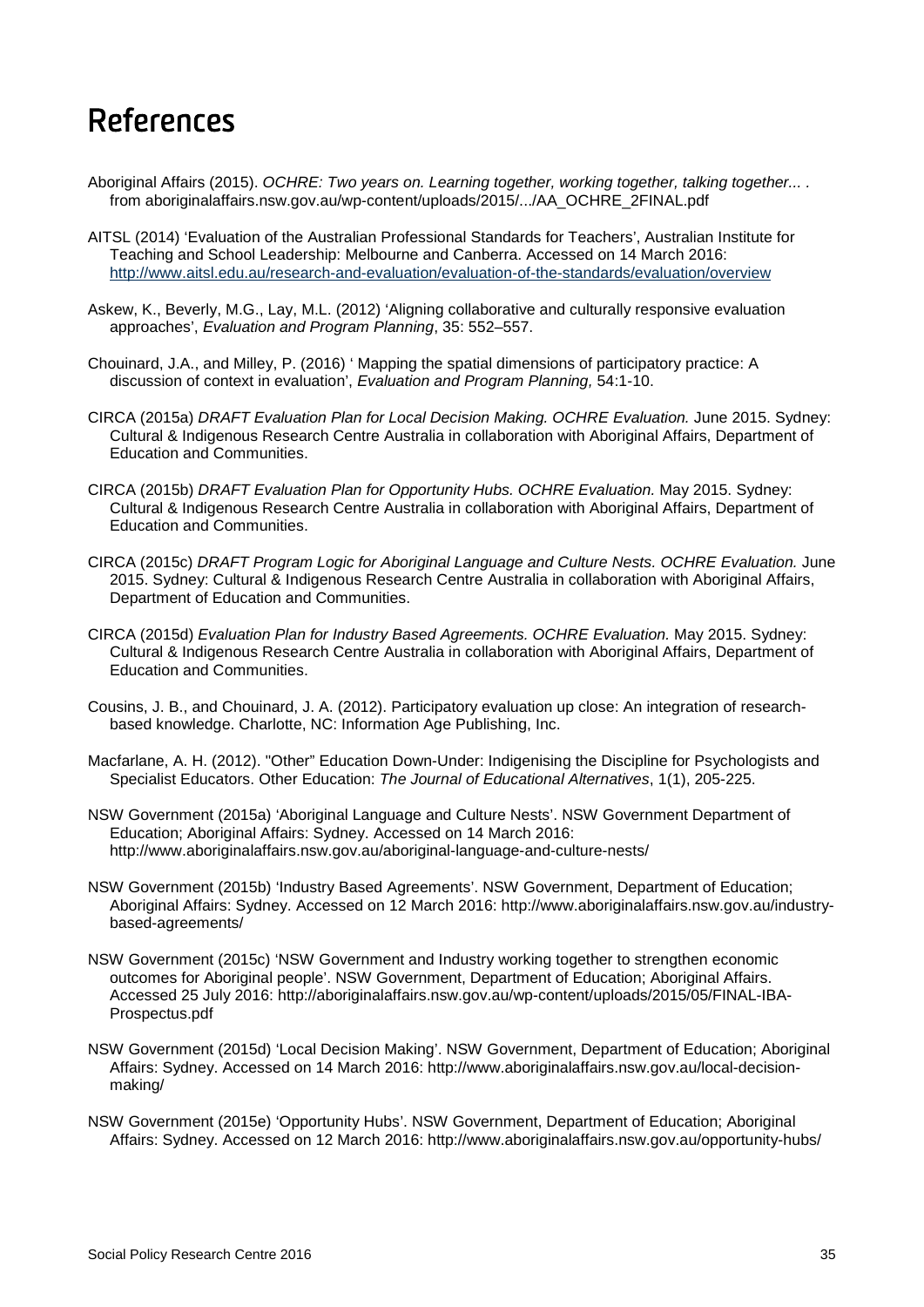- NSW Government (2014) 'NSW Minerals Industry Based Agreement. Annual Report 2014'. NSW Government, Sydney. Accessed on 12 March 2016: [http://aboriginalaffairs.nsw.gov.au/wp](http://aboriginalaffairs.nsw.gov.au/wp-content/uploads/2015/05/Minerals-IBA-Annual-Report-2014.pdf)[content/uploads/2015/05/Minerals-IBA-Annual-Report-2014.pdf](http://aboriginalaffairs.nsw.gov.au/wp-content/uploads/2015/05/Minerals-IBA-Annual-Report-2014.pdf)
- NSW Government, and Master Builders Association of NSW (2014) 'Industry Based Agreement for Aboriginal Employment and Enterprise Development,' NSW Government, and Master Builders Association of NSW, Sydney. Accessed on 12 March 2016: [http://aboriginalaffairs.nsw.gov.au/wp](http://aboriginalaffairs.nsw.gov.au/wp-content/uploads/2014/02/Construction-agreement-final-web-version.pdf)[content/uploads/2014/02/Construction-agreement-final-web-version.pdf](http://aboriginalaffairs.nsw.gov.au/wp-content/uploads/2014/02/Construction-agreement-final-web-version.pdf)
- NSW Government, and NSW Minerals Council (2013) ' Industry Based Agreement for Aboriginal Employment and Enterprise Development, 2013 – 2015'. NSW Government, and NSW Minerals Council, Sydney. Accessed on 12 March 2016: [http://aboriginalaffairs.nsw.gov.au/wp](http://aboriginalaffairs.nsw.gov.au/wp-content/uploads/2015/05/Minerals-Council-agreement-final-web-version.pdf)[content/uploads/2015/05/Minerals-Council-agreement-final-web-version.pdf](http://aboriginalaffairs.nsw.gov.au/wp-content/uploads/2015/05/Minerals-Council-agreement-final-web-version.pdf)
- NSW Government (2013) *OCHRE: Opportunity, Choice, Healing, Responsibility, Empowerment,* Accessed on 9 September 2015 [http://www.aboriginalaffairs.nsw.gov.au/wp](http://www.aboriginalaffairs.nsw.gov.au/wp-content/uploads/2013/04/AA_OCHRE_final.pdf)[content/uploads/2013/04/AA\\_](http://www.aboriginalaffairs.nsw.gov.au/wp-content/uploads/2013/04/AA_OCHRE_final.pdf)*OCHRE*\_final.pdf.
- NSW Office of Communities, Aboriginal Affairs (2015) *OCHRE: Aboriginal Affairs Plan,* Accessed on 9 September 2015: [http://www.aboriginalaffairs.nsw.gov.au/nsw-government-aboriginal-affairs-strategy/.](http://www.aboriginalaffairs.nsw.gov.au/nsw-government-aboriginal-affairs-strategy/)
- Smith, L.T.T.R. 1999. *Decolonizing Methodologies: Research and Indigenous Peoples*. London & New York; Dunedin: Zed Books; University of Otago Press.
- Steinhaur, E. 2002. Thoughts on an Indigenous Research Methodology. *Canadian Journal of Native Education* 26 (2):69-81.doi:
- Weber-Pillwax, C. 2001. What is Indigenous Research. *Canadian Journal of Native Education* 25 (2):166- 174.doi:
- Wilson, S. 2001. What is an Indigenous Research Methodology? *Canadian Journal of Native Education* 25 (2):175-179.doi:

http://www.researchgate.net/publication/234754037\_What\_Is\_an\_Indigenous\_Research\_Methodology